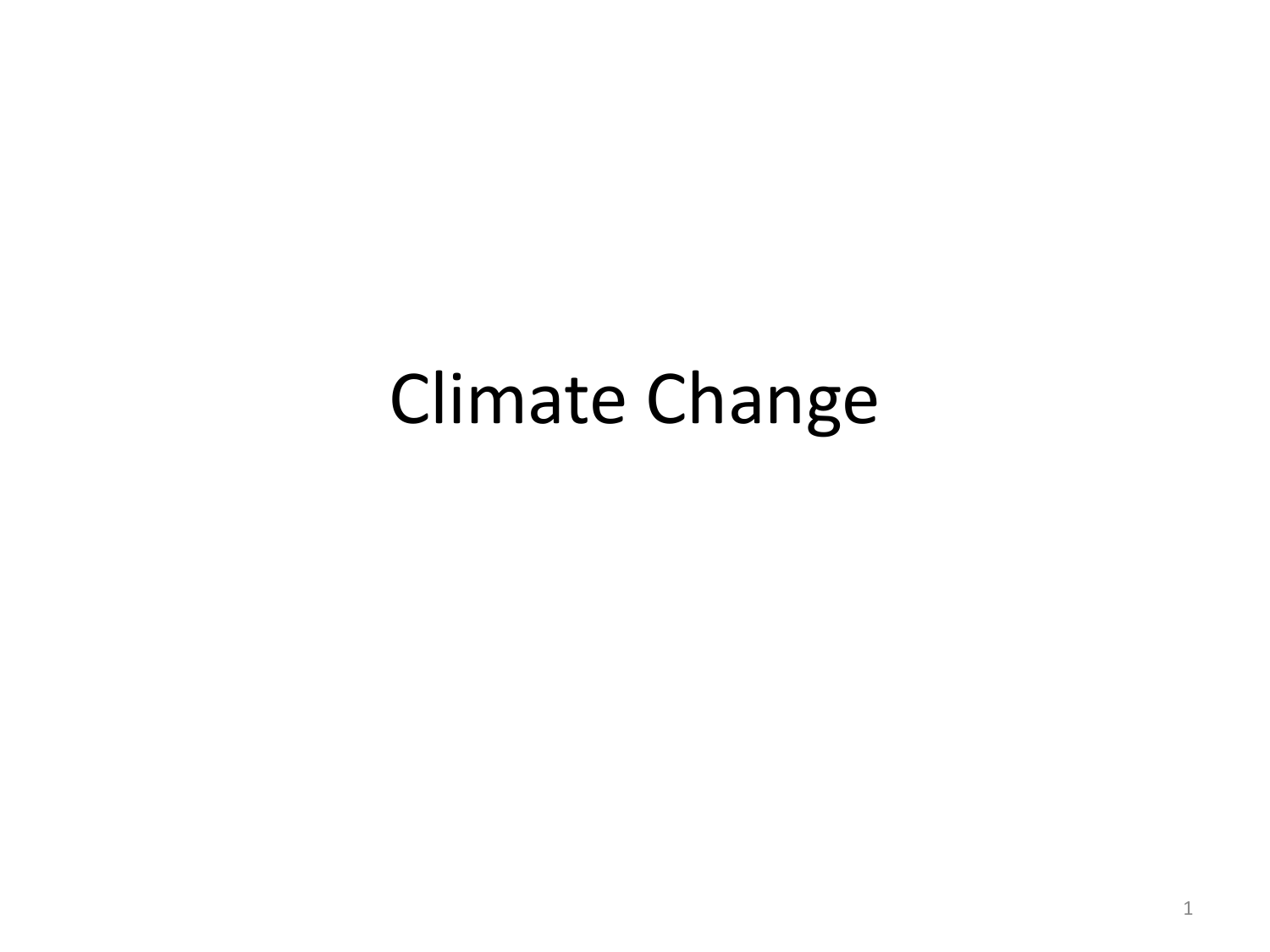- Climate Change denotes a serious and consistent deviation from the regular patterns of weather conditions.
- It is not merely the deviation from the "standard" climactic conditions that has made the phenomenon dangerous to the environment but its overall multiplier impacts over time.
- Climate change has come to depict specific abnormalities outside the precincts of ordinary change in climate.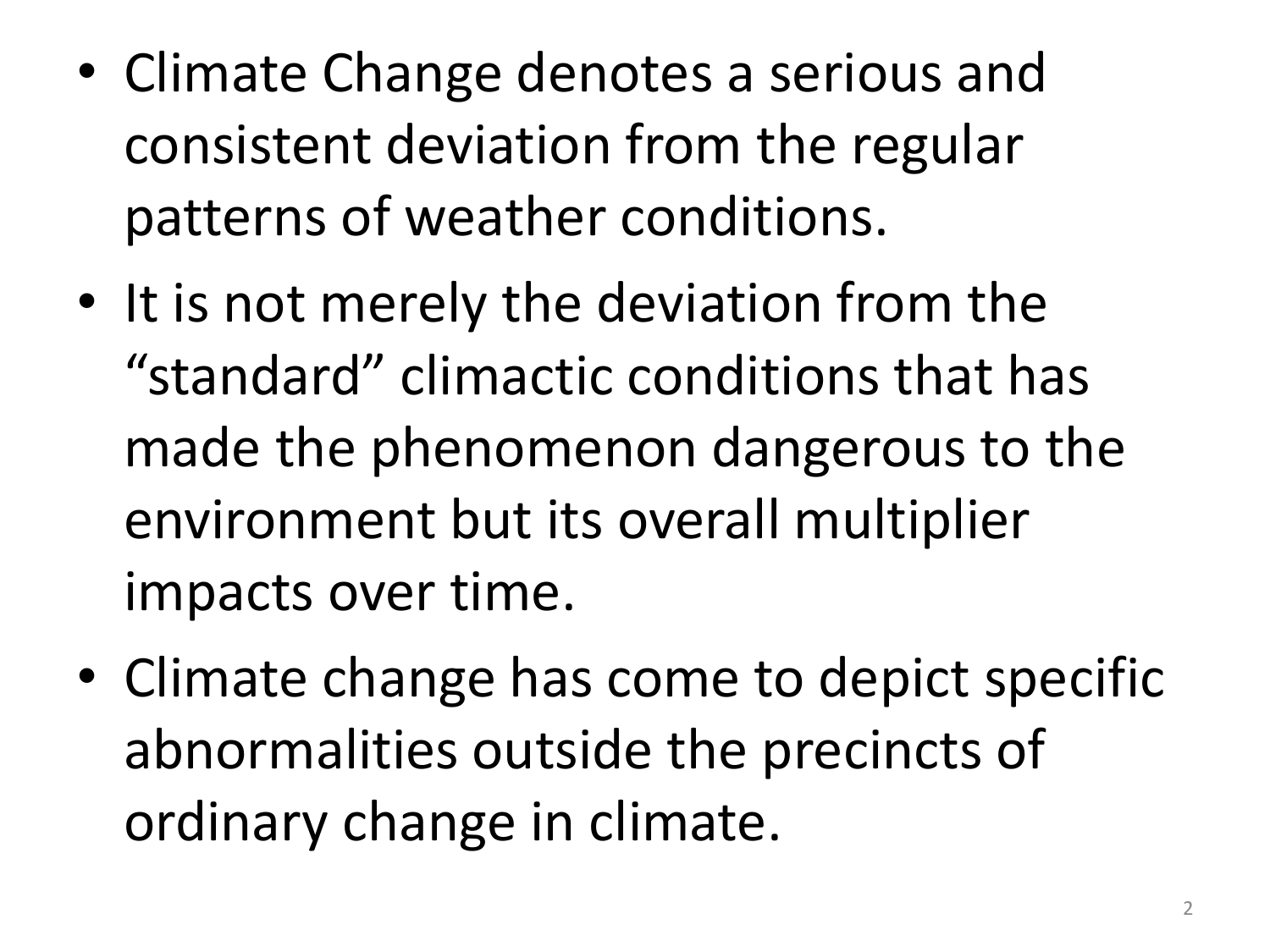- Ordinarily, there are largely unnoticed cyclical changes in the weather from day to day; and in the climate, from year to year.
- These obviously normal variations mean that the climate is not static but constantly changing.
- Thus, the initial conceptual confusion surrounding climate change which originated from the normal variability of weather conditions was cleared by certain beacons set by the United Nations Framework Convention on Climate Change (UNFCCC).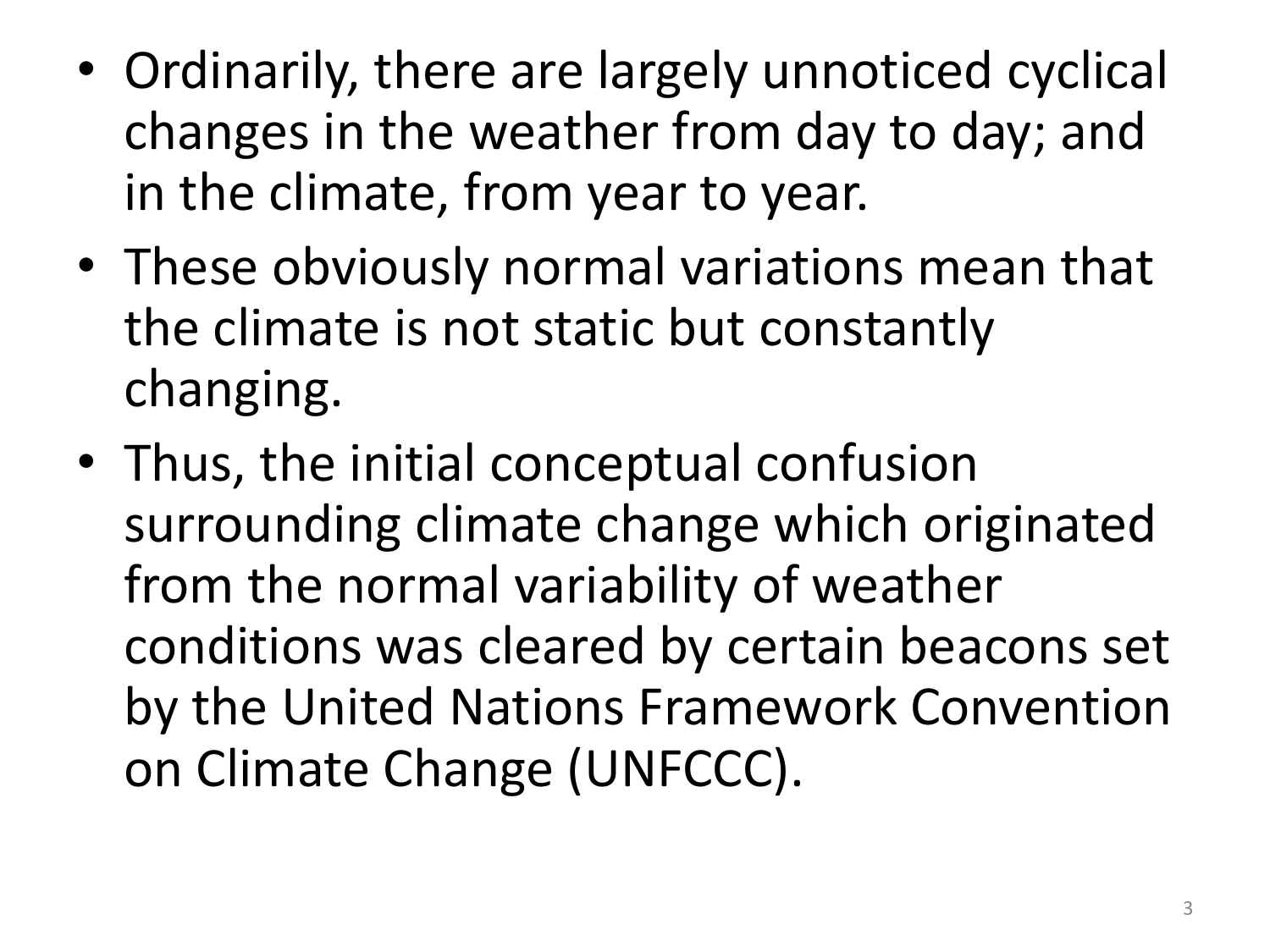- In Article 1 section 2, Climate Change is denoted as "a change of climate which is attributed directly or indirectly to human activity that alters the composition of the global atmosphere and which is in addition to natural climate variability observed over comparable time periods" (UNFCCC 1992).
- An important distinction in the definition of climate change is the recognition of the contributions of natural and man-made influences in engendering it.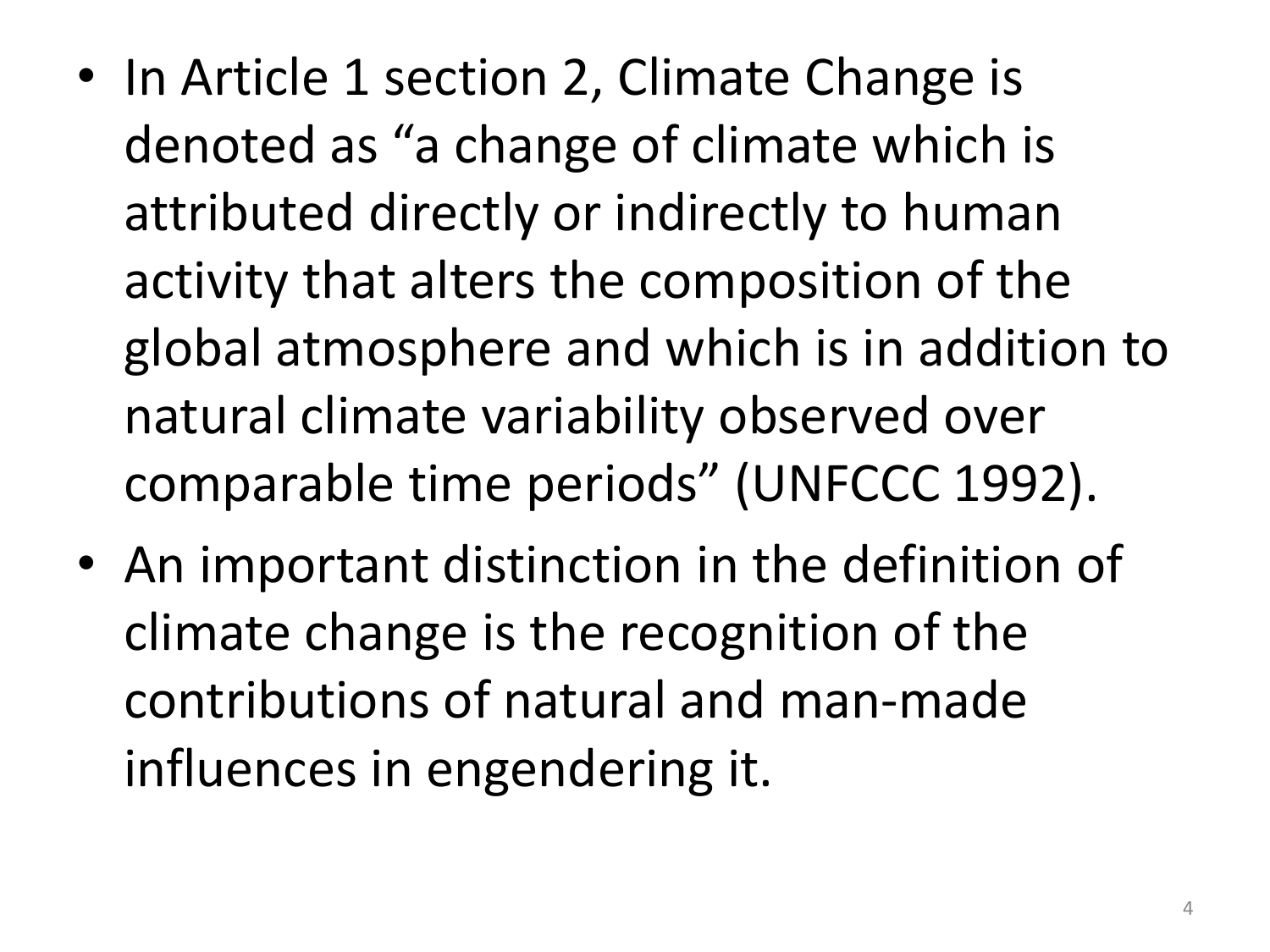- Far more than natural causes, in the form of volcanic eruptions and astronomical fallouts, human socio-economic activities drive climate change.
- The manifestations of climate change are varied and seem to cover the entire field of the environment.
- Thus, changes in: average climactic condition, climactic variability, the frequency and magnitude of extreme weather events, sea levels; and increases in maximum temperature are within the purview of climate change.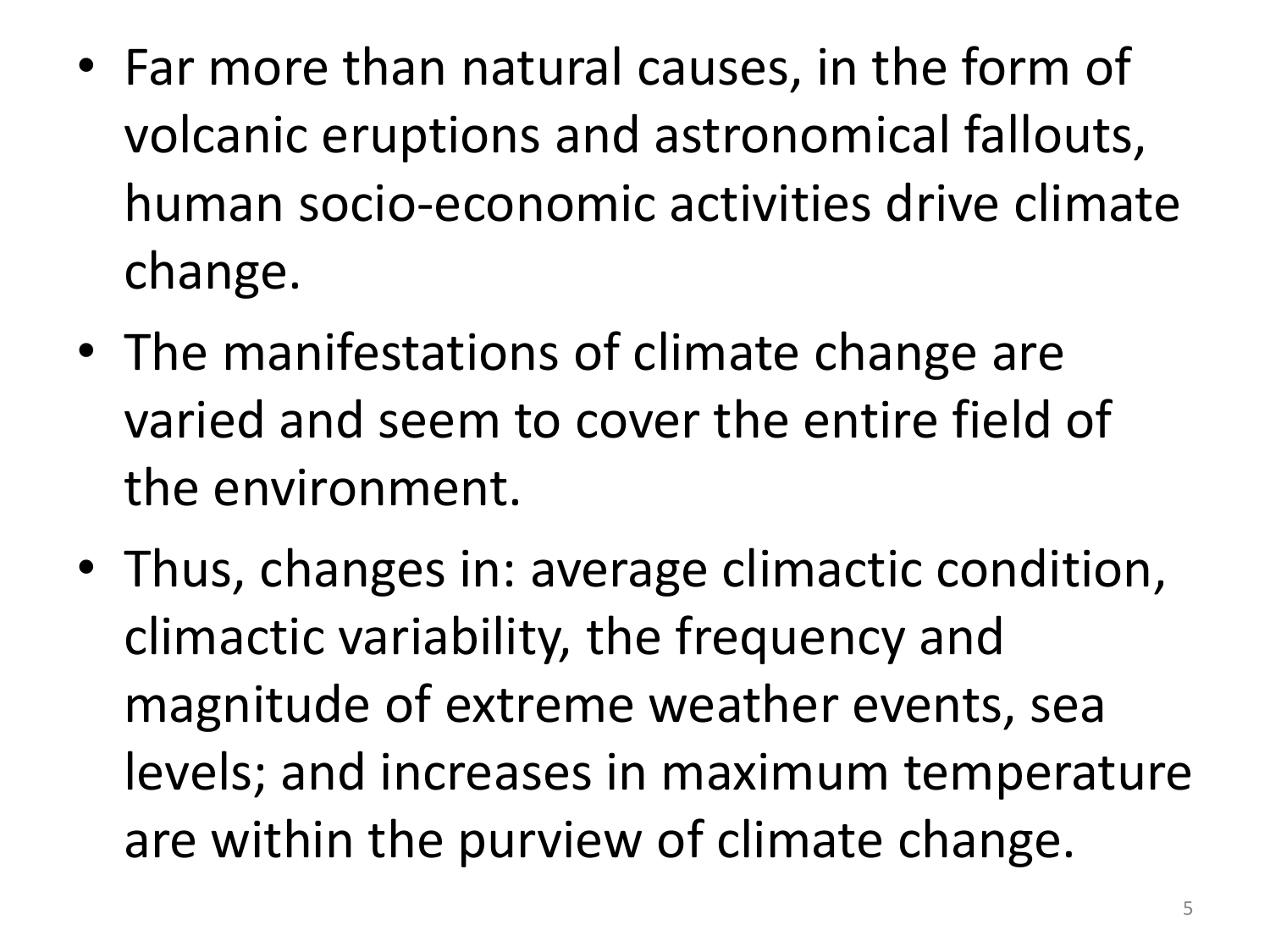- This led the Intergovernmental Panel on Climate Change (IPCC) to define climate change as *"statistically significant variations in either the mean state of the climate or in its variability persisting for an extended period (typically decades or longer)"* (IPCC 2001, 788).
- The consequences of this variability are "shifts in the frequency and magnitude of sporadic weather events as well as the slow continuous rise in global mean surface temperature (Eboh, 2009, 11).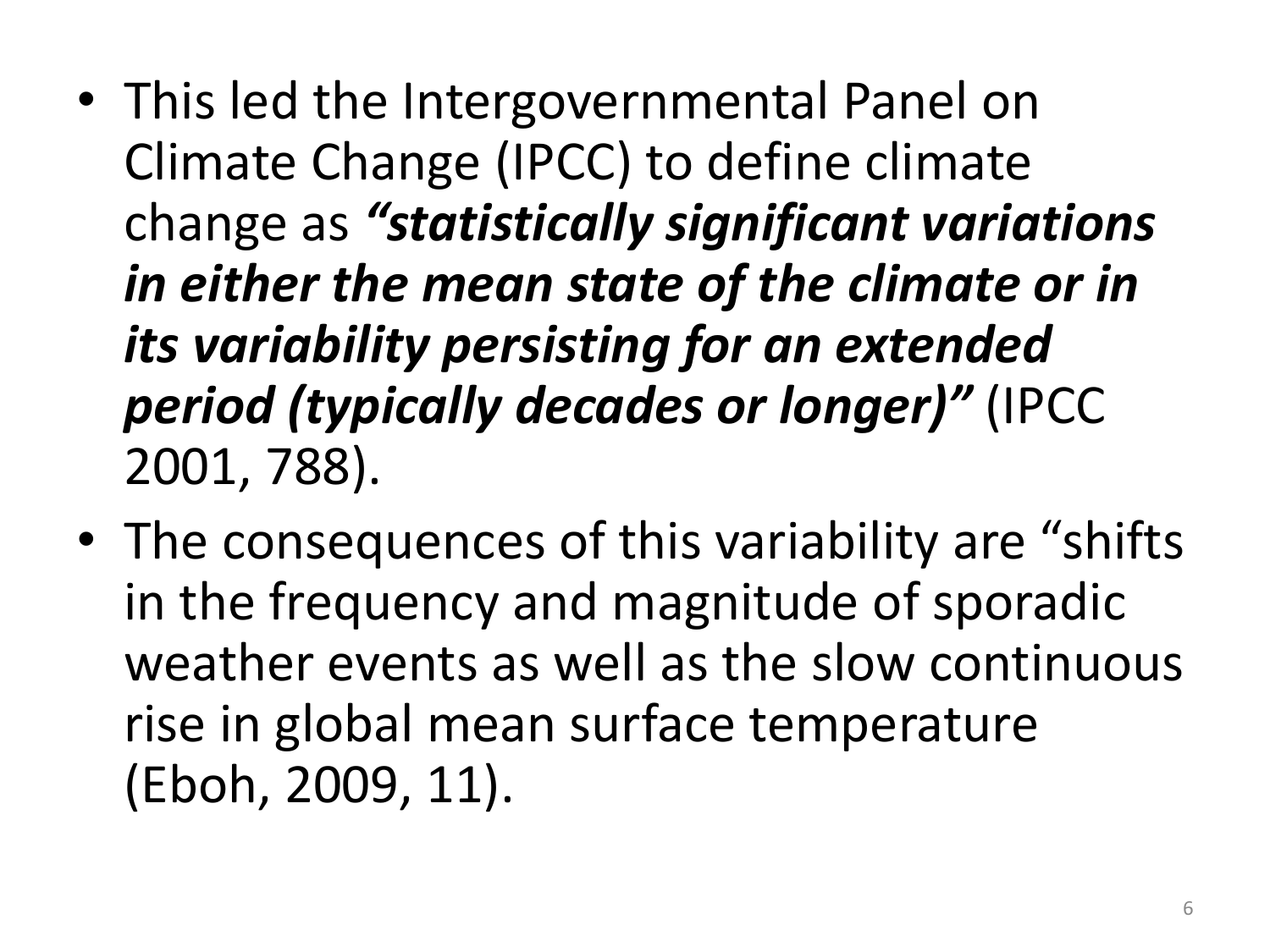- The greatest contributors to climate change are the various human socio-economic activities whose watershed was the industrial revolution that began in the late 18<sup>th</sup> century.
- Despite the strides made since then, in terms of improved efficiency in the exploration and exploitation of renewable and non-renewable resources, as well as industrial activities, the march of civilisation is not without its stylised consequences.
- The trend of industrialisation and its dependence on fossil fuels such as coal, oil and gas to power our civilisation has significantly driven climate change.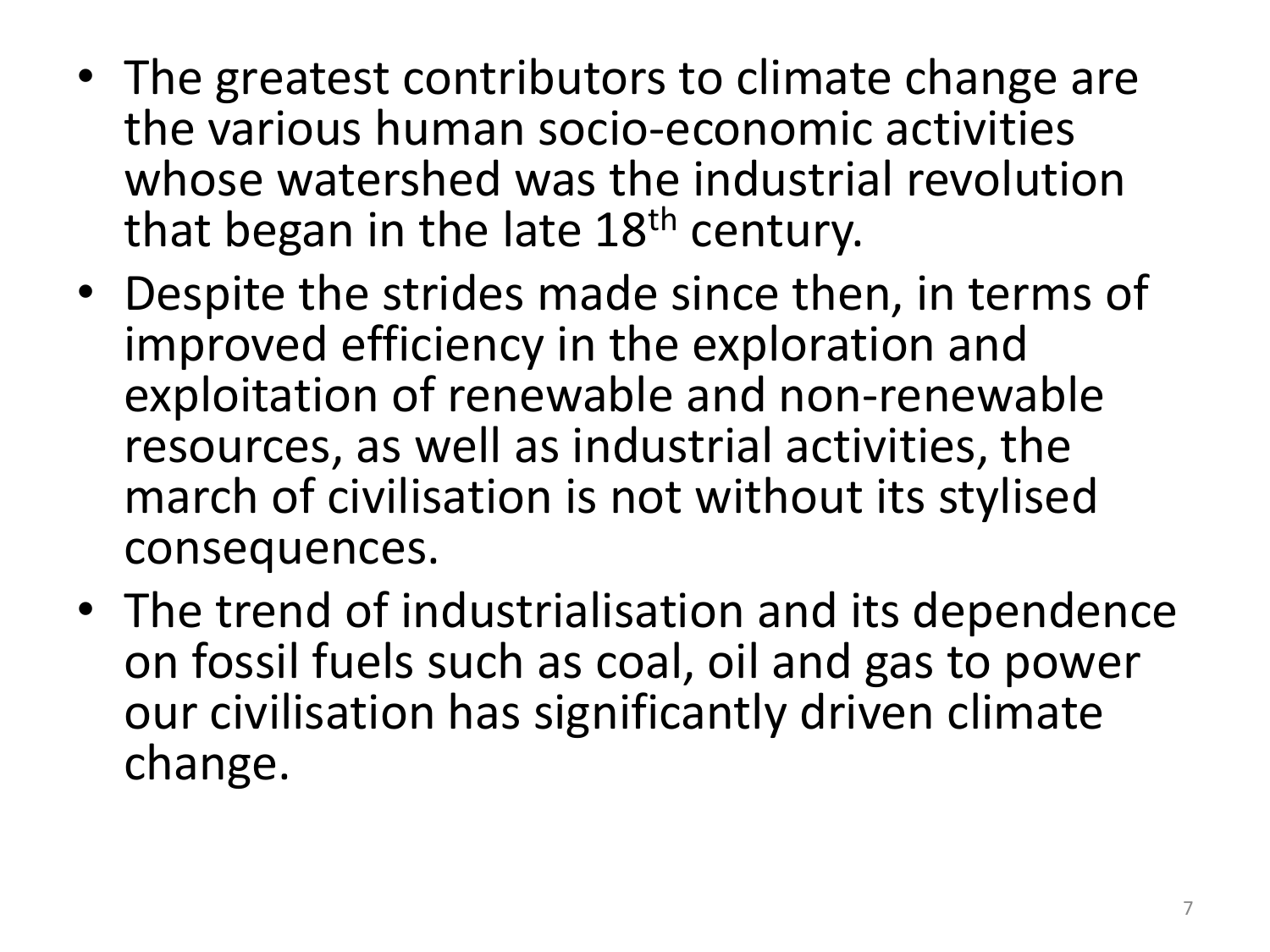- These fuels, which had been used consistently and in geometrically expanding quantities since the late  $18<sup>th</sup>$  century, released greenhouse gases (GHGs) into the atmosphere that cumulatively eroded the eco-balance.
- **What do we mean by greenhouse gas? A gas that absorbs radiation; A** gas that contributes to the warming of the Earth's atmosphere by reflecting radiation from the Earth's surface, e.g. carbon dioxide, ozone, or water vapour.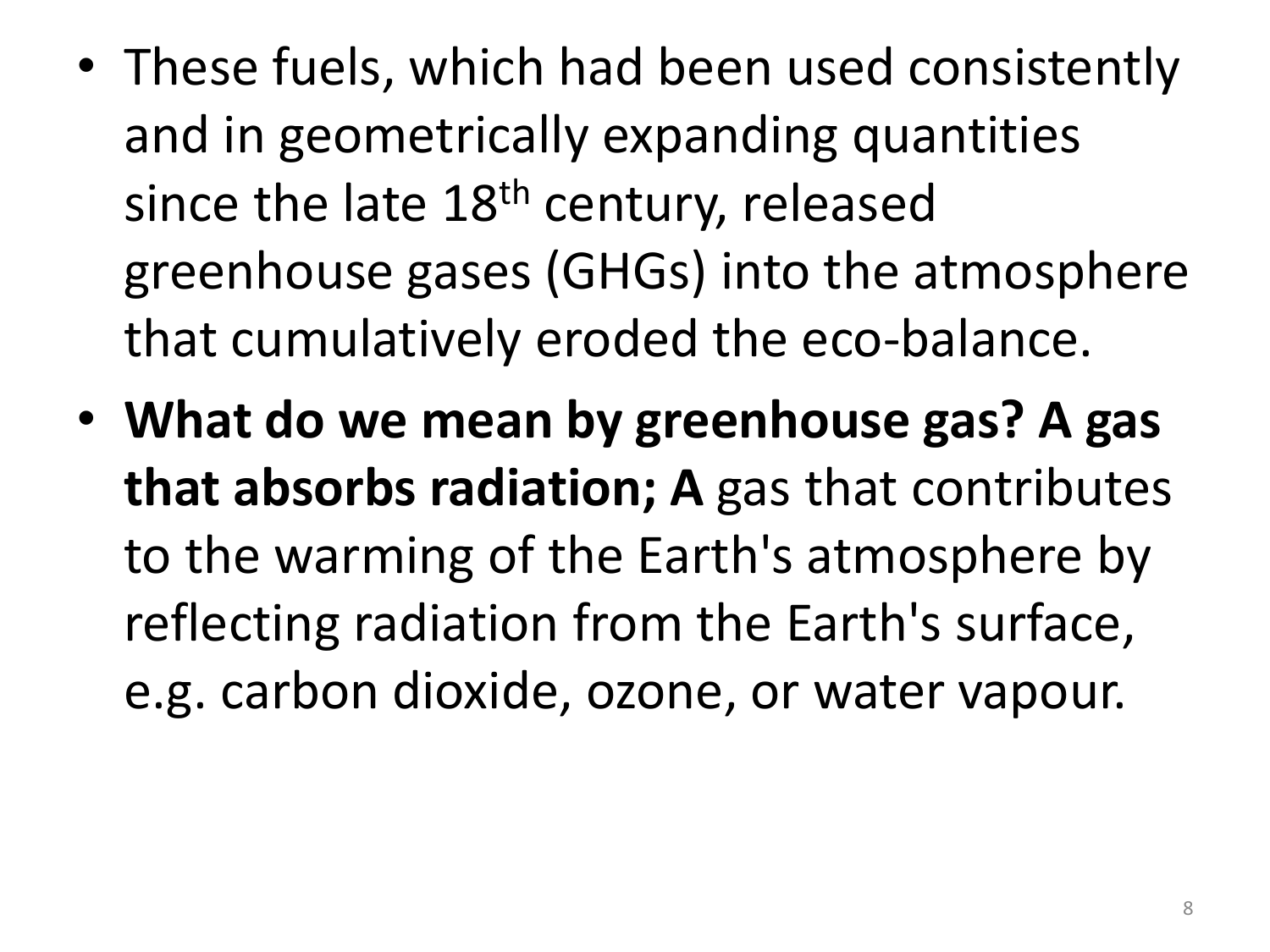- The Kyoto Protocol lists six major GHGs whose emissions have been implicated as constituting the large chunk of overall GHG emissions from human socio-economic activities.
- These include:
	- $-$  carbon dioxide (CO<sub>2</sub>),
	- $-$  methane (CH<sub>4</sub>),
	- $-$  nitrous oxide (N<sub>2</sub>O),
	- sulphur hexafluoride (SF<sub>6</sub>),
	- hydrofluorocarbons (HFCs), and
	- perfluorocarbons.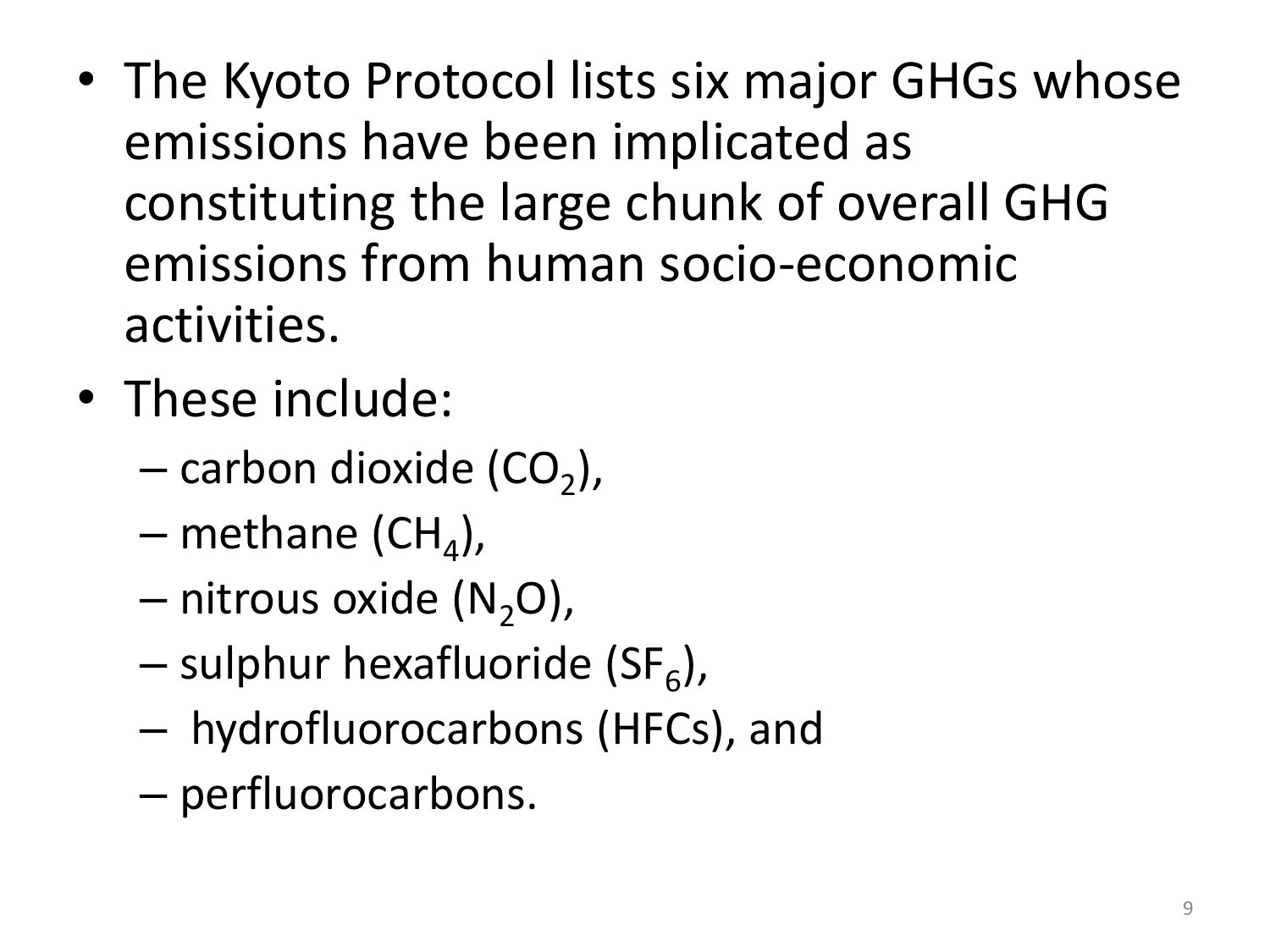- By absorbing terrestrial radiation from the earth and re-radiating the heat back to earth, these GHGs lead to a general increase in temperature thus causing global warming.
- The earth is imbued with natural temperature control system.
- Certain atmospheric gases known as GHGs are critical to this system.
- Each day, the sun radiates rays of light onto the earth's surface.
- On the average, about a third of the solar radiation that hits the earth is reflected back to space.
- Of the remainder, the atmosphere absorbs some but the land and oceans absorb most.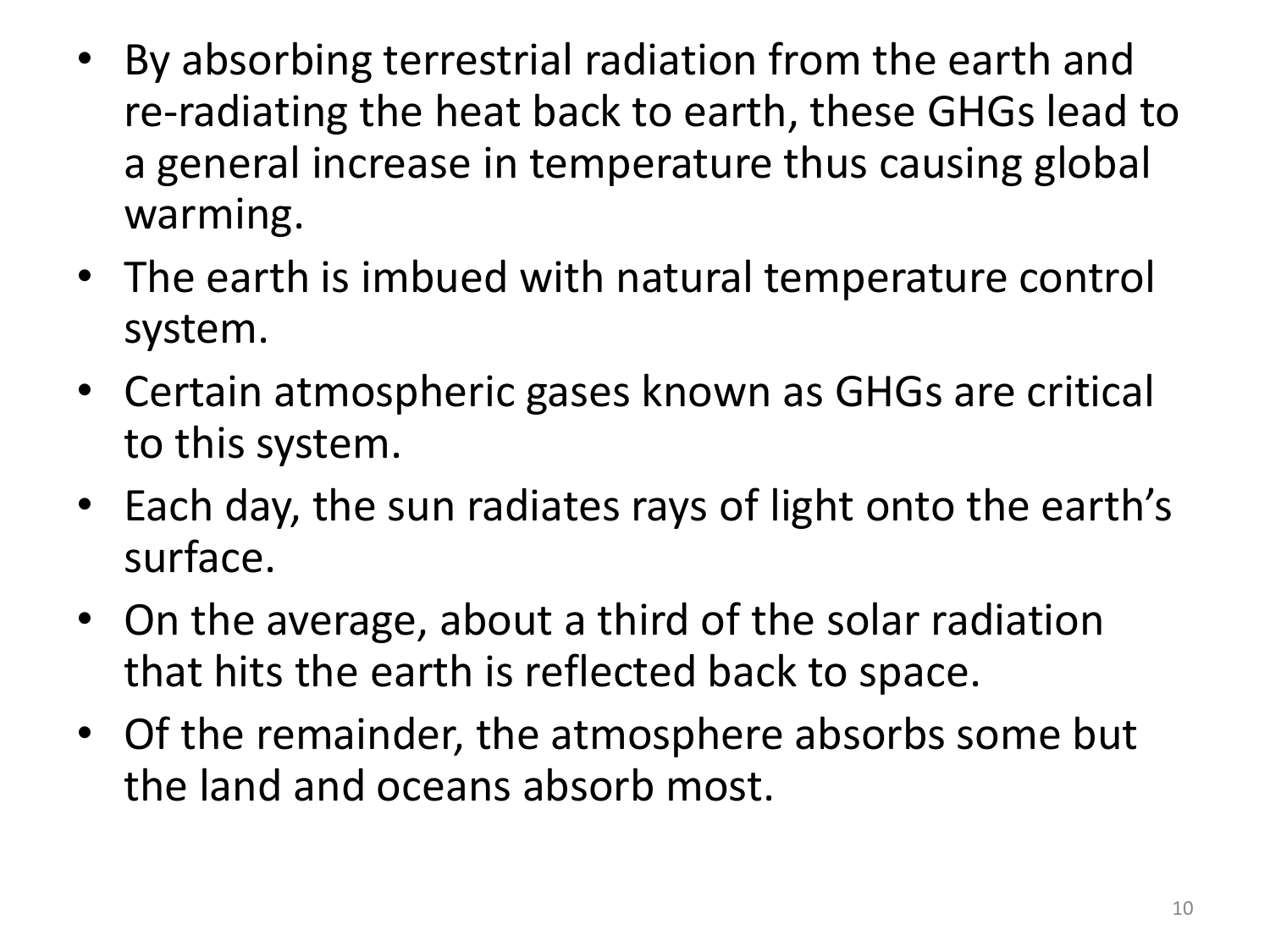- The earth's surface becomes warm and as a result emits infrared radiation.
- The GHGs trap the infrared radiation, thus warming the atmosphere.
- The problem we are facing today, which reflects in global warming is that human socio-economic activities increase the concentration and levels of GHGs in the atmosphere (IPCC 2001, 24; Ozor 2009, 27).
- Global greenhouse gas emissions from human activities have expectedly grown in magnitude since pre-industrial times with an increase of 70 percent between 1970 and 2004.
- Global atmospheric concentrations of carbon dioxide  $(CO_2)$ , methane  $(CH_4)$ , and nitrous oxide  $(N_2O)$  have risen markedly since 1750 owing to increased productive activities.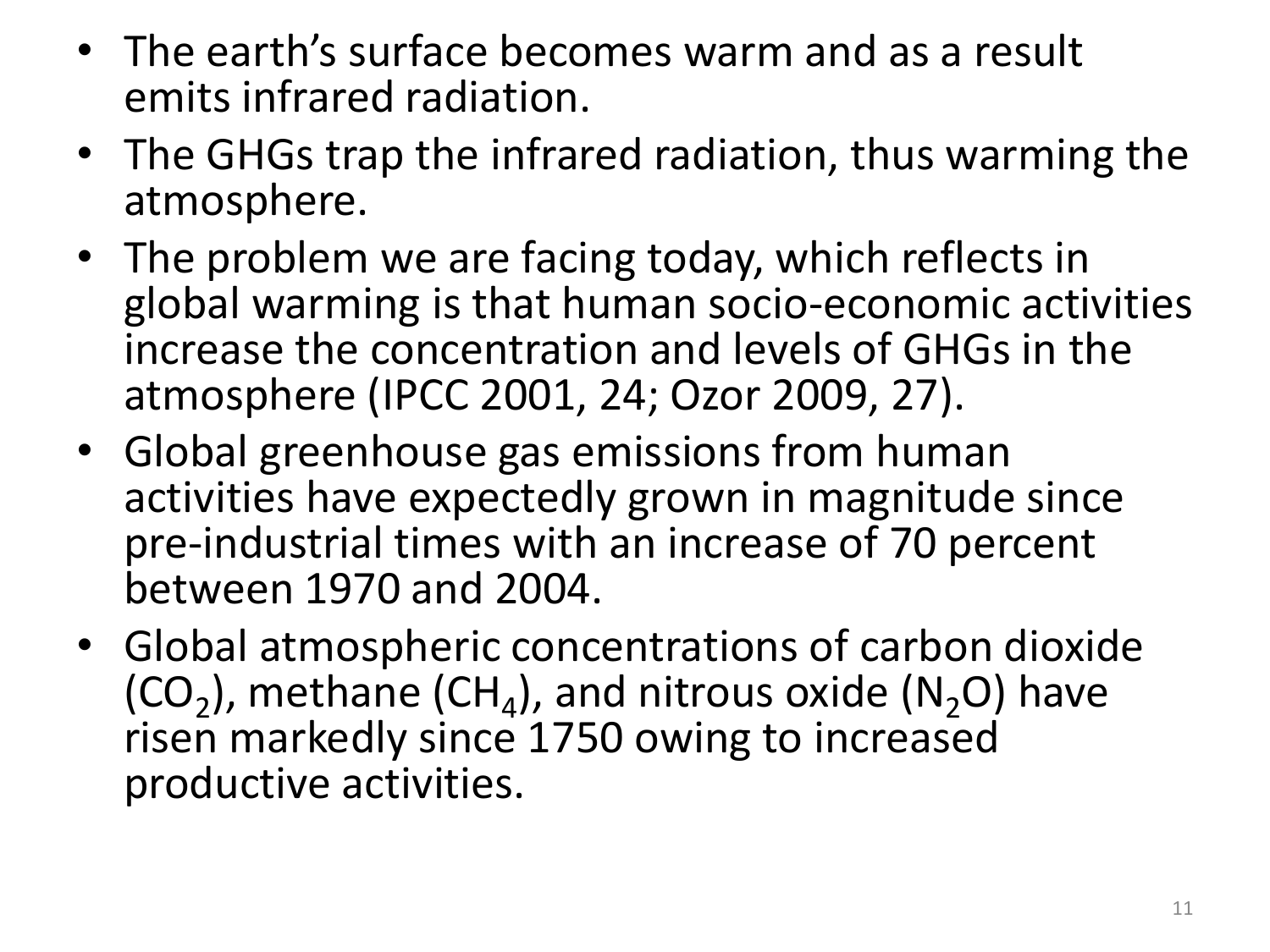- For instance, the concentration of  $CO<sub>2</sub>$  in the atmosphere prior to 1750 was about 280 parts per million (ppm) but rose to 368 ppm in 2000 and by 2005, it had reached 379 ppm and is still on the rise.
- Since the introduction of continuous atmospheric measurement in the 1950s,  $CO<sub>2</sub>$  emissions were larger from 1995-2005. (UNEP/GRID-Arendal 2009, 18-21).
- What is *Greenhouse Effect*? It is the **warming of Earth's atmosphere;** warming of the Earth's surface as a result of atmospheric pollution by gases.
- It is now feared that the warming effects has undesirably increased, causing climate changes and melting polar icecaps.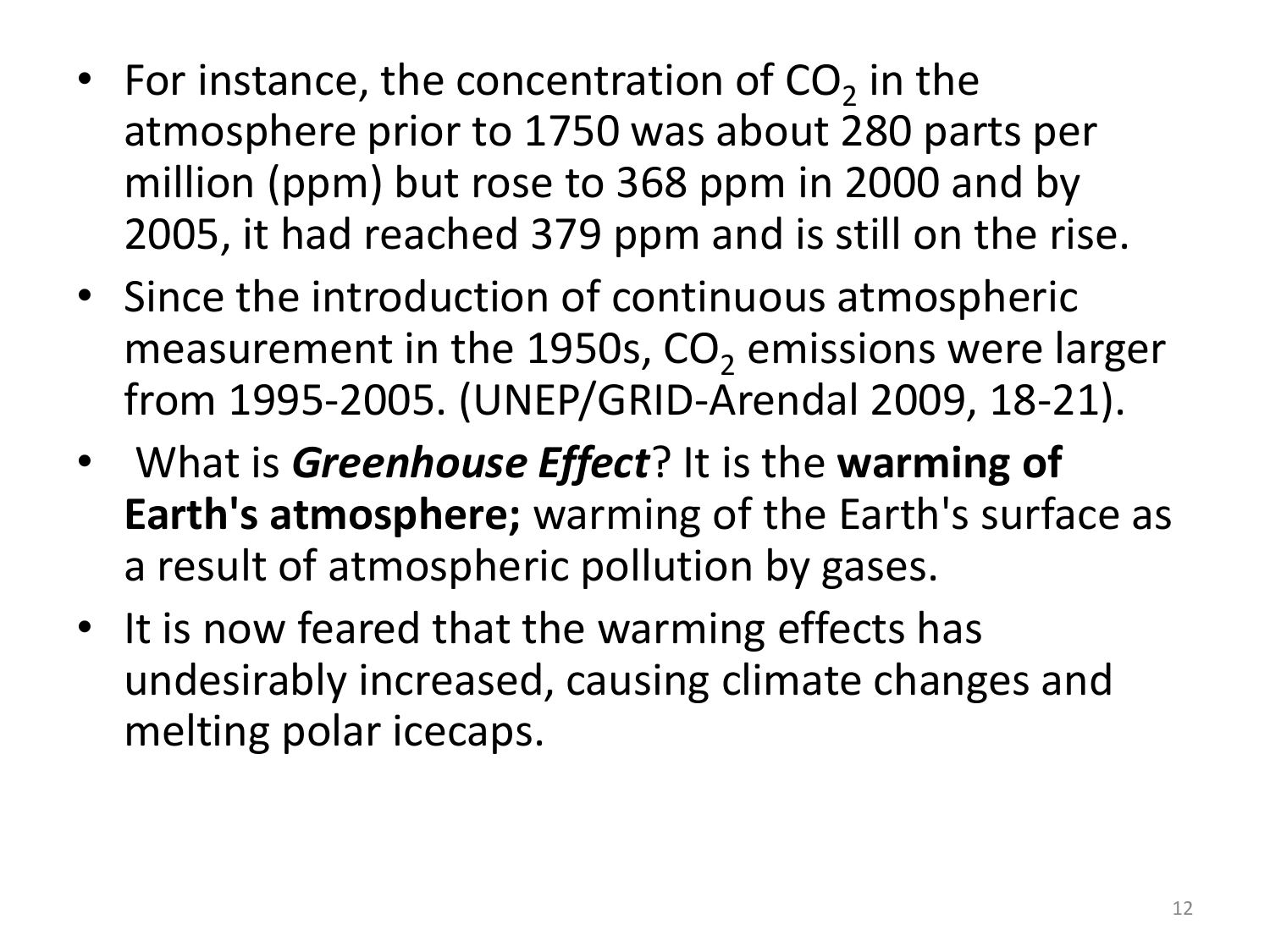- The obvious manifestation of the effects of global warming are reflected in such checklists as:
	- higher average surface and ocean temperatures,
	- –more rapid evaporation and rainfall,
	- –more variability and severity in floods and droughts,
	- rising sea levels, and
	- an increased frequency and intensity of extreme weather events.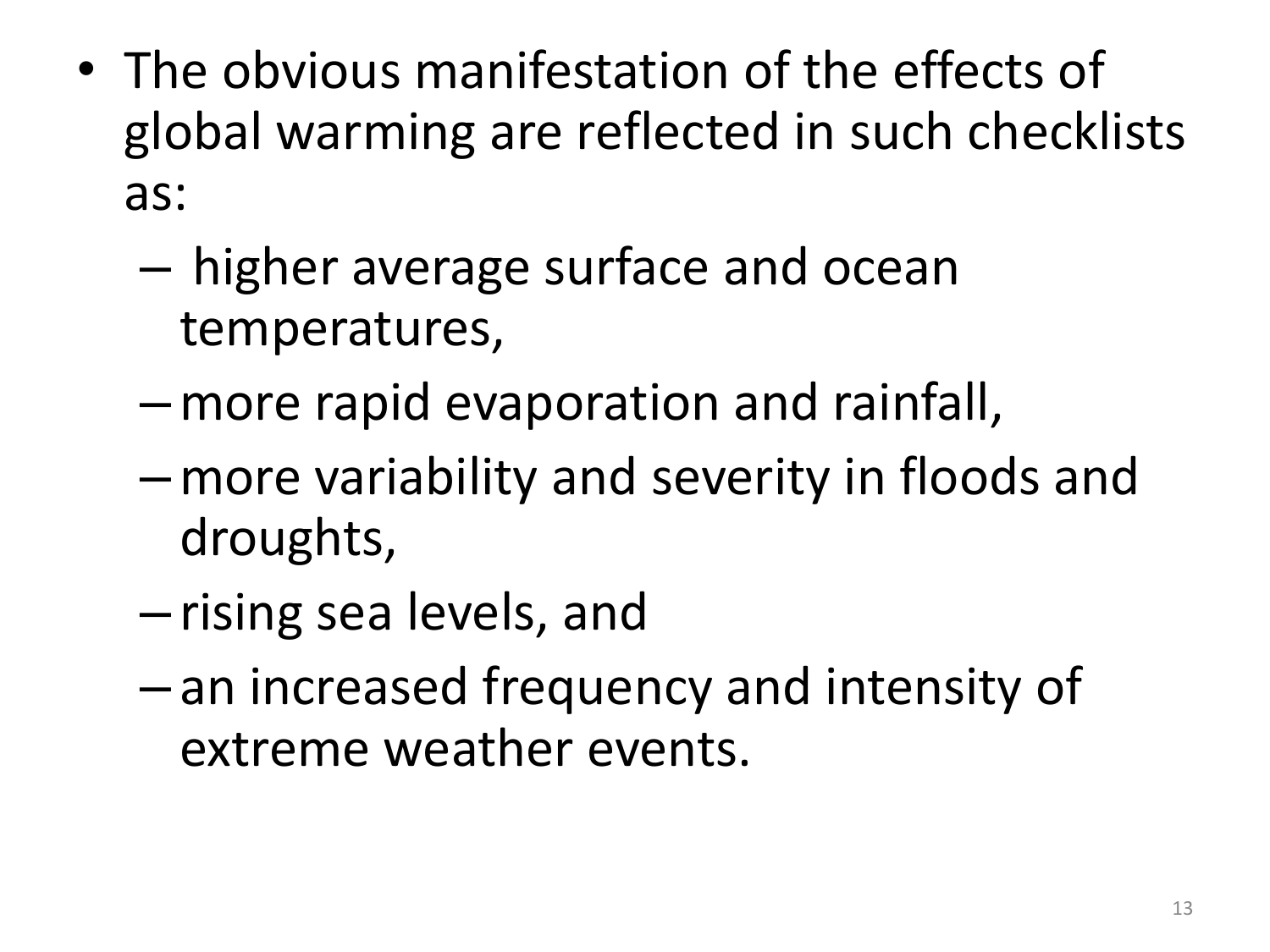- **Some Basic Concepts**
- **1) Climate Change Sensitivity:** *i*s the degree to which a system can be affected, negatively or positively, by changes in climate.
- This includes change in mean climate and the frequency and magnitude of extremes.
- The effect may be direct (for example a change in crop yield due to a change in temperature) or indirect (such as damage caused by increased frequency of coastal flooding due to sea-level rise).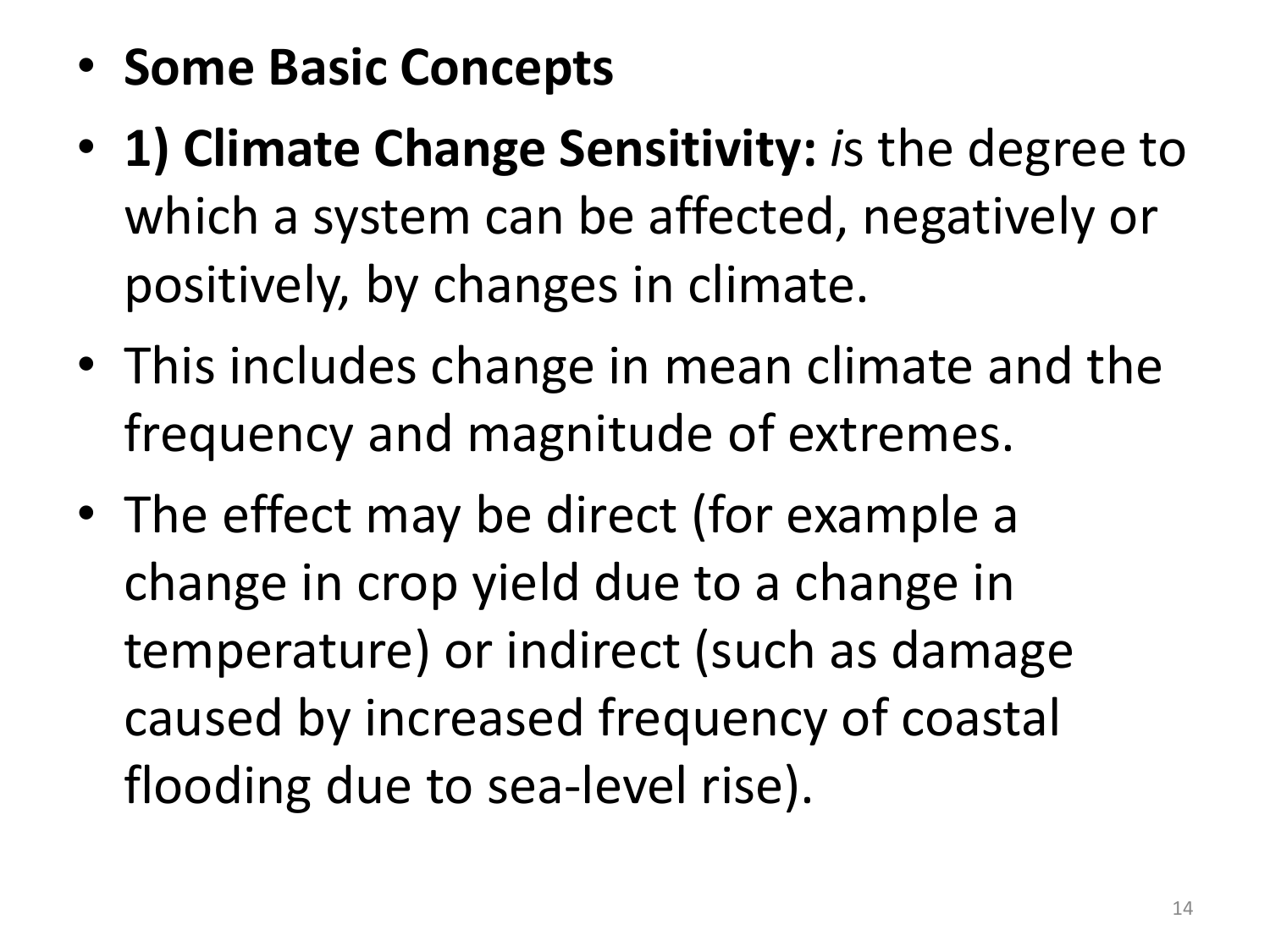- Sensitivity includes exposure which considers the nature and magnitude of climate change and whether a system would be affected by such change.
- For example, the low-lying coastal areas of Bangladesh are exposed to sea-level rise, whereas the Rift Valley in Africa, because of its elevation, is not.
- Sensitivity also considers the extent to which an exposed system can be affected by climate change.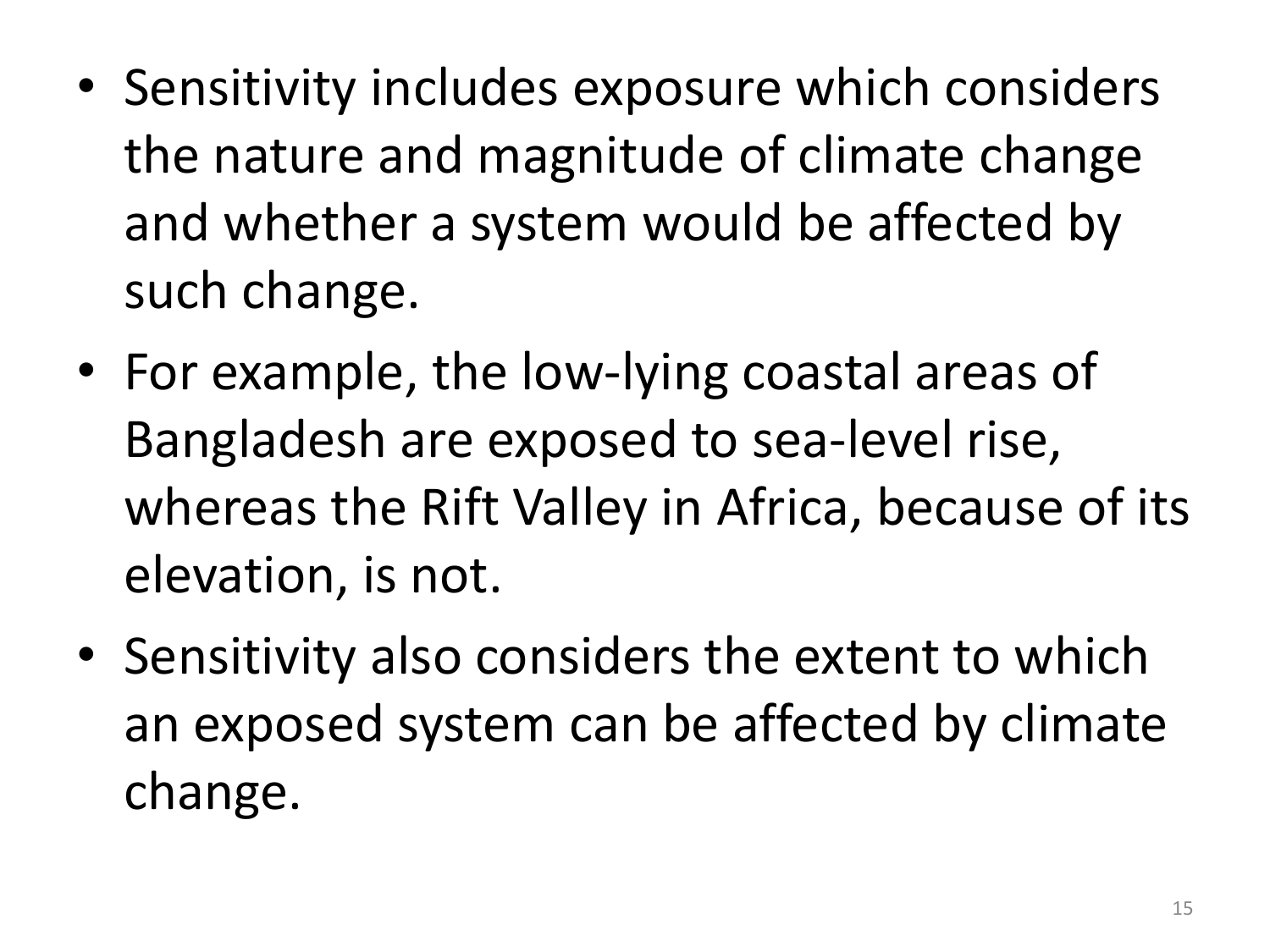- Some crops such as maize are quite sensitive, while systems such as manufacturing are much less sensitive to climate change, although they can be affected by extreme events, reductions in water supplies, and power disruption.
- **2) Adaptive capacity:** is a system's ability to adjust to climate change (including climate variability and extremes), to moderate potential damage, to take advantage of opportunities or to cope with consequences.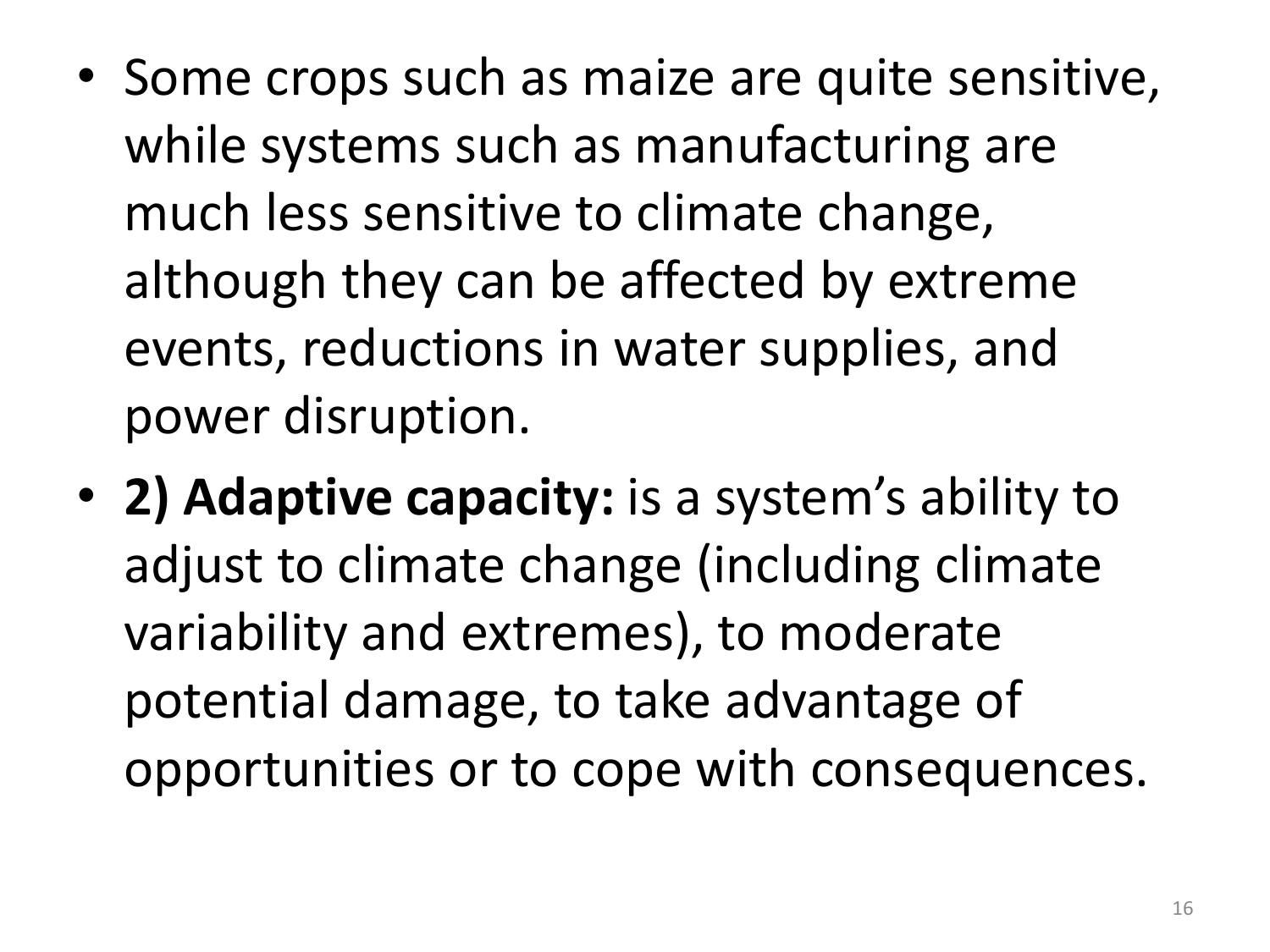- It is a function of:
- the relative level of a society's economic resources,
- access to technology,
- access to information on climate variability and change, and skills to make use of the information,
- institutions (for example, the degree to which institutions can help to adapt), and
- equitable distribution of resources (societies with relatively more equitable resource distribution will be better able to adapt than societies with less equitable distribution).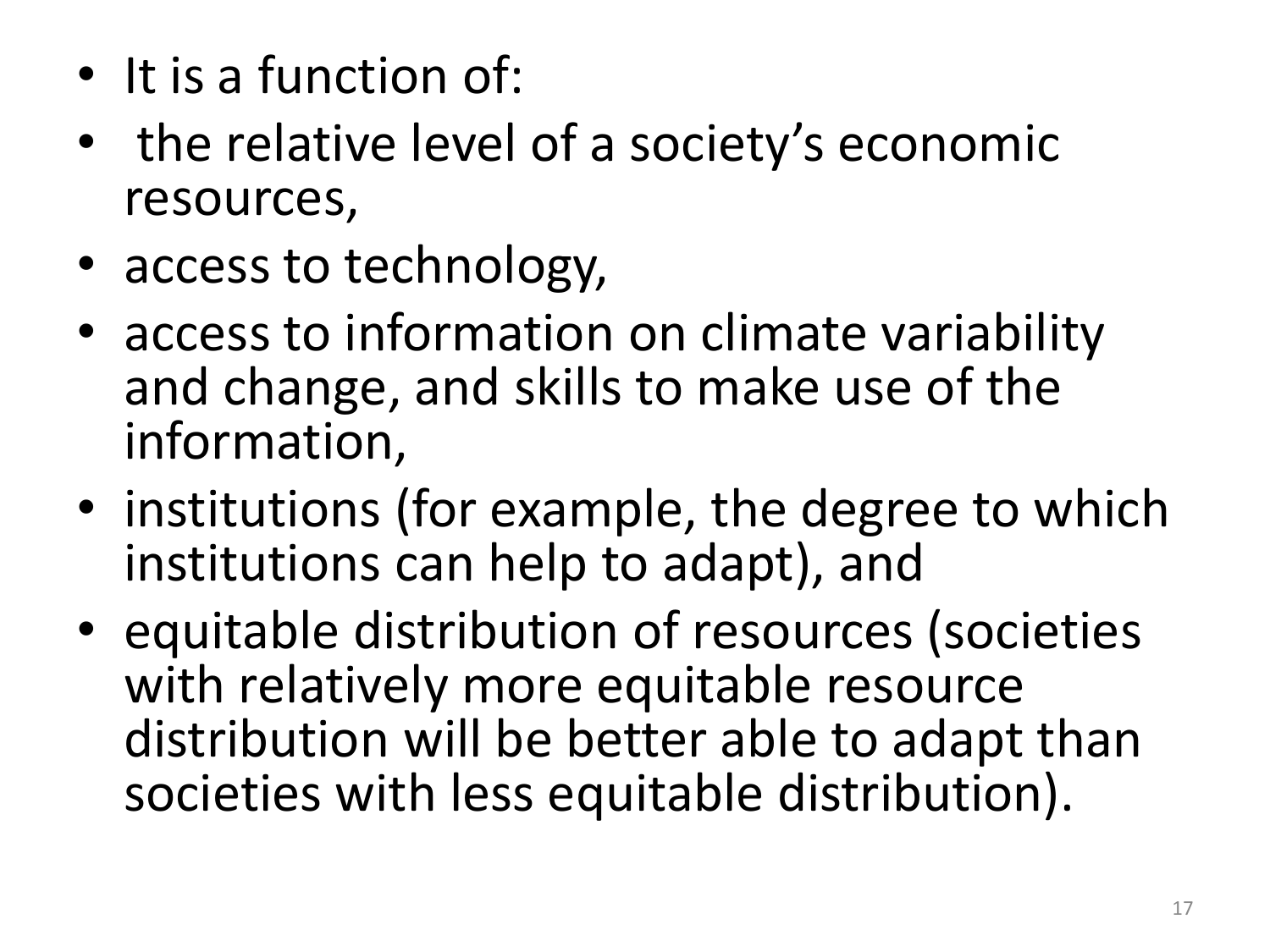- The level of adaptive capacity tends to be positively correlated with the level of development: more developed societies tend to have more adaptive capacity.
- However, possessing adaptive capacity is not a guarantee that it will be used effectively.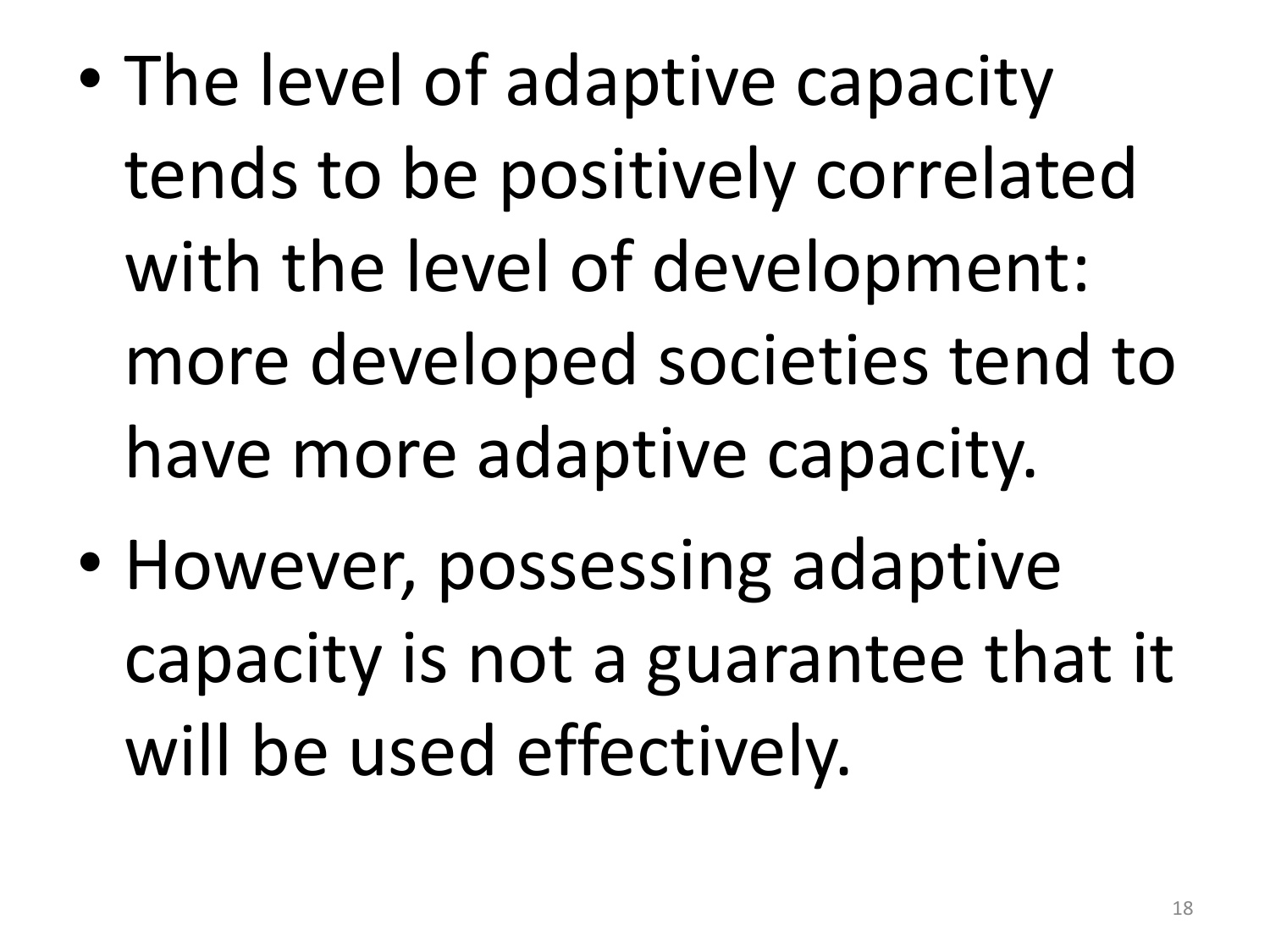- **3). Vulnerability** is the degree to which a system is susceptible to, or unable to cope with, adverse effects of climate change, including climate variability and extremes.
- Vulnerability is a function of the character, magnitude and rate of climate change, and the degree to which a system is exposed, along with its sensitivity and adaptive capacity.
- Vulnerability increases as the magnitude of climate change or sensitivity increases, and decreases as adaptive capacity increases.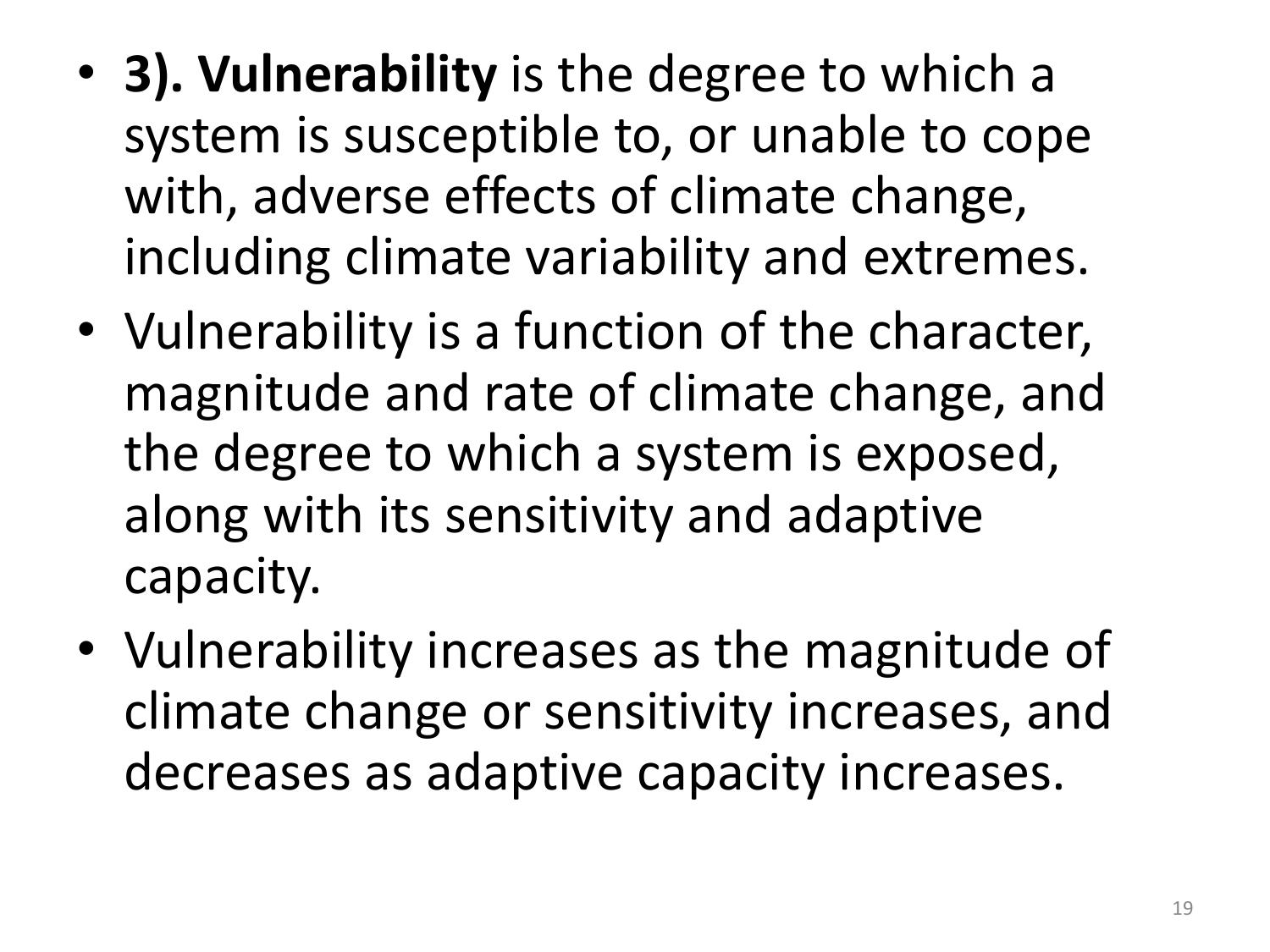- **Vulnerability of countries to Climate Change**
- The vulnerability of countries and societies to the effects of climate change depends not only on the magnitude of climatic stress, but also on the sensitivity and capacity of affected societies to adapt to or cope with such stress
- Sensitivity to climatic stress is higher for activities entailing climate-dependent natural resources, such as agriculture and coastal resources – often critical for the livelihoods of the poor.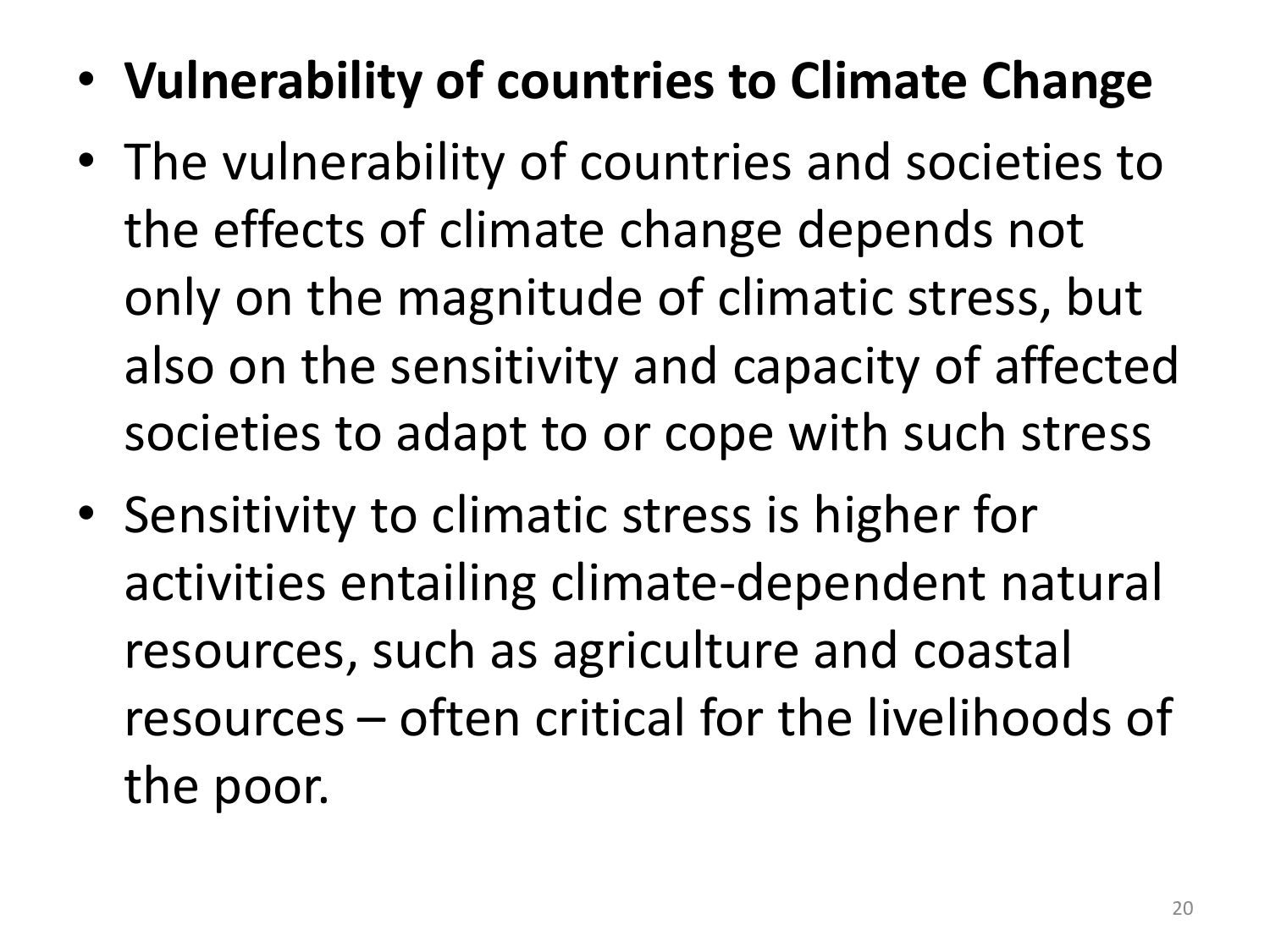- The capacity to adapt and cope depends upon many factors, including wealth, technology, education, institutions, information, skills and access to resources, which are generally scarce in poor countries and communities.
- The concept of vulnerability to climate change recognises that socio-economic systems play a role in amplifying or moderating the impacts of climate change.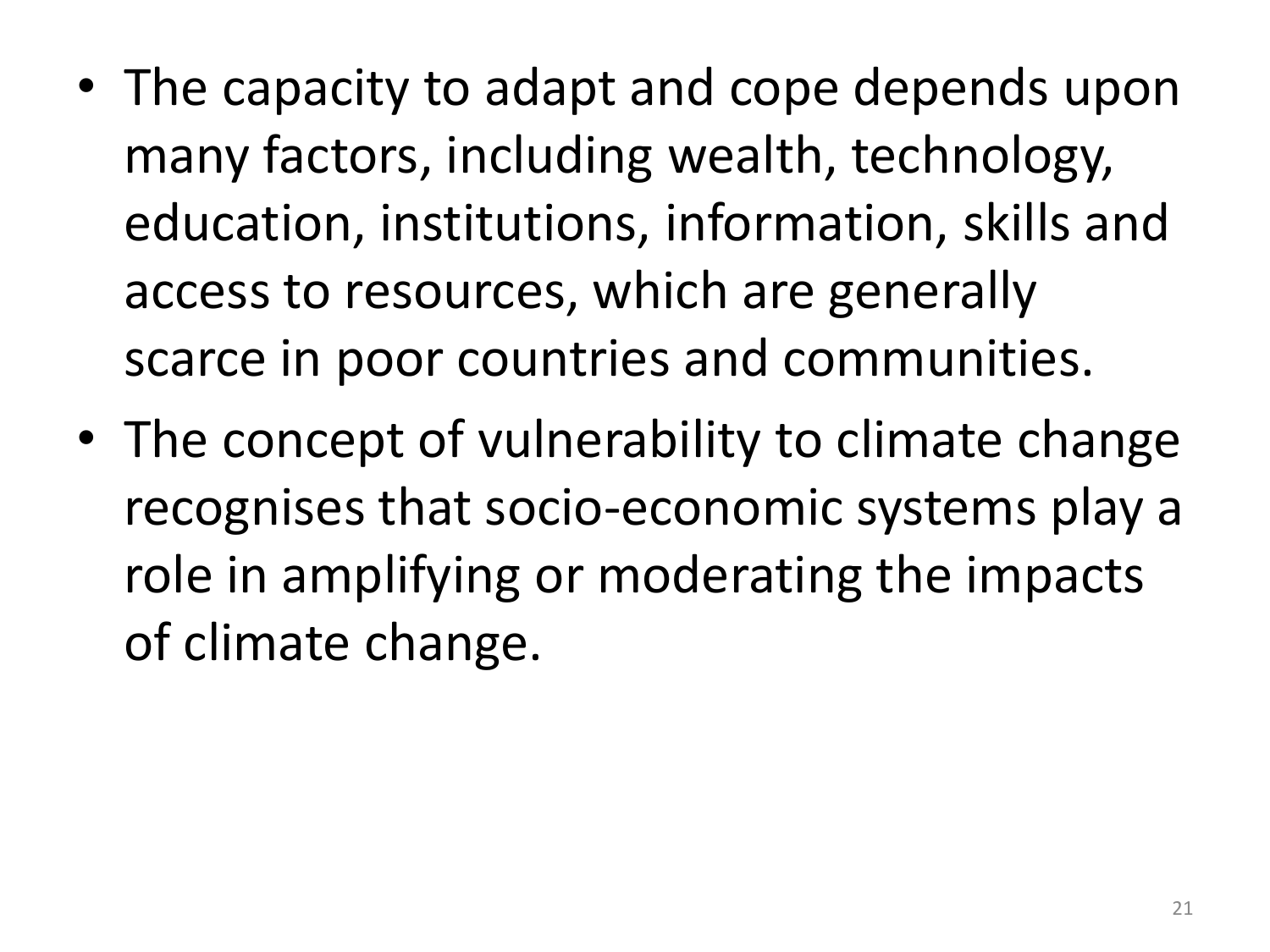- Climate change is also likely to differentially affect certain sectors and regions.
- For example, certain coastal and marine ecosystems, such as mangroves, salt marshes and coral reefs will be subject to multiple stresses.
- Climate change will affect many key resources that are critical for development.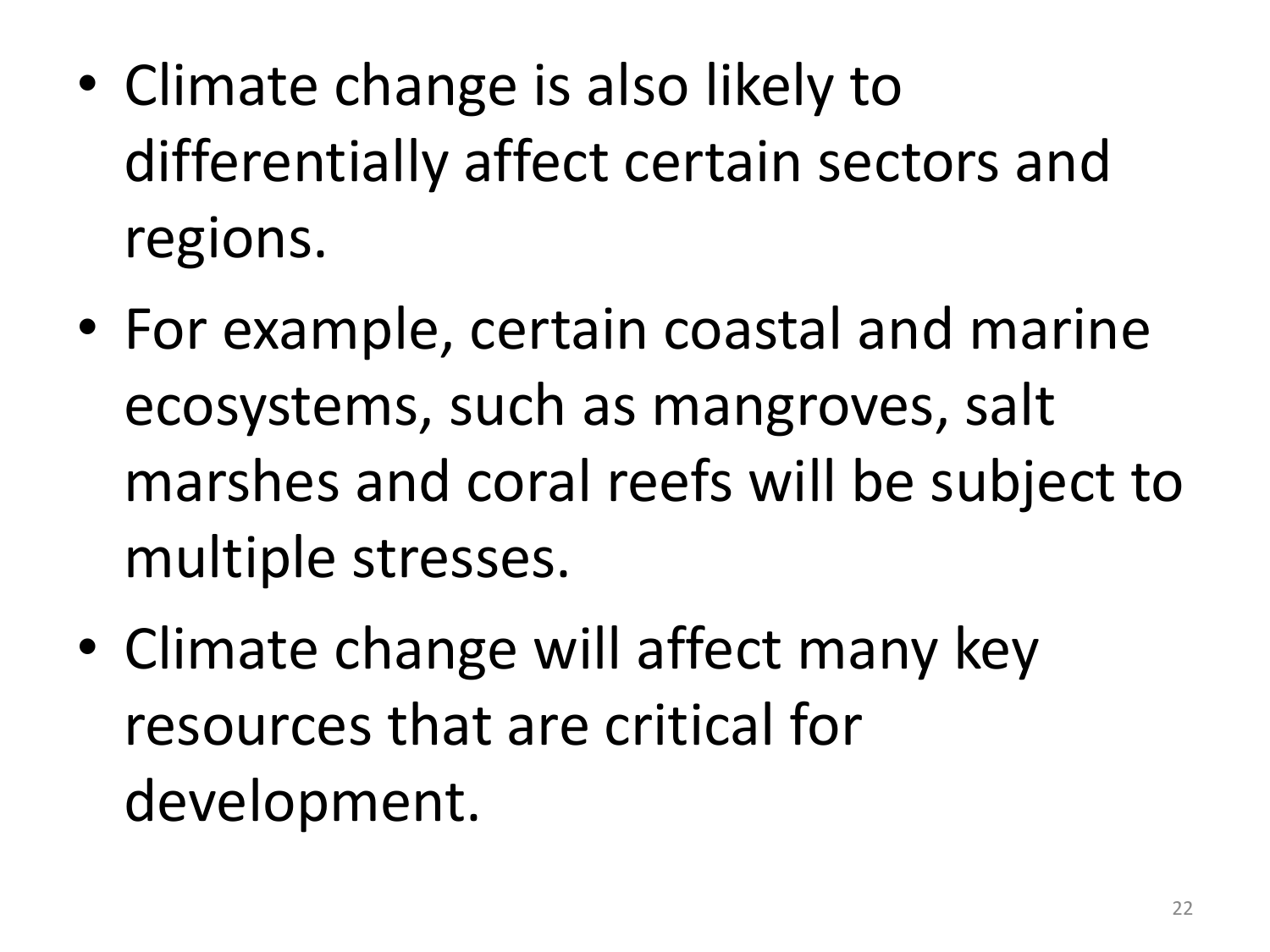- These impacts will generally become more significant and more widespread with increasing climate change.
- For example, water resources in some dry regions at mid-latitudes, including arid and semi-arid regions, and in the dry tropics will be affected by changes in rainfall and evapotranspiration (the return of moisture to the air through both evaporation from the soil and transpiration by plants).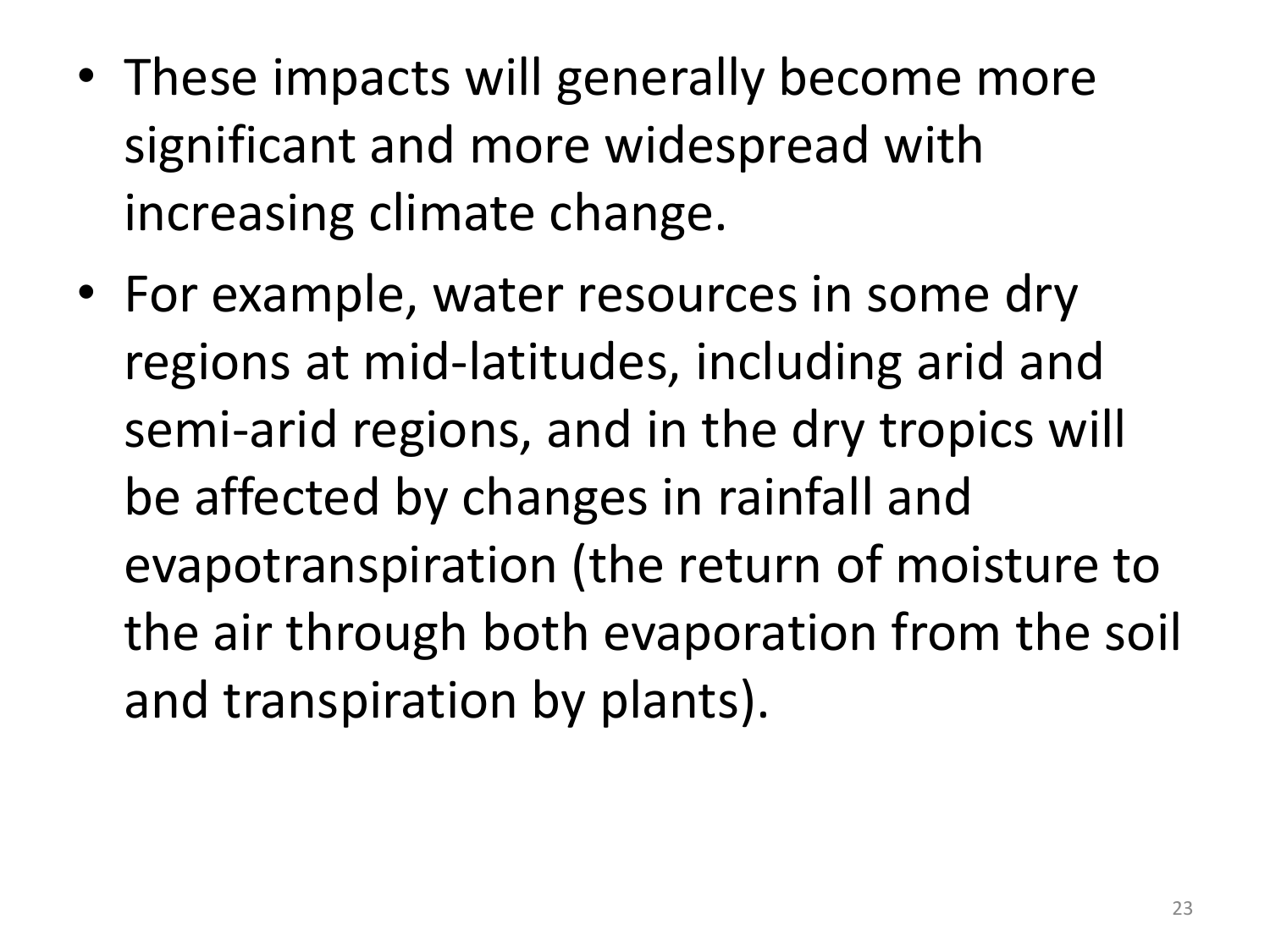- Low-lying coastal systems will be affected by sea-level rise and more frequent extreme weather events.
- Also, it is likely that certain regions will be strongly affected by climate change.
- Africa is considered one of the regions most vulnerable to climate change because of its low adaptive capacity.
- Asian and African mega deltas will also be at high risk due to their large populations and high exposure to sea-level rise, storm surges and river flooding.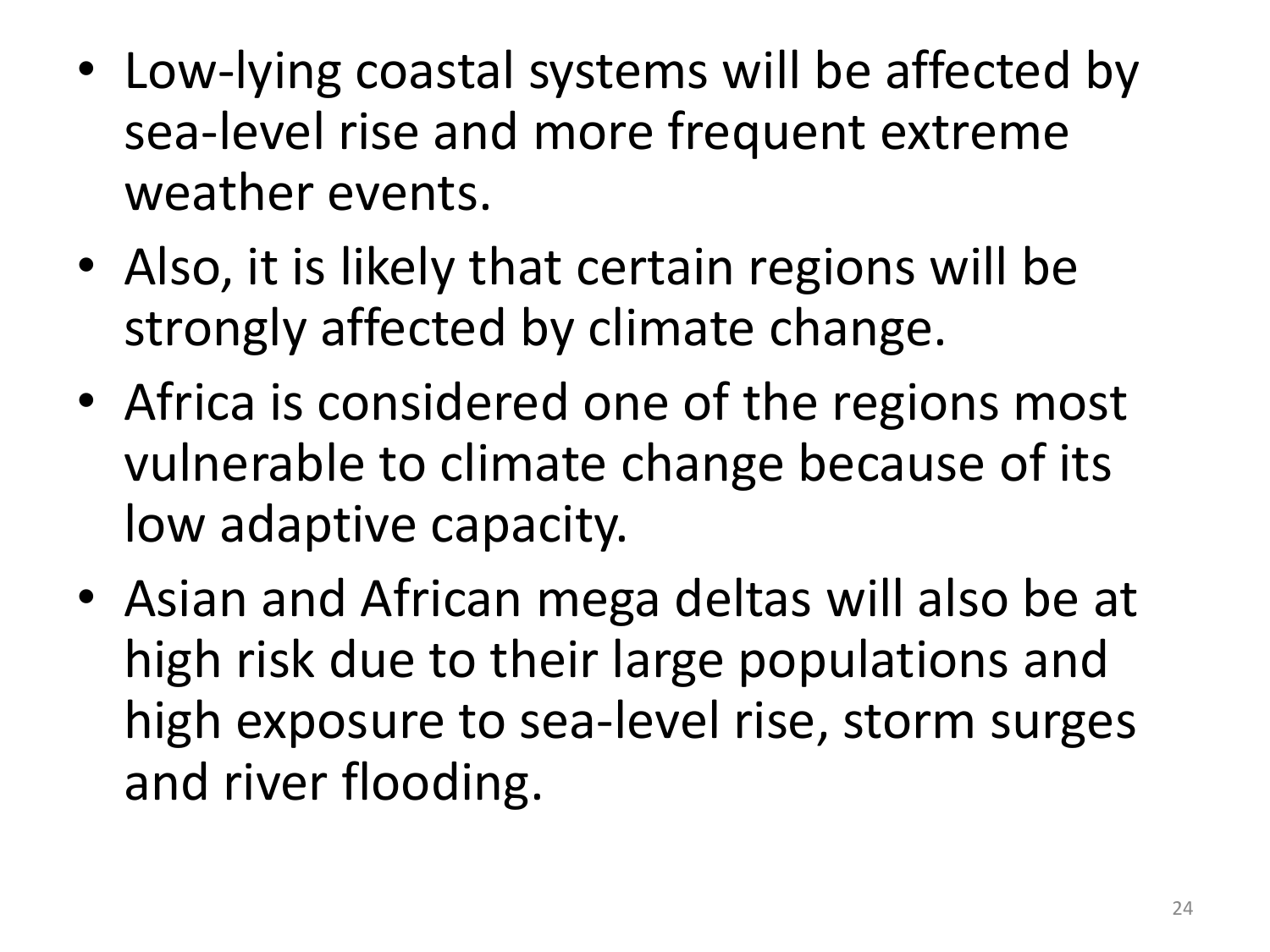- **Implications of Climate Change on Key Sectors Important for Development**
- **Water Resources**
- Climate change will provide an additional stress on water resources through:
- increased evaporation losses and water demands as a result of rising temperatures;
- reduced coastal freshwater supplies because of sea-level rise and salinisation;
- increased precipitation extremes in certain regions (such as high latitudes) which has implications for flooding risks;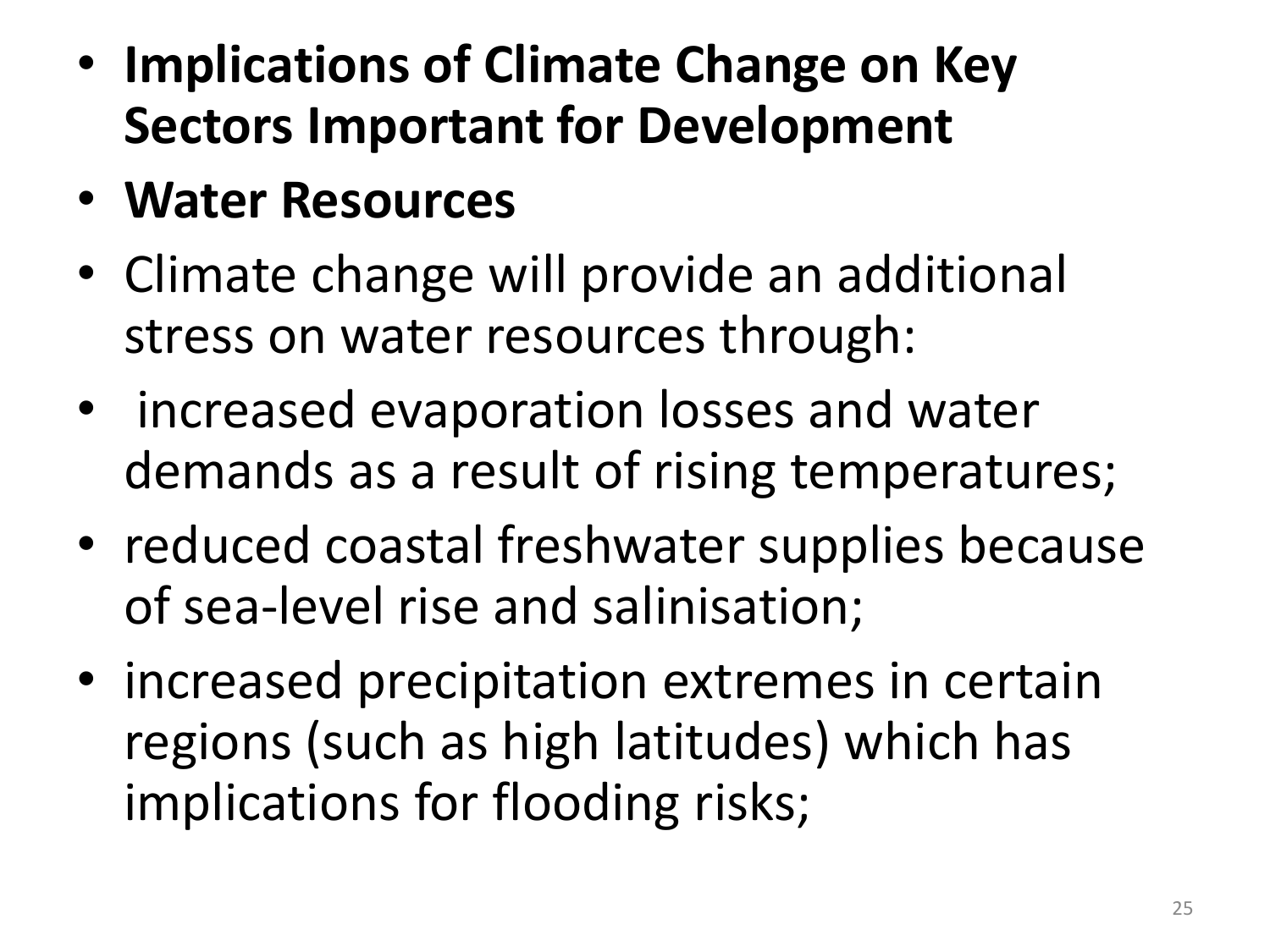- initial increase and eventual reduction in glacial meltwater as glaciers recede and possibly disappear in certain regions;
- reduced rainfall in other regions (such as southern Africa and the Mediterranean rim) leading to enhanced drought risk;
- displaced rainy seasons; and
- decreased water quality in many regions as a result of higher temperatures, increased loadings of pollutants from more intense precipitation, and lower flow conditions during some seasons.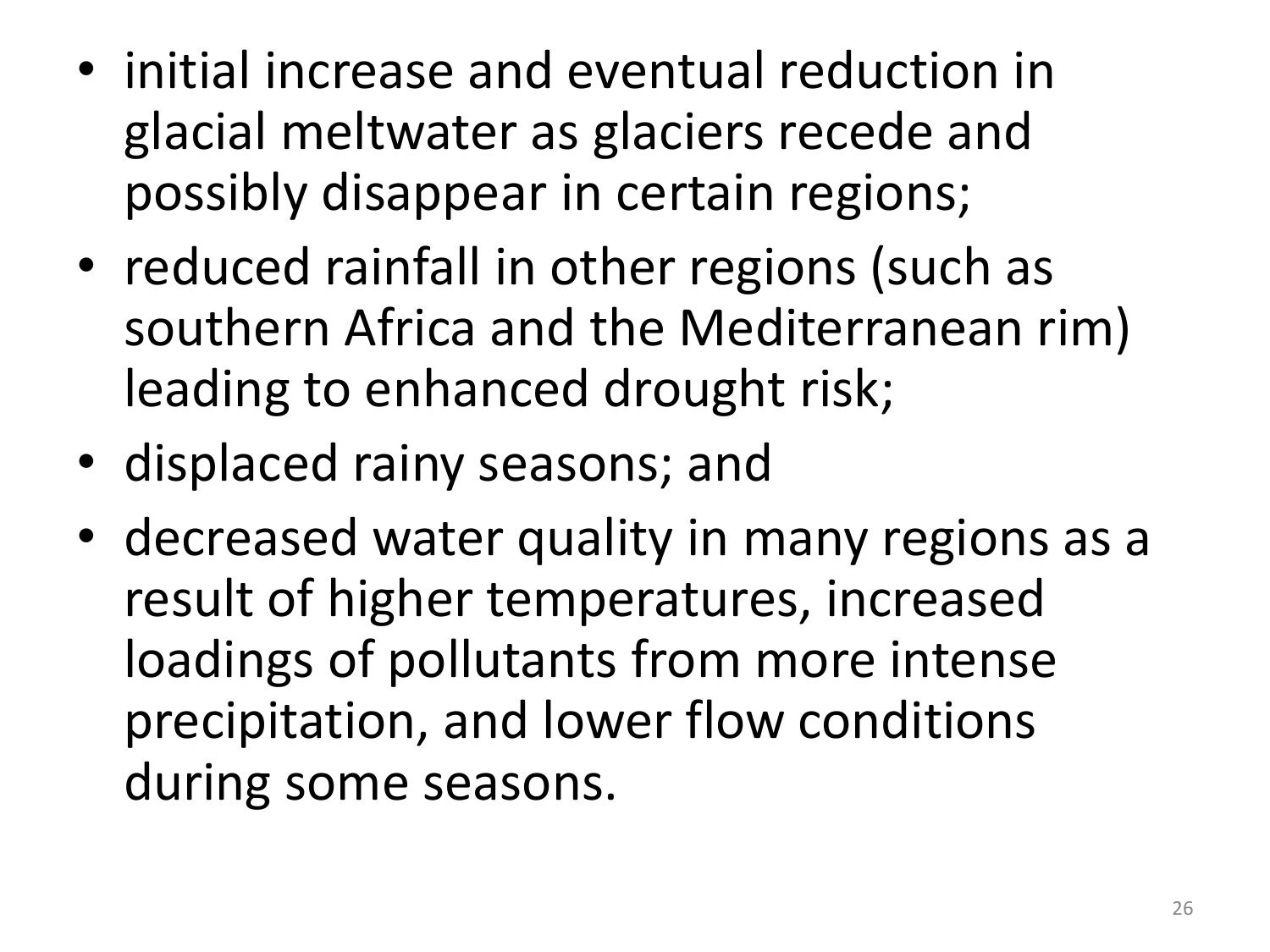### • **Food Production**

- Food production is closely linked to water availability and will face increased stress in regions where water stress is exacerbated.
- Although higher concentrations of carbon dioxide are projected to increase yields for many crops, changes in temperature and precipitation may modify and even limit the direct effects of "carbon dioxide fertilisation".
- Overall, climate change is expected to lead to declining cereal production in developing countries, with risks of decreasing yields particularly high in Africa, South and South-East Asia, and Latin America (except for midlatitude areas such as the pampas- treeless grassy plains in temperate South America, especially Argentina ).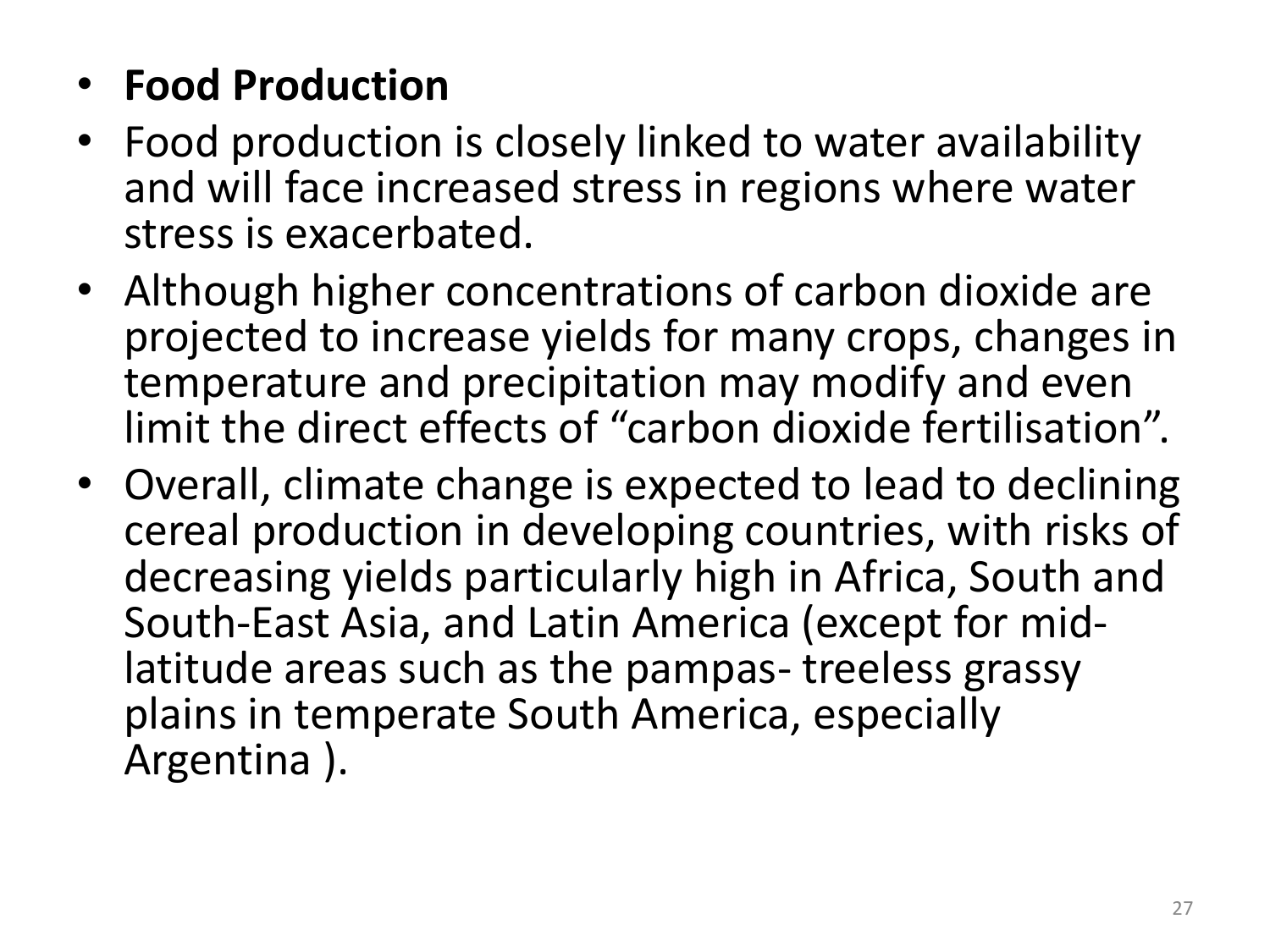# • **Health**

• Climate change is also projected to have wide-ranging consequences for human health directly through increased temperatures, heat waves, floods, droughts and storms, as well as indirectly through its effects on water- and food-borne diseases, and on the geographical and seasonal ranges of vector-borne diseases.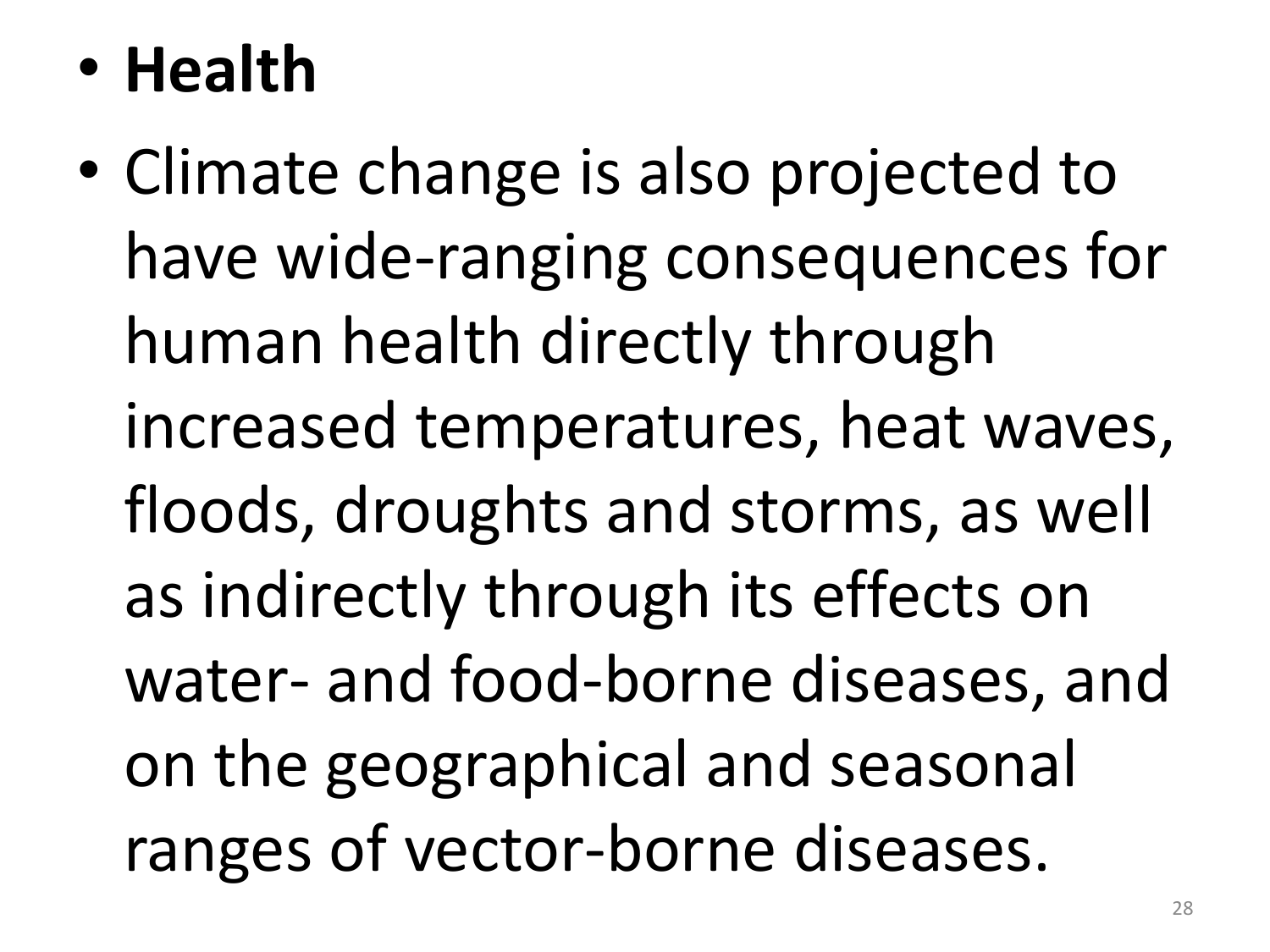- **Coastal Zones**
- Coastal zones, especially mega deltas in Asia and Africa, low-lying coastal urban areas and atolls (**coral islands surrounding lagoon**s) are also particularly vulnerable to the impacts of sea-level rise, storm surges, and increases in the intensity of cyclones in certain regions.
- These increases in exposure to the risks of climate change are juxtaposed on the already high (and growing) vulnerability of coastal areas, which are home to 23% of the world's population and have population densities three times the global average.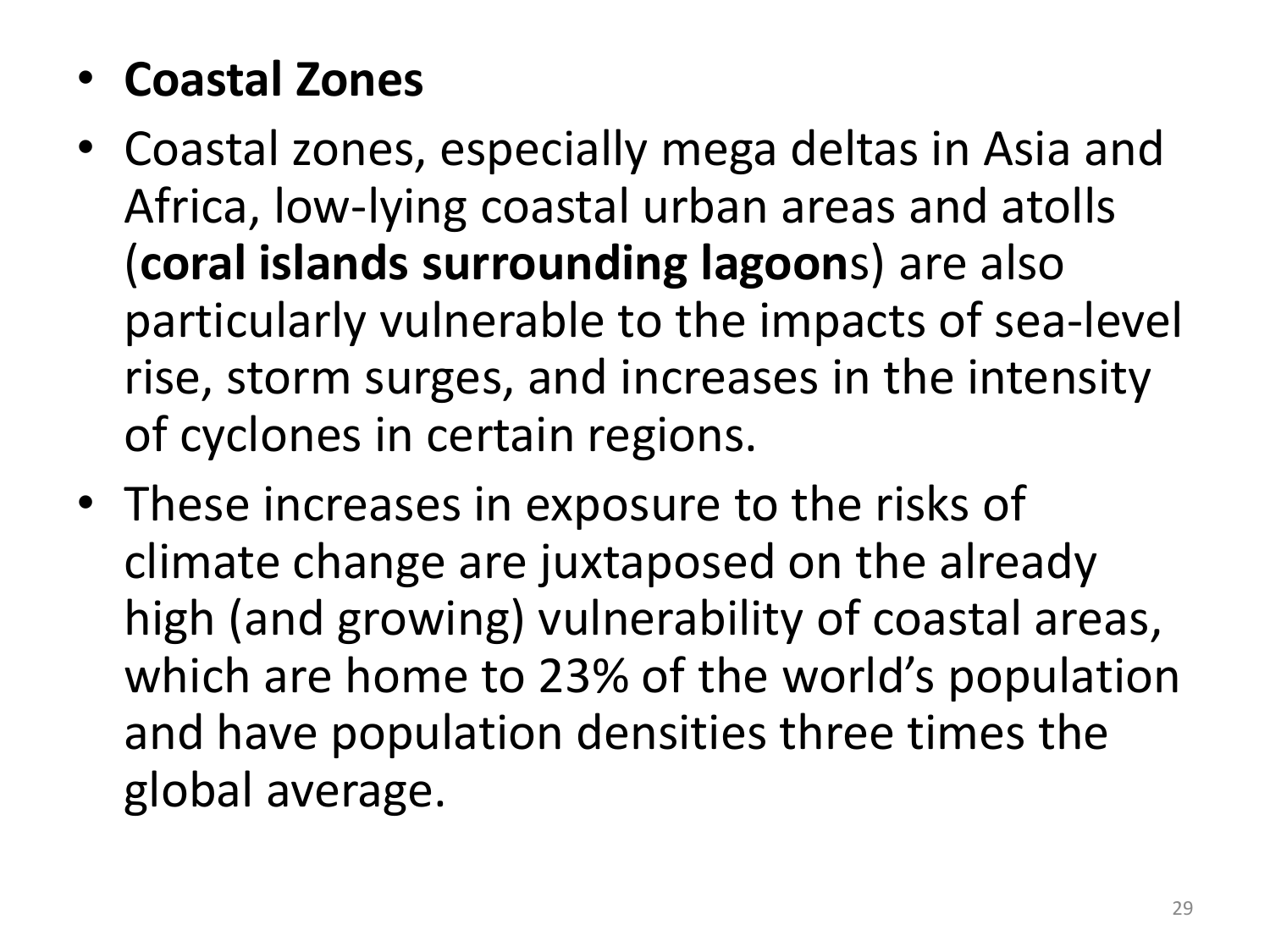### • **Ecosystems and Natural Resources**

- In addition to the above, ecosystems and natural resources*,* which contribute a significant share of income in developing countries, are also vulnerable to rising temperatures, changes in rainfall and rainfall extremes, and sea-level rise.
- A critical reason for the vulnerability of ecosystems and natural resources around the world is that the combination of rapid climate change and stresses from human settlement, such as habitat fragmentation, population depletion (*e.g. of many fisheries),* blocked migration routes and pollution, is likely to result in the threat of widespread ecosystem dislocation and extinctions of many species.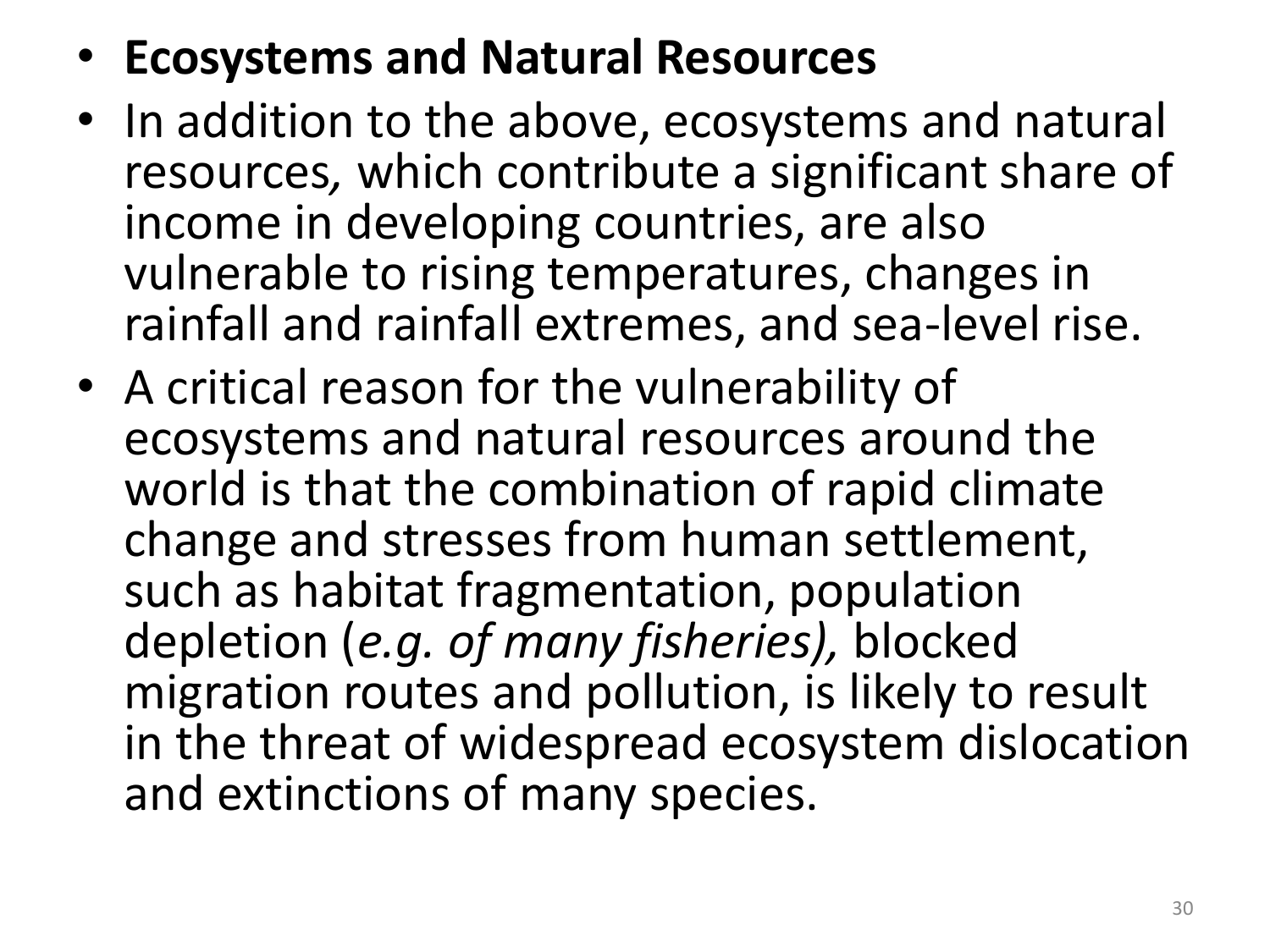• Mountain regions, meanwhile, are at the front lines of many of the impacts of climate change through near-term effects of rising temperatures on glacier retreat and resulting implications on water availability, glacial lake expansion, flooding from melting of glaciers and bursting of glacial lakes and permafrost melt increases in the risk of related natural hazards.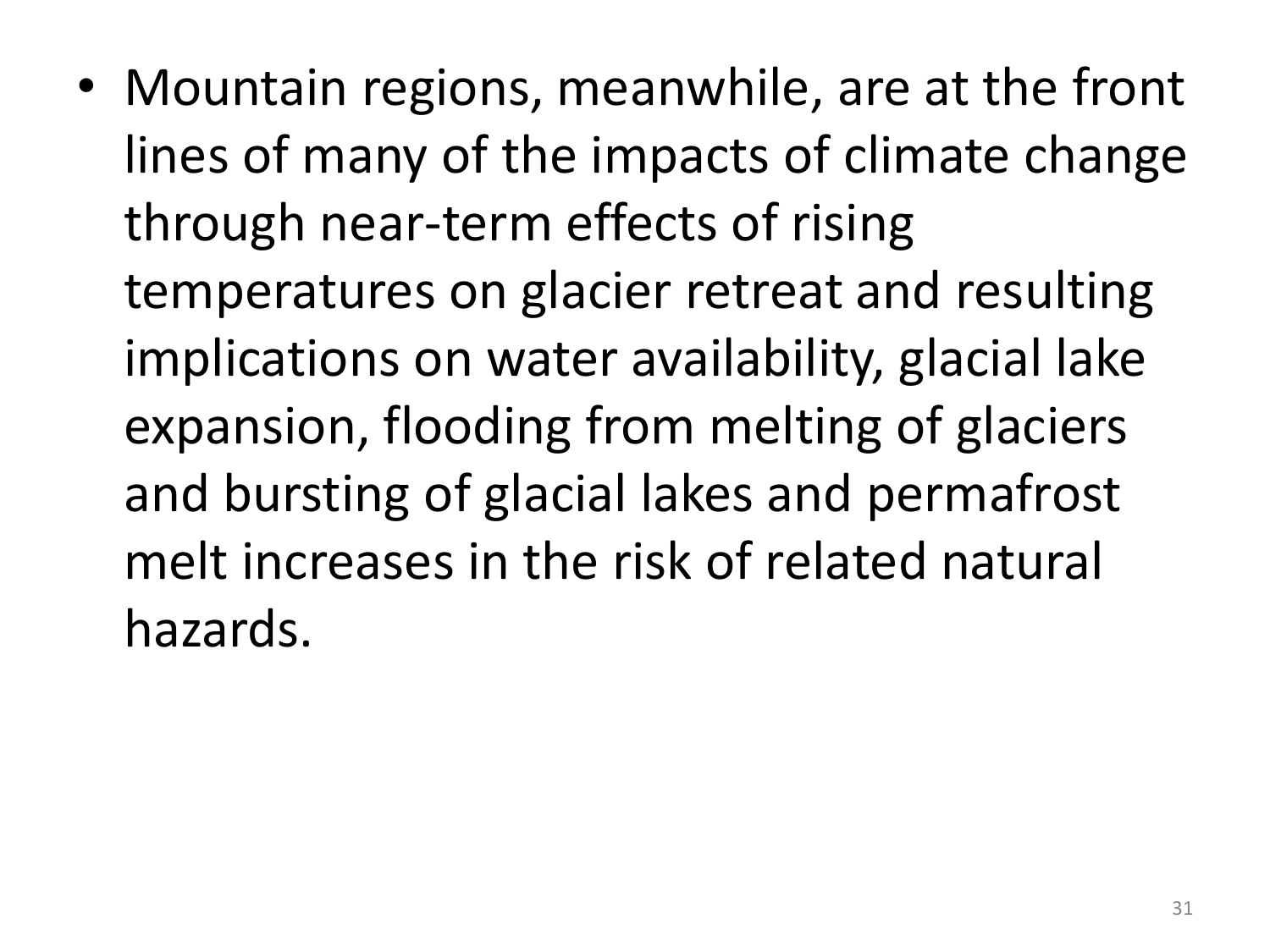- **Impacts of climate change on the developing world**
- Climate change will lead to differential impacts on countries and communities throughout the world.
- Developing countries are believed to be the most vulnerable to the negative impacts of climate change because they rely heavily on climatesensitive sectors, such as agriculture and fisheries, and have a low GDP, high levels of poverty, low levels of education and limited human, institutional, economic, technical and financial capacity.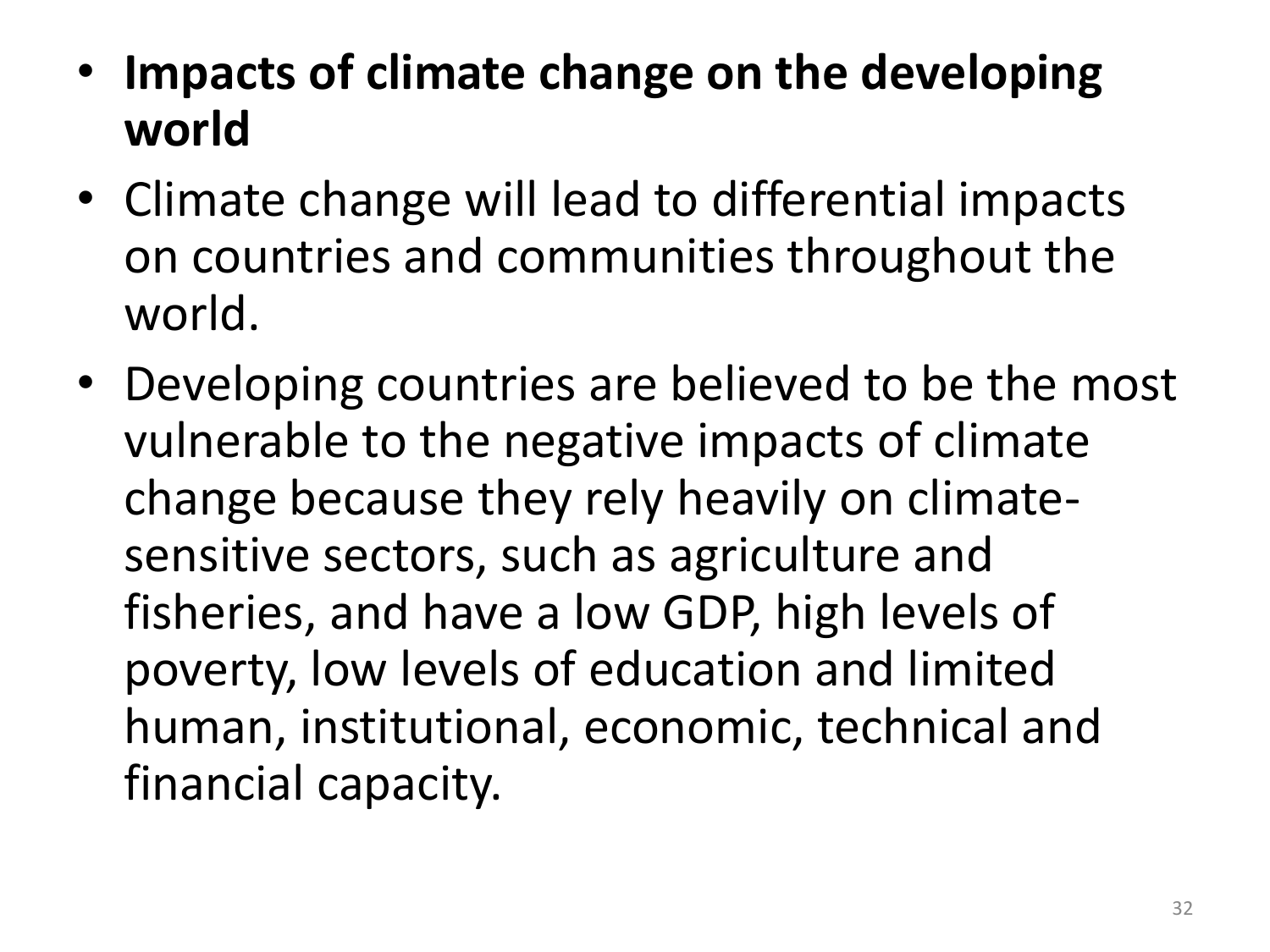- Climate Change may also have implications for migration
- The number of environmental migrants could substantially rise in future because of the impacts of climate change. Migration, usually temporary and often from rural to urban areas, is a common response to natural disasters such as floods and famines, and large numbers of displaced people are a likely consequence of extreme events.
- The increase in intensity and/or frequency of certain weather extremes due to climate change, in combination with population growth, unstable institutions and poverty, may increase migration pressures (WBGU, 2007).
- Development strategies should therefore take greater account of climate change impacts at the local level, including the implications of such impacts on migration both within and between countries.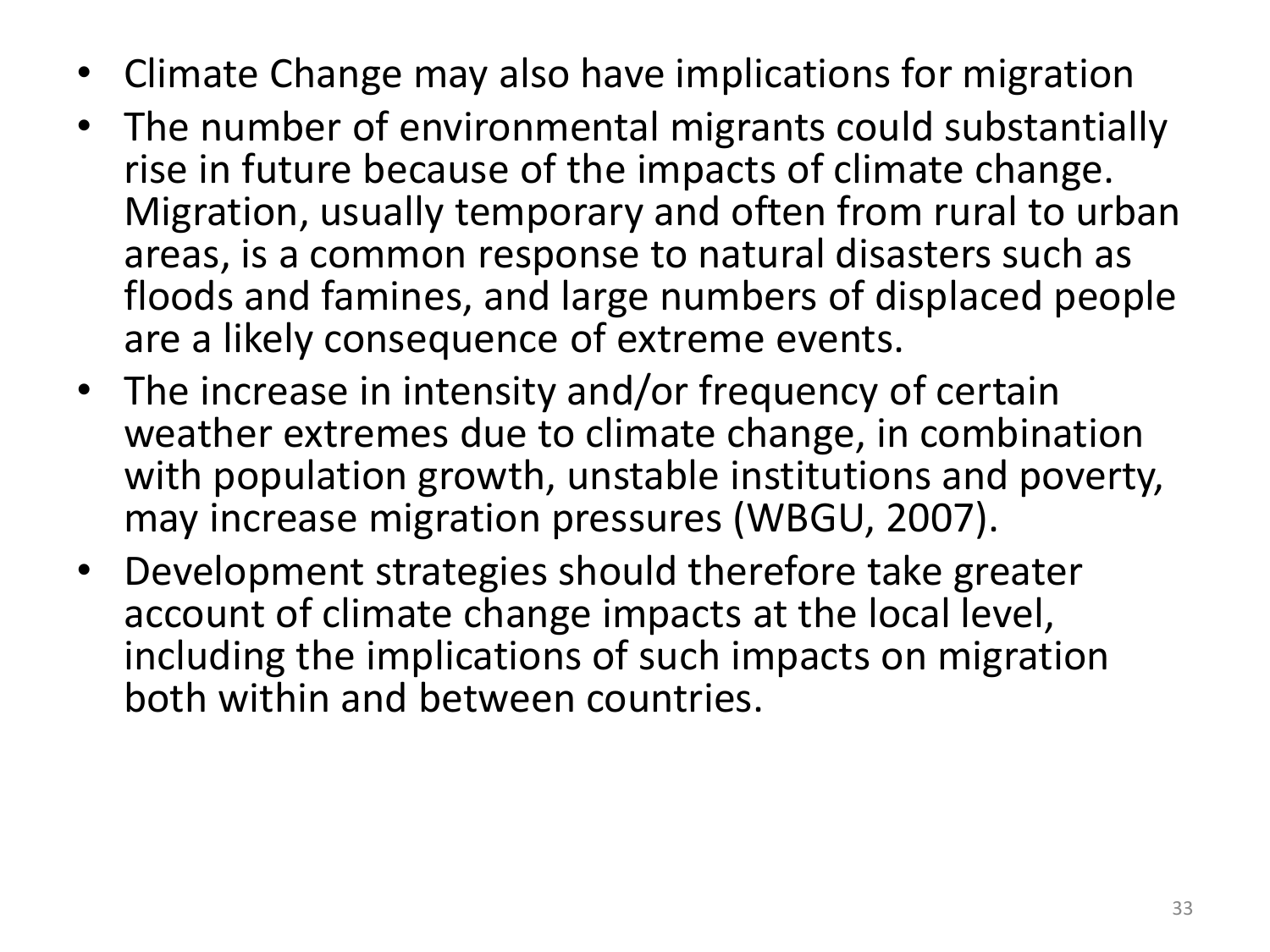- **Africa**
- Africa is one of the most vulnerable continents to climate change and variability.
- It has more climate-sensitive economies than any other continent with 50% of its population living in dryland areas that are drought-prone.
- In addition, its agricultural sector contributes an average 21% of GDP in many countries, ranging from 10% to 70%.
- Climate models project a warming trend for the whole of Africa during this century, with the median temperature increase situated between 3°C and 4°C.
- Trends in annual rainfall vary across regions, with increases likely in East Africa and decreases likely in much of Mediterranean Africa, northern Sahara and on the western margins of southern Africa.
- A general increase in the intensity of high rainfall events is also expected in Africa.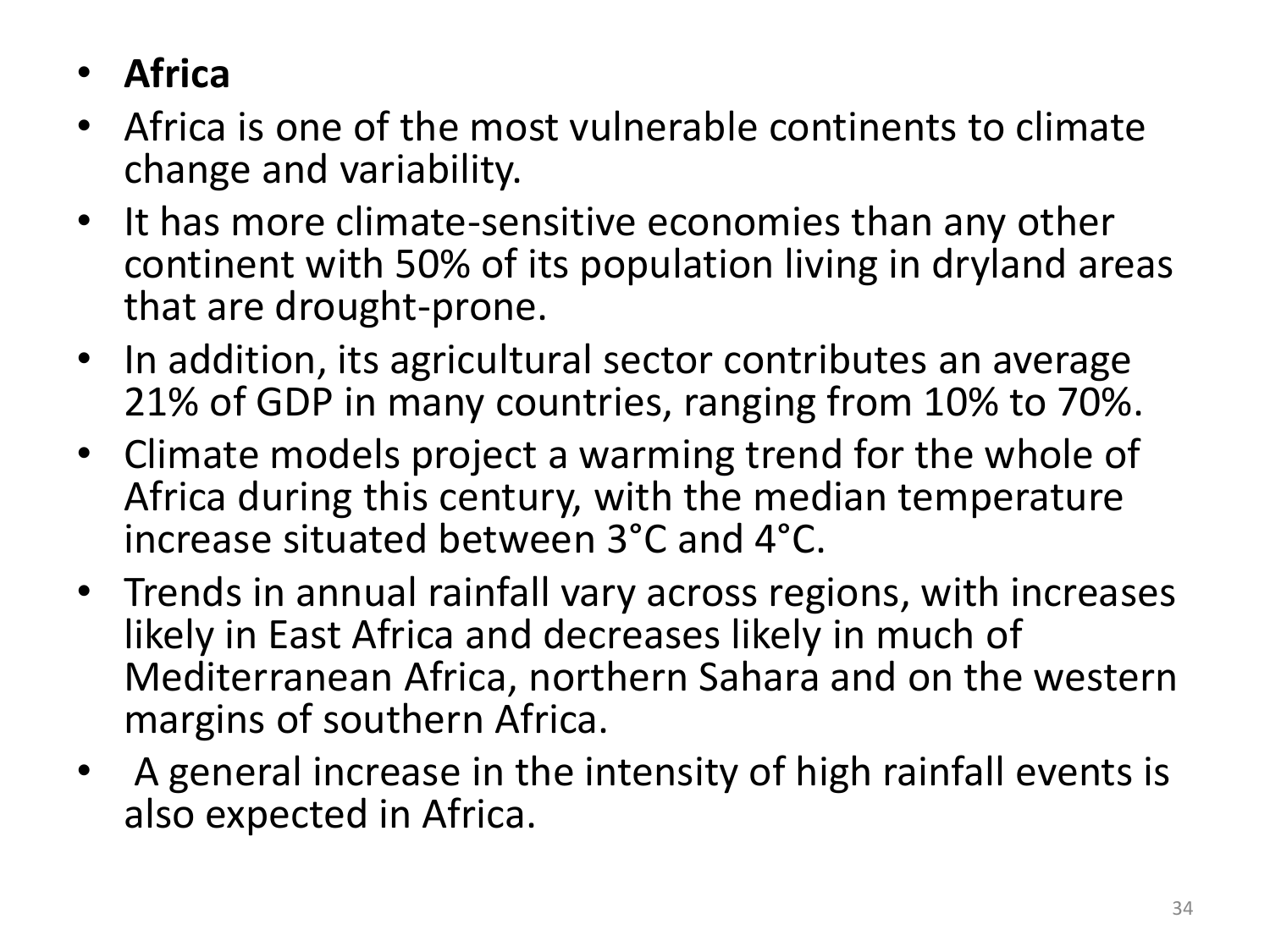- **Asia**
- Asia is the world's largest and most populous region.
- Although a number of Asian nations have had rapid economic growth and reductions in poverty, nearly one in three Asians today lives on less than one US dollar per day.
- The region's governments are struggling to cope with the effects of rapid deforestation, soil erosion, recurrent floods and other major disasters, environmental pollution and the social consequences of depleted natural resources (Estes, 2007).
- Climate change will reinforce some of these problems and lead to new problems and stresses, which Asian governments will have to respond to.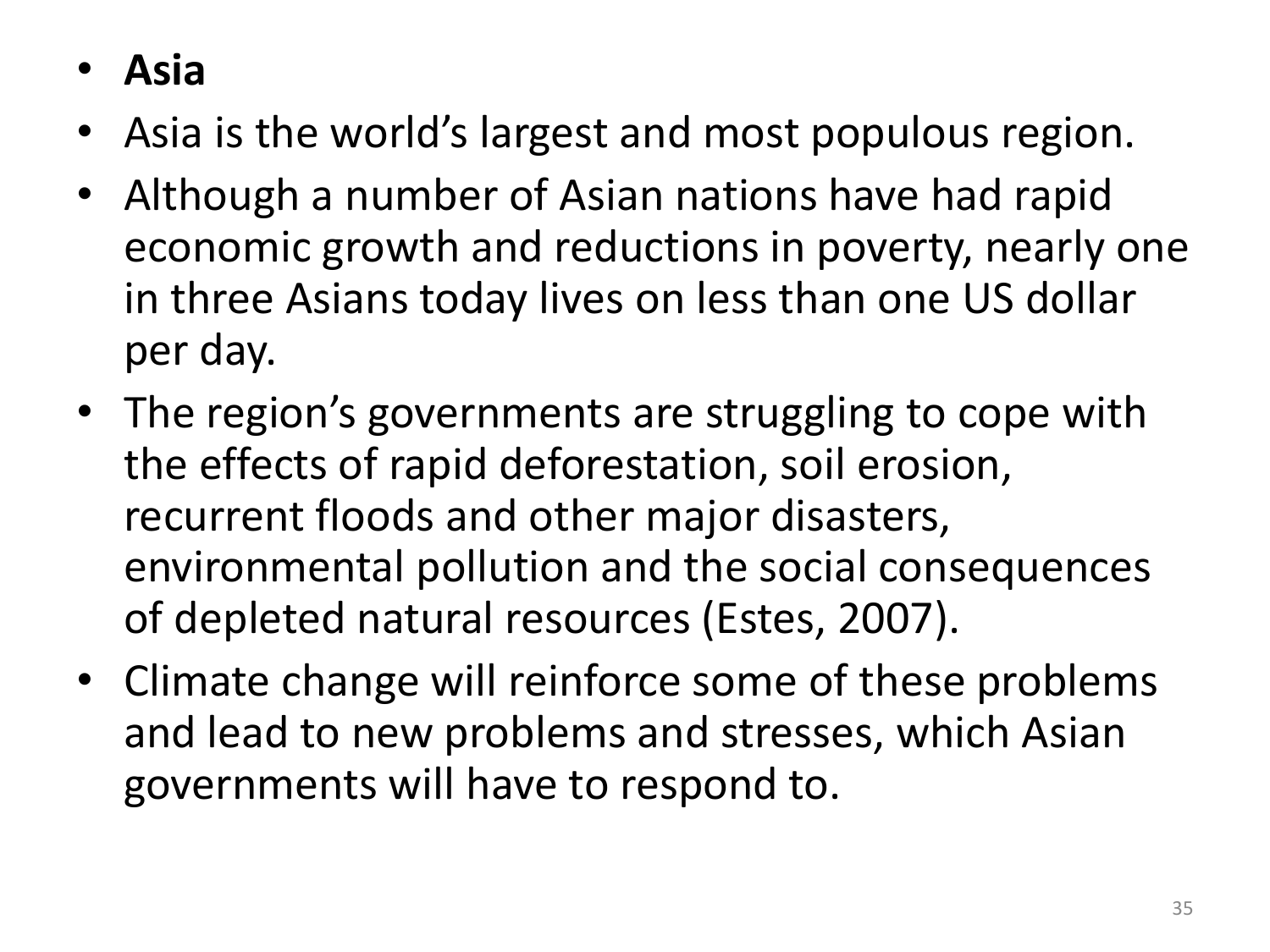- The climate models project a warming of at least 2.5°C over Asia by the end of the century. Winter rainfall (December-March) is projected to increase in northern Asia, the Tibetan plateau, eastern Asia and the southern parts of South-East Asia.
- Summer rainfall is likely to increase in northern, East and South Asia and most of South-East Asia, but is likely to decrease in central Asia.
- In addition, extreme rainfall and winds associated with tropical cyclones are likely to increase in East, South-East and South Asia.
- It is also projected that heat waves will be of longer duration, more intense and more frequent in East Asia.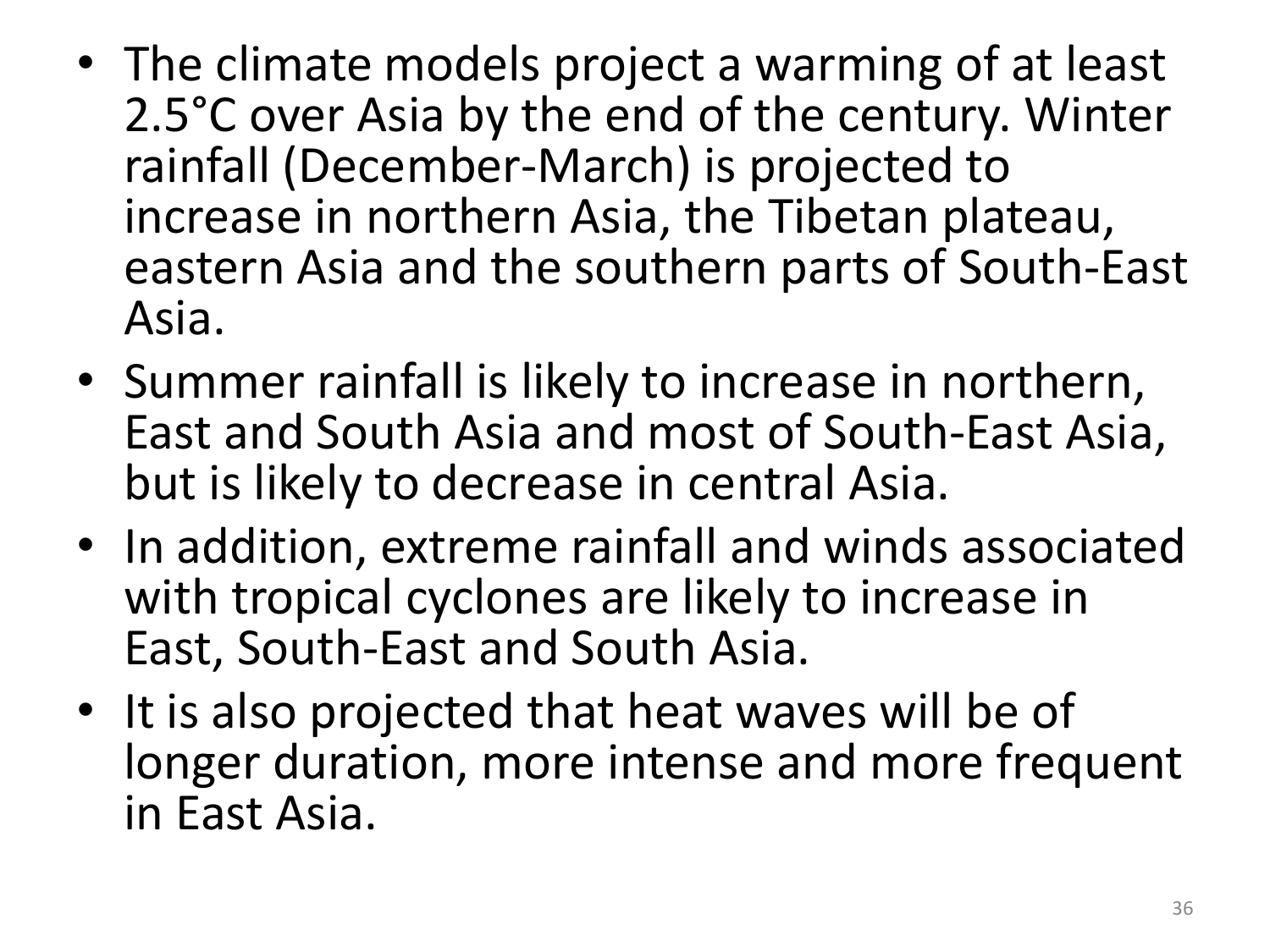- **Latin America** is a region heavily dependent on natural resources with, for example, 30% to 40% of its working population employed in the agricultural sector.
- The impacts of climate change on agriculture will, therefore, affect the region's economy, development, and poverty reduction efforts.
- Despite the region's progress in reducing poverty in recent years, 38.5% of people still live in poverty (Inter-American Development Bank, 2006) and inequities in the distribution of wealth among the population of this region are among the highest in the world.
- These factors contribute to make this region one of the most vulnerable to climate change.
- The mean warming projected for this century in Latin America ranges from 1°C to 6°C. Annual rainfall is estimated to decrease in most of Central America, resulting in a drier spring season, and in the southern Andes, where rainfall changes are projected to be largest in summer.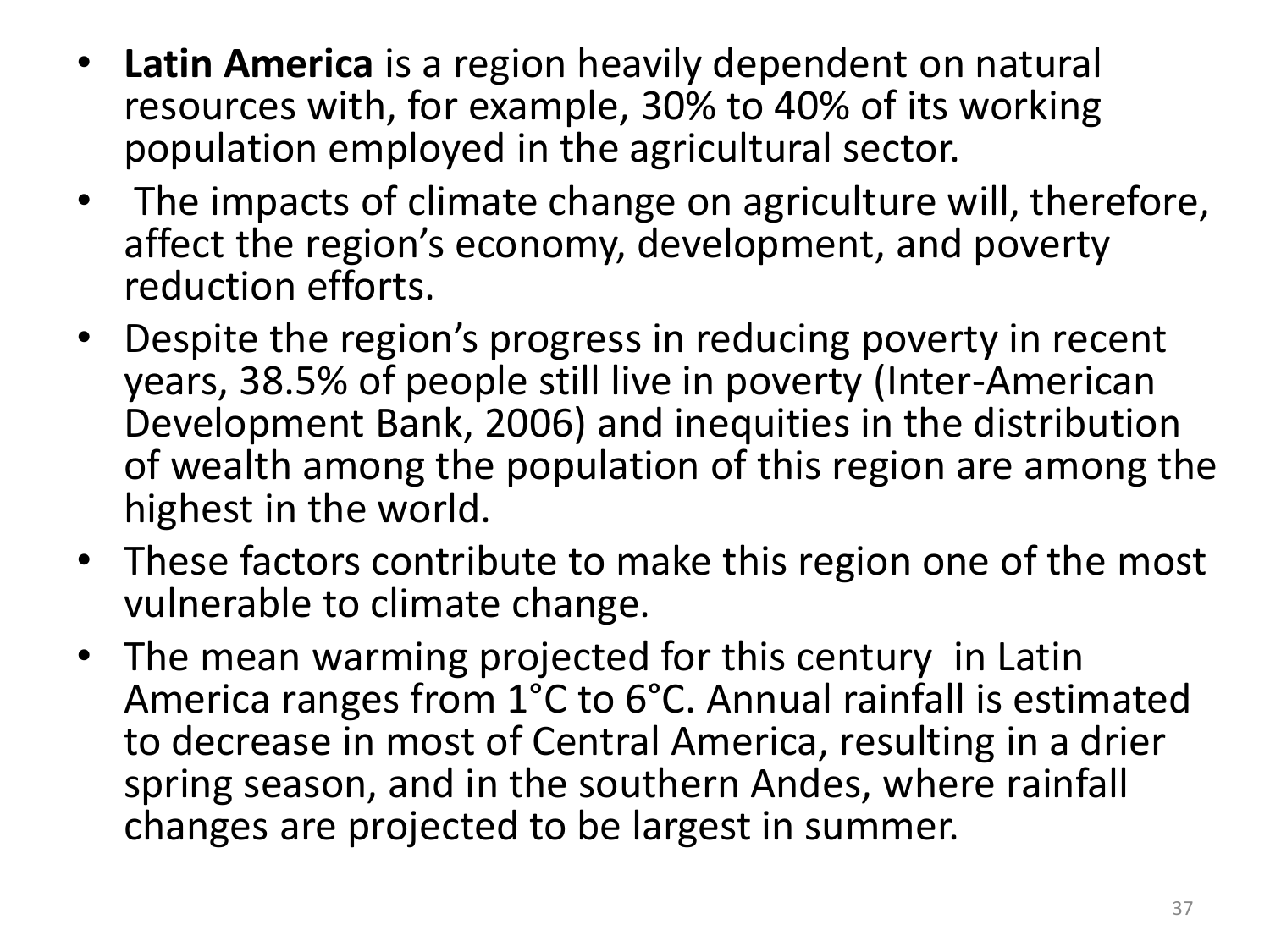- Winter rainfall in Tierra del Fuego and summer rainfall in south-eastern South America is likely to increase.
- It is uncertain how annual and seasonal average rainfall will change over northern South America, including the Amazon forest.
- However, there is consistency in the projections for some areas: rainfall increasing in Ecuador and northern Peru, and decreasing at the northern tip of the continent and in southern north-east Brazil.
- Over Central America, tropical cyclones may become an additional source of uncertainty for regional scenarios of climate change, since the summer rainfall over this region may be affected by systematic changes in hurricane tracks and intensity.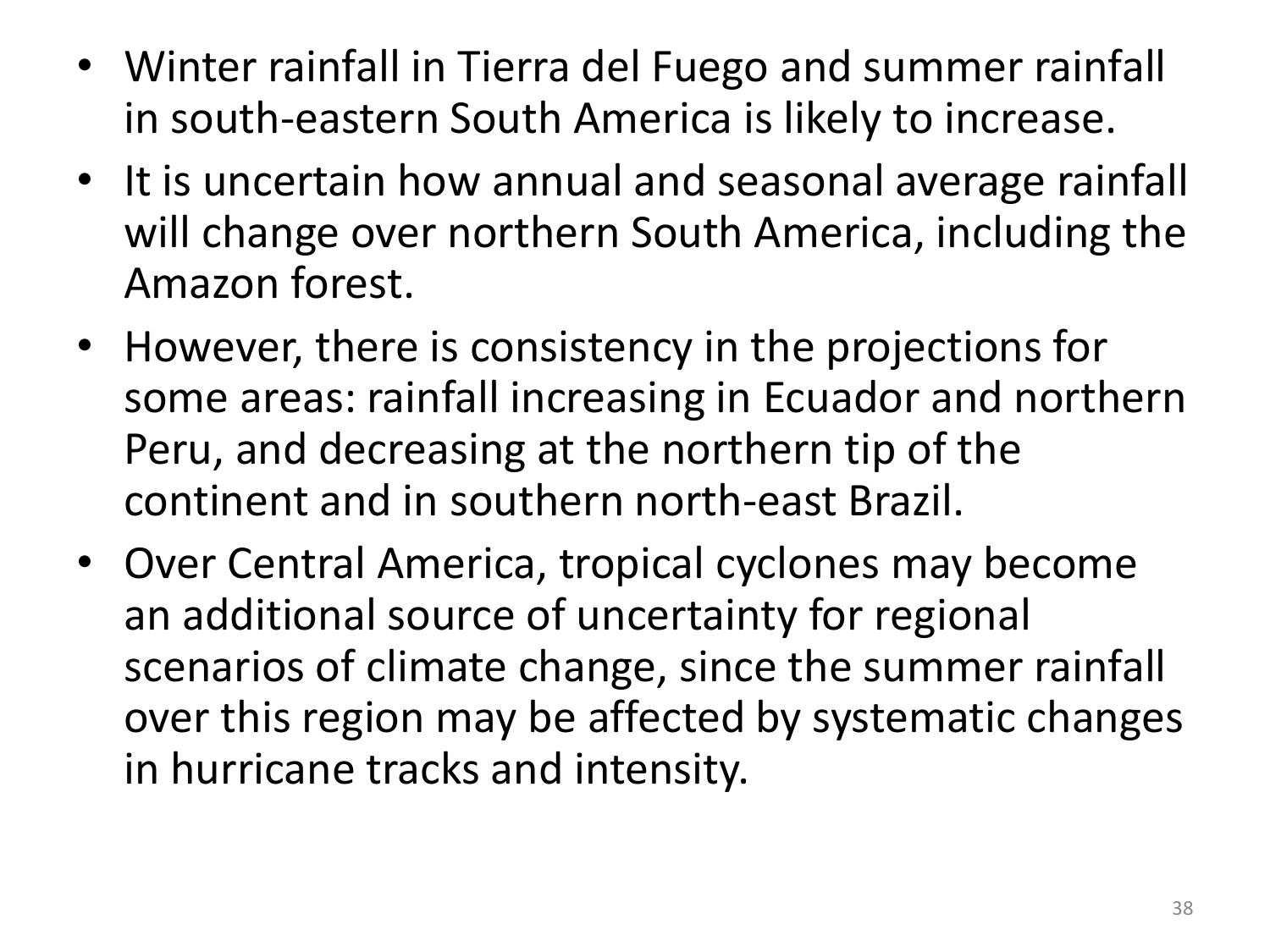- **Small Island States** are a heterogeneous group of countries, which vary by geography, location, stage of economic development, and physical, social, political, cultural and climatic character.
- However, they share common characteristics that underscore their overall vulnerability to climate change:
	- limited physical size;
	- limited natural resources;
	- high susceptibility to natural hazards, such as tropical cyclones, storm surges, and droughts;
	- thin water lenses that are highly sensitive to sea-level changes;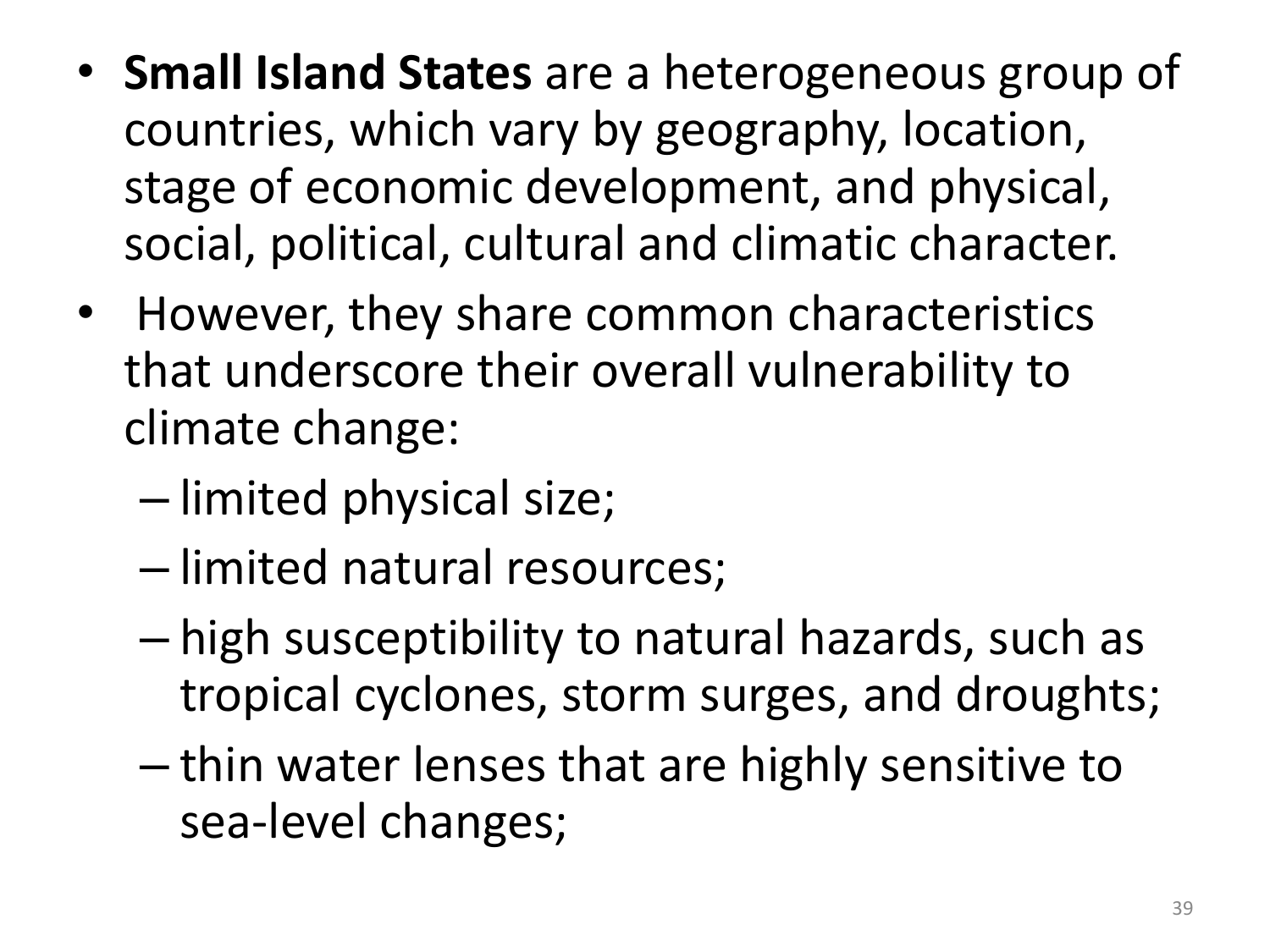- generally high population densities and in some cases high population growth rates;
- frequently poorly developed infrastructure; and,
- limited funds and human resource skills (IPCC, 2001).
- All Caribbean, Indian Ocean and North and South Pacific islands will warm during this century, albeit at a slightly lower rate than the global annual mean warming.
- Summer rainfall in the Caribbean is likely to decrease in the vicinity of the Greater Antilles (island group in the northern Caribbean, comprising Cuba, Jamaica, Hispaniola, and Puerto Rico) but changes elsewhere and in winter are uncertain.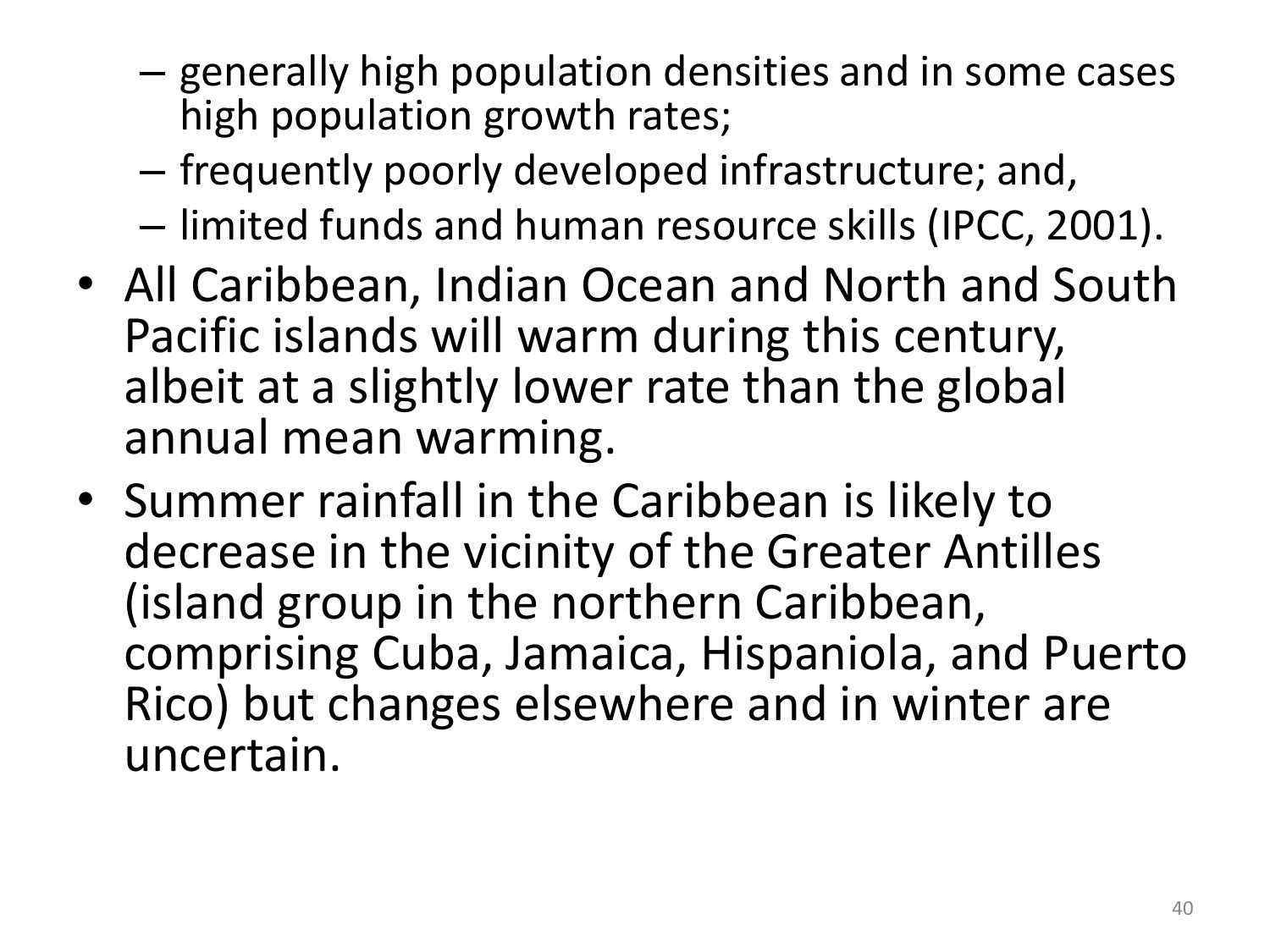- Annual rainfall is likely to increase in the northern Indian Ocean with increases likely in the vicinity of the Seychelles in December, January and February (DJF), and in the vicinity of the Maldives in June, July and August (JJA), while decreases are likely in the vicinity of Mauritius in JJA.
- Annual rainfall is likely to increase in the equatorial Pacific, while decreases are projected for just east of French Polynesia in DJF. Sea levels are likely to rise during the century around the small islands of the Caribbean Sea, and the Indian and Pacific Oceans.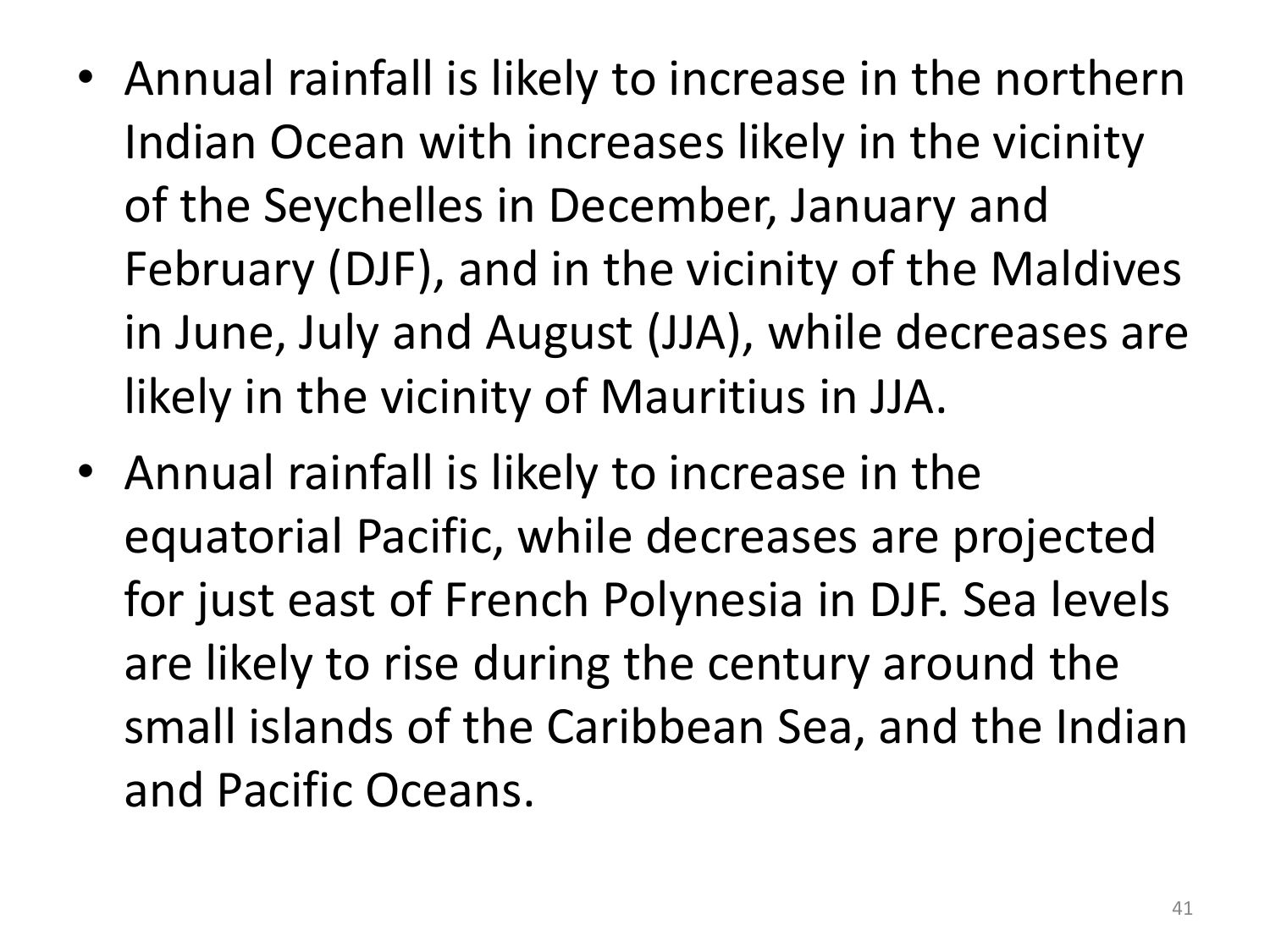- **Adapting to the Impacts of Climate Change**
- There are two broad categories of responses to climate change:

–**Mitigation** and,

## –**Adaptation**

• Both mitigation and adaptation help to reduce the risks of climate change.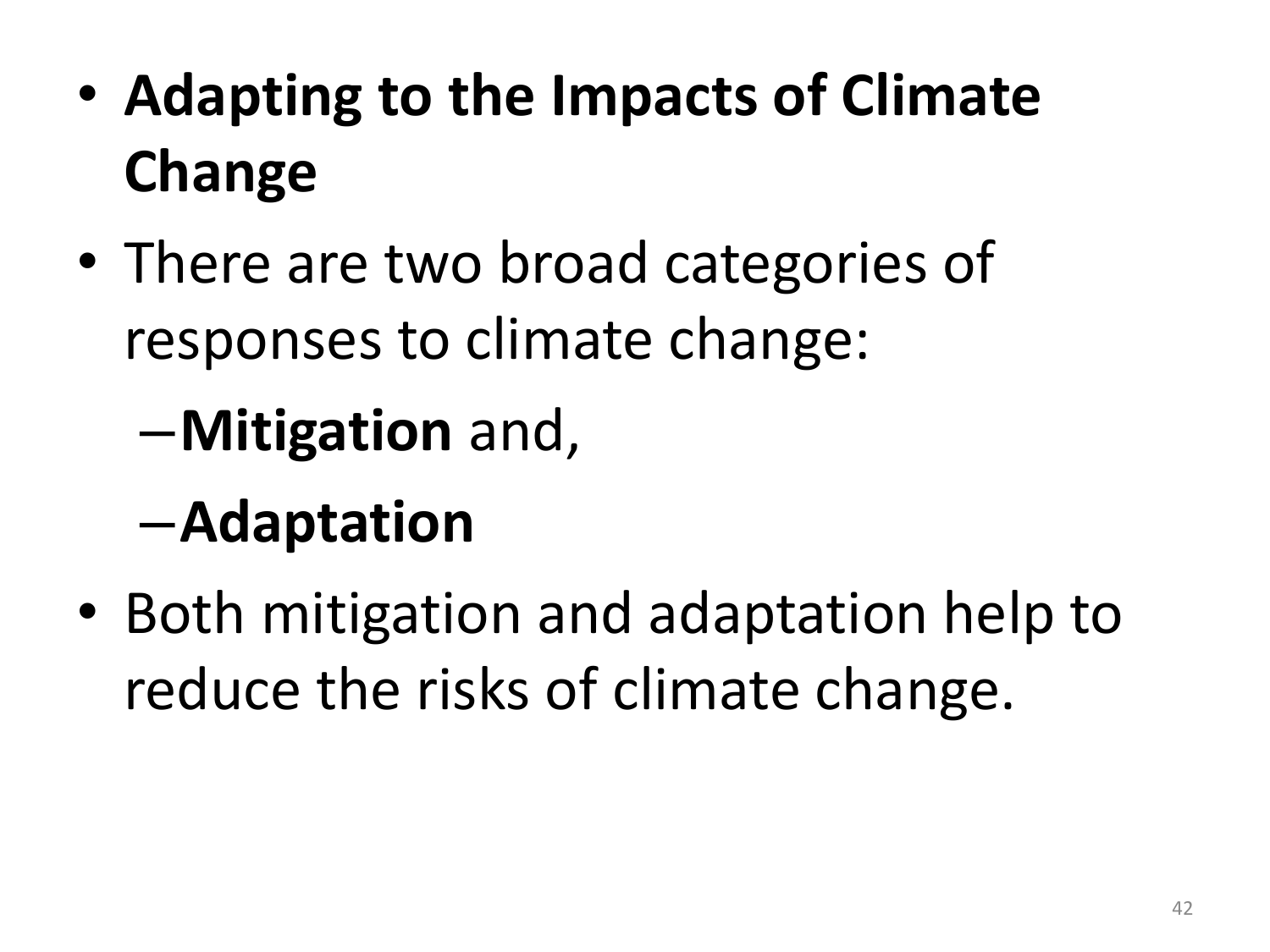- **Climate Change Mitigation**
- *Mitigation* aims to avoid or at least limit climate change itself, by reducing the emissions of GHGs, for instance: by
	- promoting energy efficiency,
	- the use of renewable energy such as solar and wind power, and,
	- avoiding deforestation.
- Refers to efforts to reduce or prevent emission of greenhouse gases.
- Mitigation can mean using new technologies and renewable energies, making older equipment more energy efficient, or changing management practices or consumer behavior.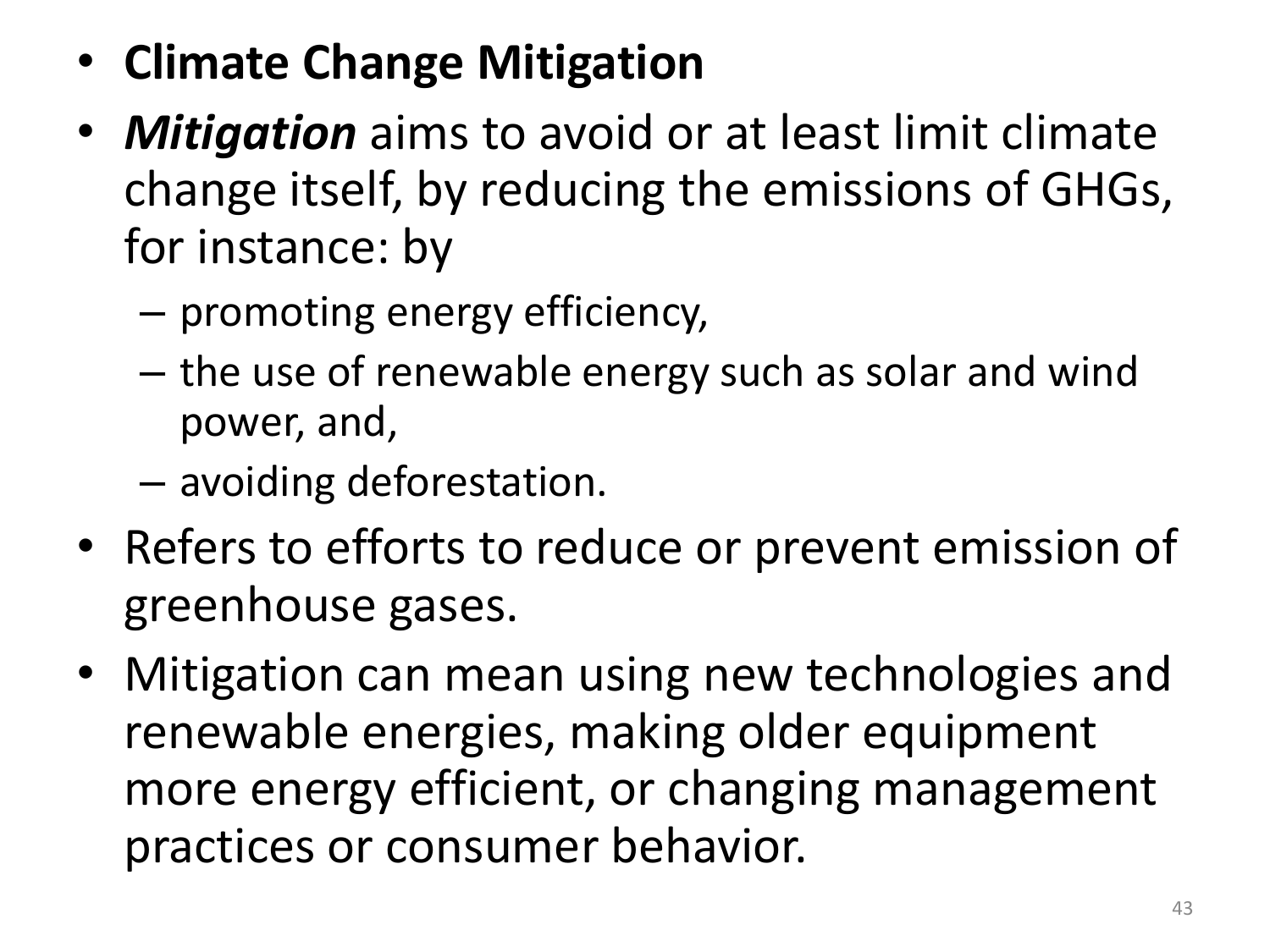- It can be as complex as a plan for a new city, or as a simple as improvements to a cook stove design.
- Efforts underway around the world range from high-tech subway systems to bicycling paths and walkways.
- Protecting natural carbon sinks like forests and oceans, or creating new sinks through silviculture or green agriculture are also elements of mitigation.
- (*Silviculture is the study, cultivation, and management of forest trees*)**.**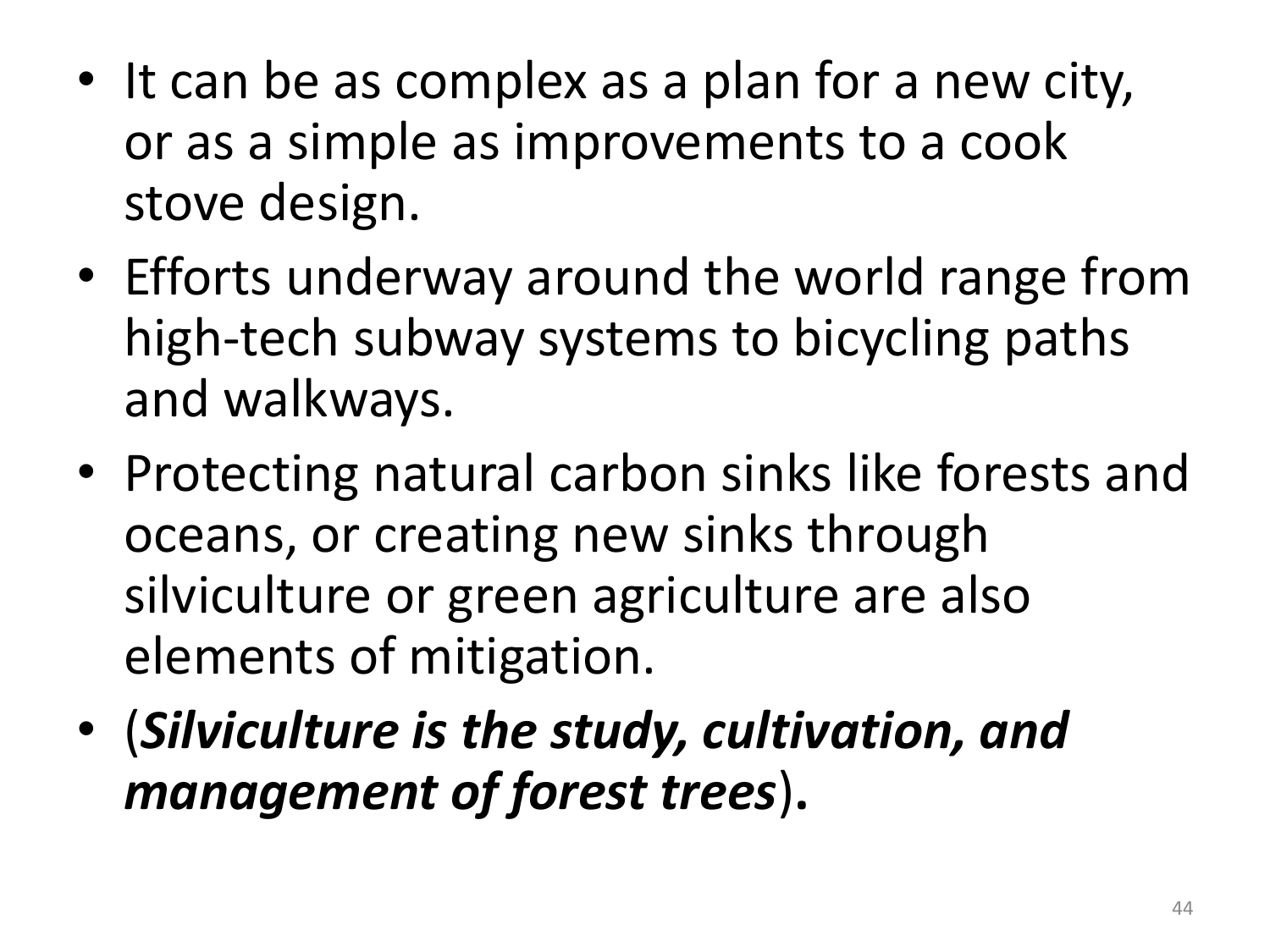- UNEP takes a multifaceted approach towards climate change mitigation in its efforts to help countries move towards a low-carbon society.
- *Mitigation* consists of activities that aim to reduce GHG emissions, directly or indirectly, by avoiding or capturing GHGs before they are emitted to the atmosphere or sequestering those already in the atmosphere by enhancing "sinks" such as forests.
- Such activities may entail, for example, changes to behaviour patterns or technology development and diffusion.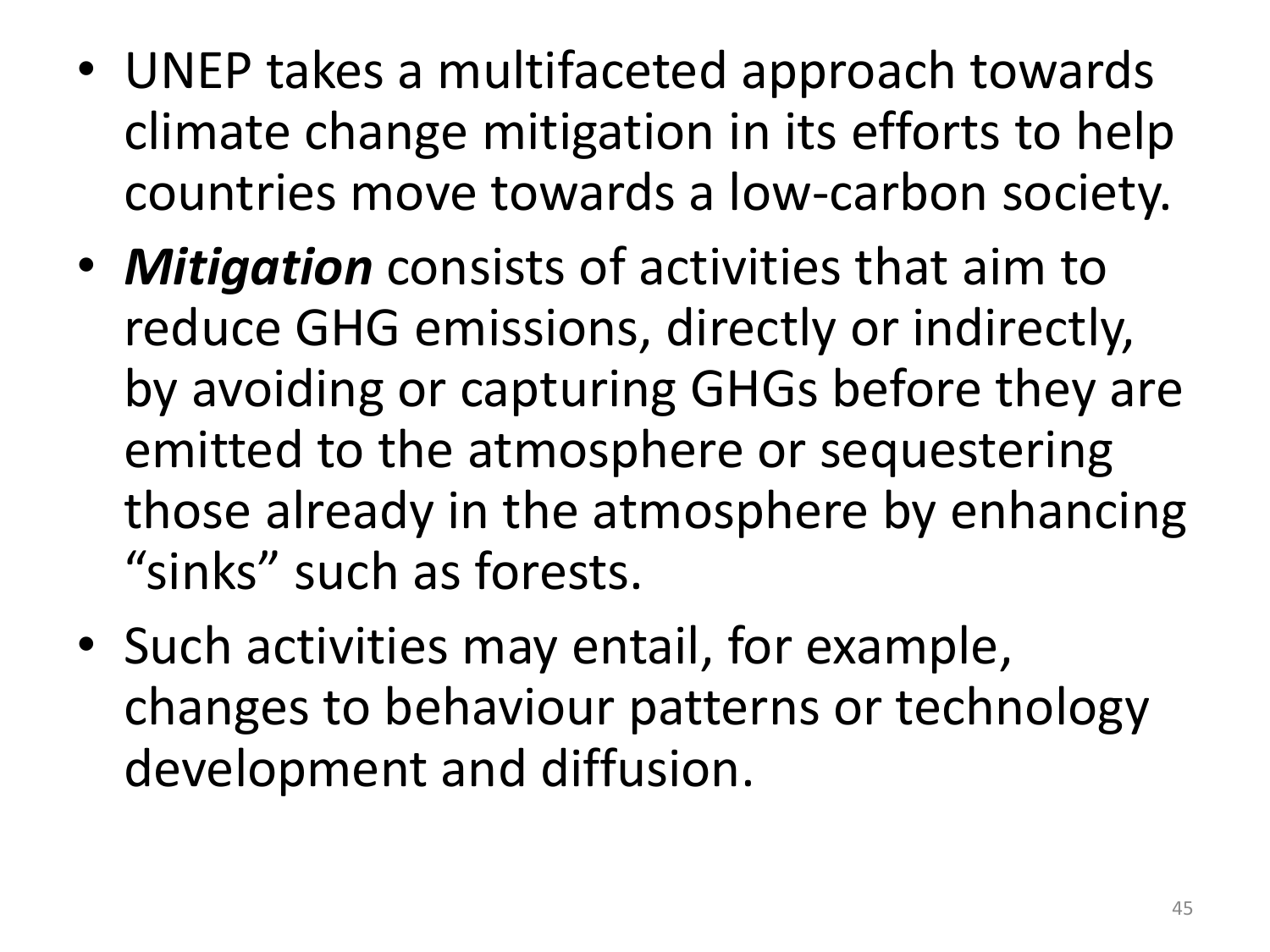- **Adaptation** consists of deliberate actions undertaken to reduce the adverse consequences, as well as to harness any beneficial opportunities.
- *Adaptation* is defined as adjustments in human and natural systems, in response to actual or expected climate stimuli or their effects, that moderate harm or exploit beneficial opportunities (IPCC (2001).
- **Adaptation Within International Negotiations on Climate Change**
- Adaptation is a relatively recent concern within the context of international negotiations on climate change.
- Adaptation is mentioned in both the United Nations Framework Convention on Climate Change (UNFCCC) negotiated in 1992, and the Kyoto Protocol, negotiated in 1997.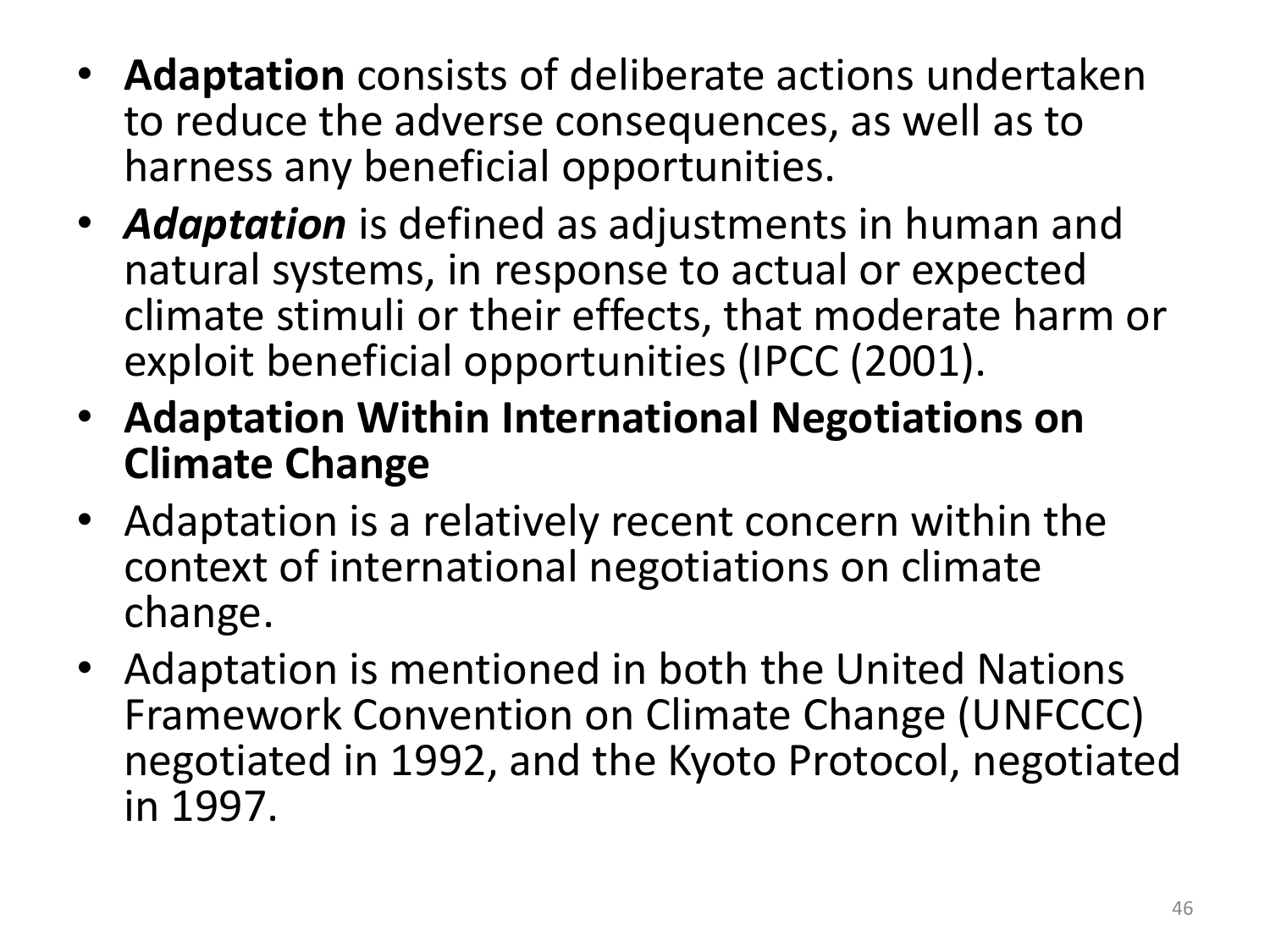- The implementation of adaptation has come into a much sharper focus since the Seventh Conference of the Parties (CoP-7) in Marrakech in 2001 which established three funds dealing with adaptation:
	- *The Least Developed Countries Fund* is intended to address the particularly low adaptive capacity of the least developed countries (LDCs). The Marrakech Accords established the fund to help such countries prepare their National Adaptation Programmes of Action (NAPAs), which establish and prioritise adaptation needs. The fund also supports institutional capacity building and other activities.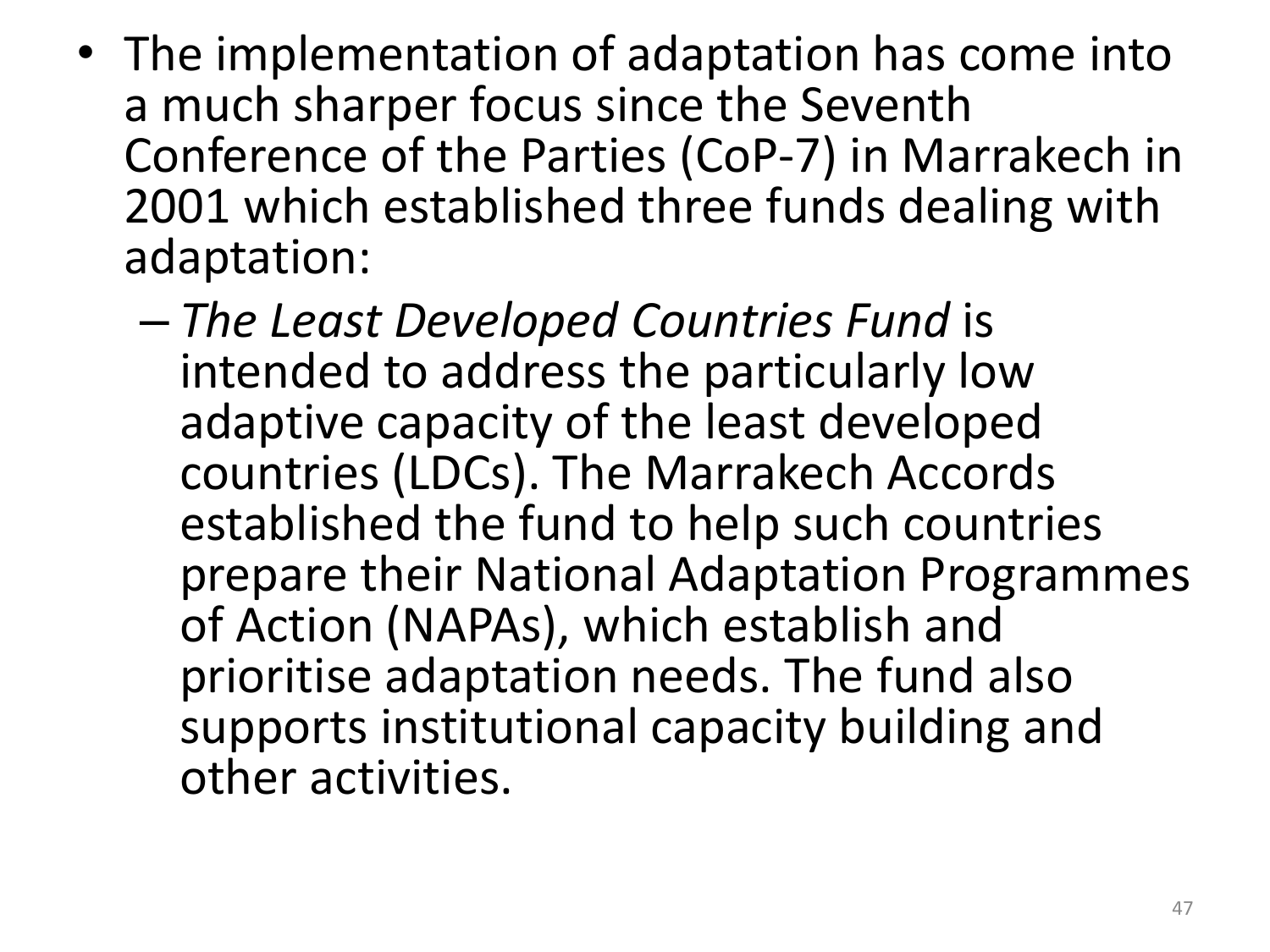–*The Special Climate Change* Fund finances a multitude of activities in both mitigation and adaptation in all developing countries. The activities can be specific to sectors – energy, transport, industry, agriculture, forestry and waste management – or aimed directly at adaptation, technology transfer and economic diversification.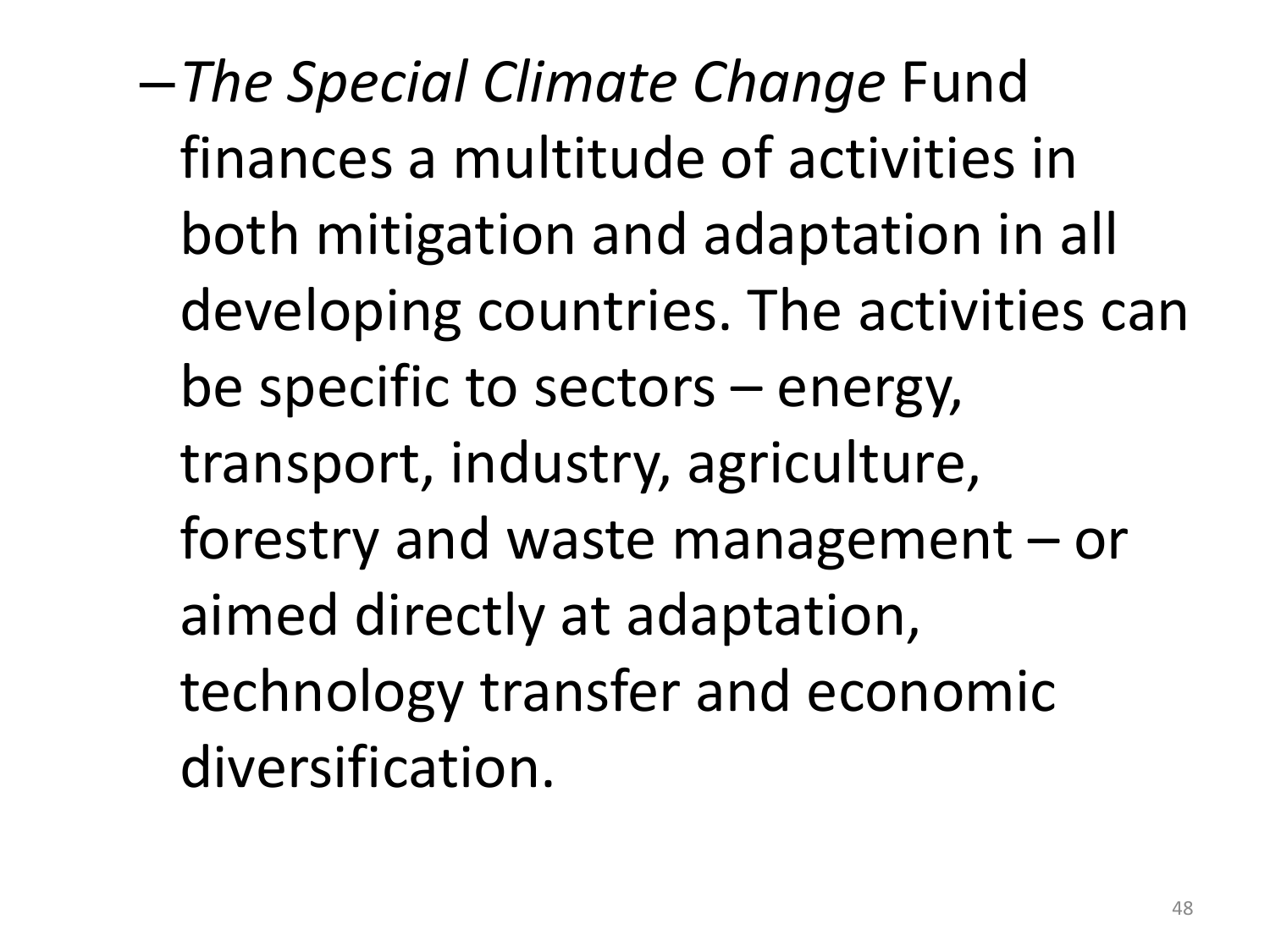–*The Adaptation Fund* – the only Marrakech fund linked to the Protocol rather than the Convention –provides funding only to parties to the Protocol. Like the other two funds, its resources come from voluntary contributions, but it also benefits from a 2% share of the proceeds of certified emissions reductions from projects under the Protocol's Clean Development Mechanism (CDM).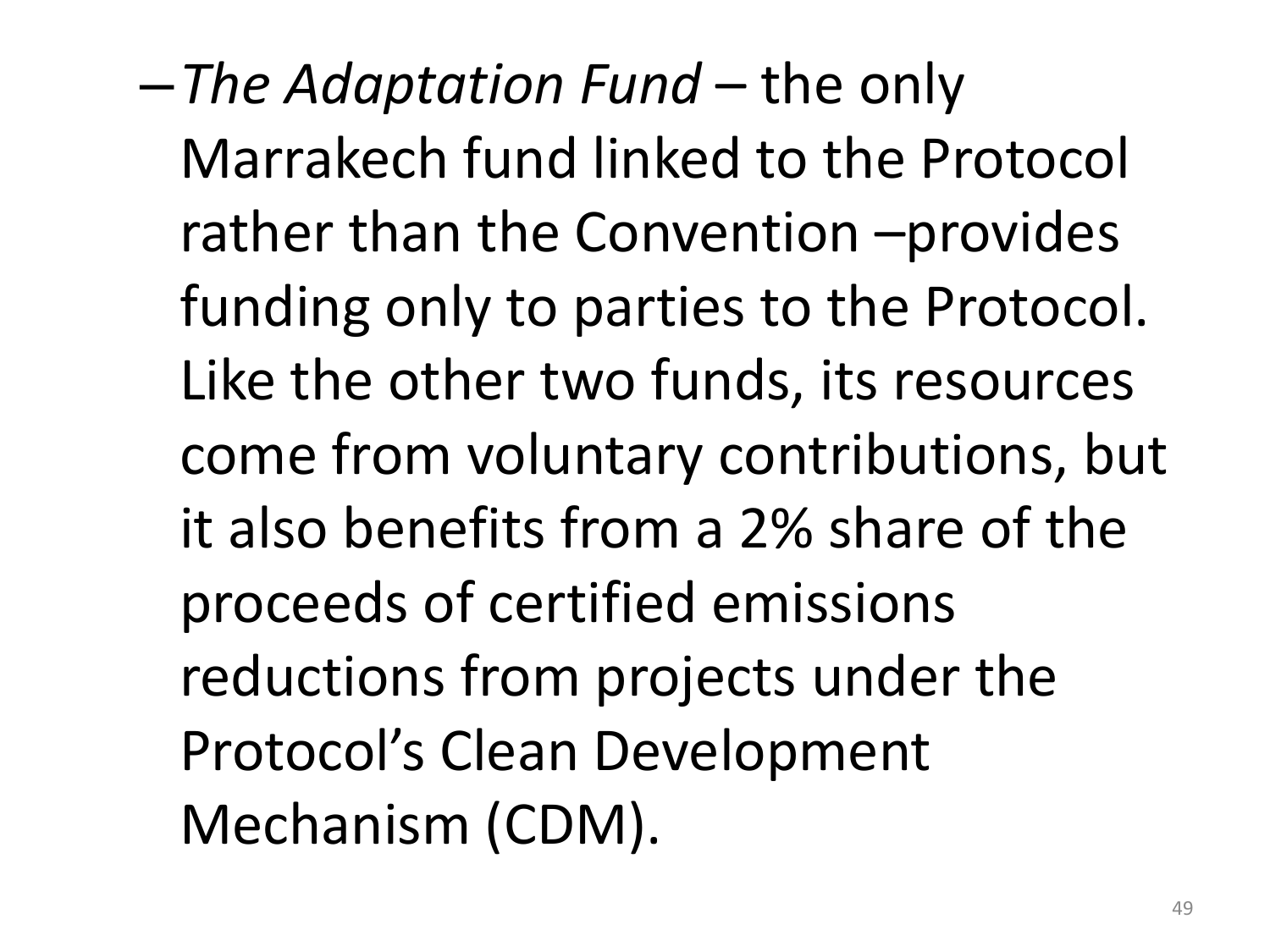- These funds are part of a more complex architecture of international funding sources for adaptation that also includes the Strategic Priority on Adaptation of the Global Environmental Facility and the World Bank Group Climate Investment Funds as well as bilateral initiatives.
- Successive rounds of negotiations have sought to develop a more comprehensive approach to addressing adaptation.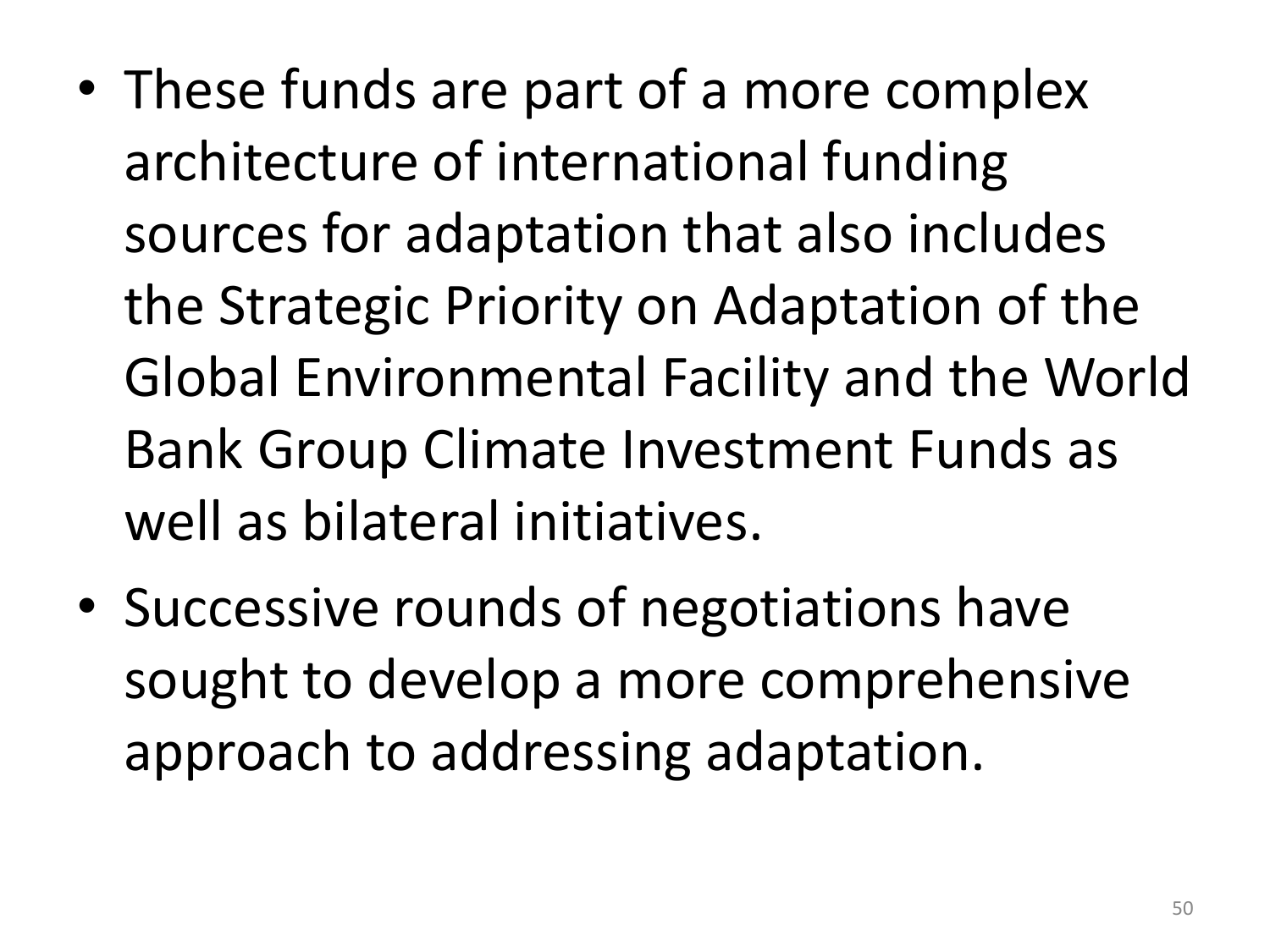- This includes:
- A five-year (2005-10) programme the Nairobi Work Programme on Impacts, Vulnerability and Adaptation to Climate Change – that is fostering a wide range of initiatives to help governments improve their understanding of the impacts, vulnerability and adaptation to climate change, and take informed decisions on practical adaptation actions.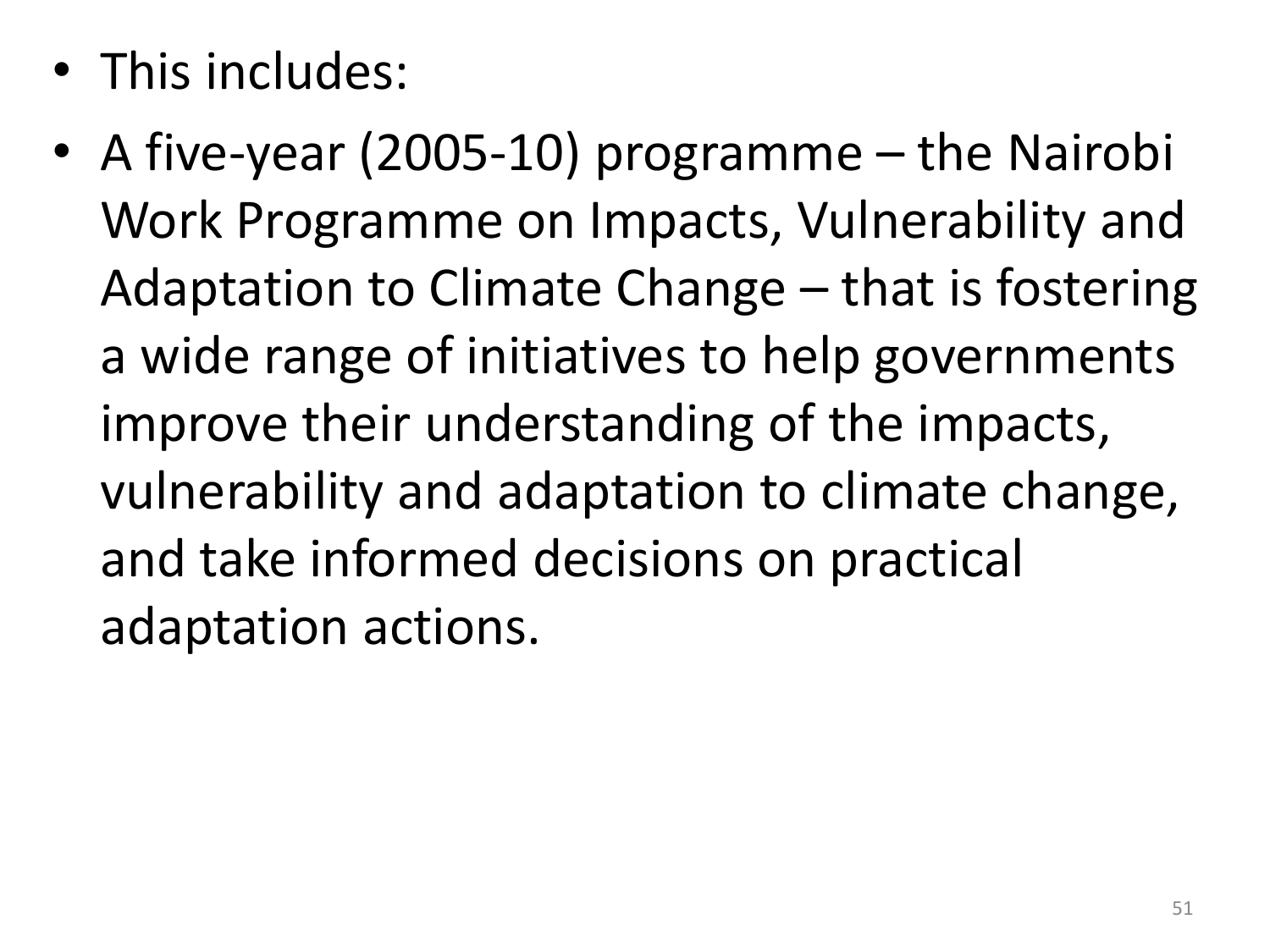- The programme aims to achieve the following outcomes:
	- improve capacity at international, regional, national, sectoral and local levels to further identify and understand impacts, vulnerability, and adaptation responses, in order to effectively select and implement practical, efficient and highpriority adaptation actions;
	- enhance and improve the level and amount of information and advice to the UNFCCC Conference of the Parties and its subsidiary bodies on the scientific, technical and socio-economic aspects of impacts, vulnerability and adaptation;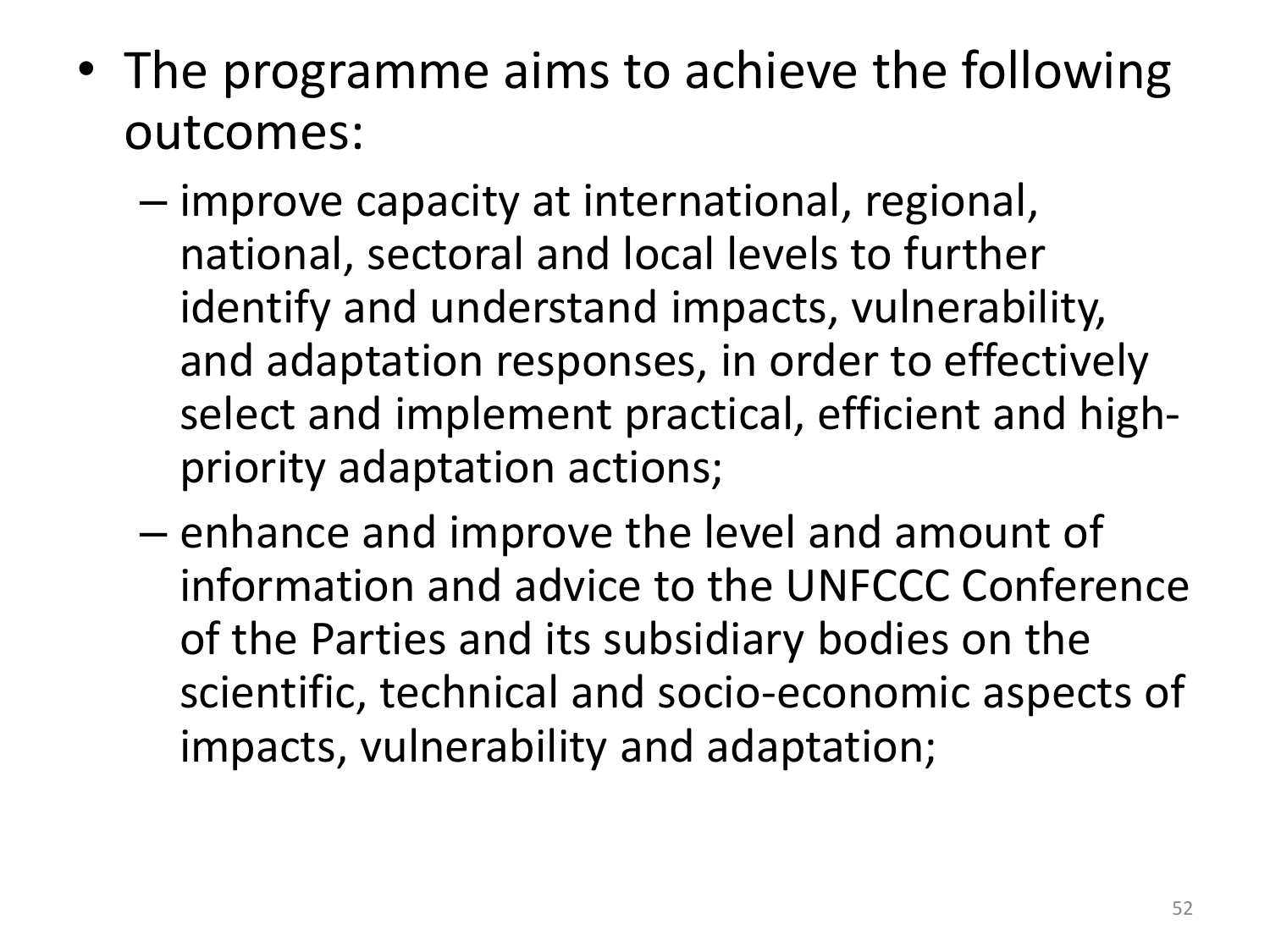- enhance the degree of dissemination and utilisation of knowledge from practical adaptation activities;
- enhance co-operation among parties, relevant organisations, business, civil society and decision makers, in order to advance their ability to manage climate change risks; and,
- enhance the integration of adaptation into sustainable development plans.
- The Nairobi Work Programme serves as a platform for the dissemination of scientific and technical knowledge, and, in so doing, aims to support and catalyse the implementation of adaptation.
- Enhanced action on adaptation is also highlighted as a priority within the "Bali Roadmap" to finalise a post-2012 climate regime by the end of 2009.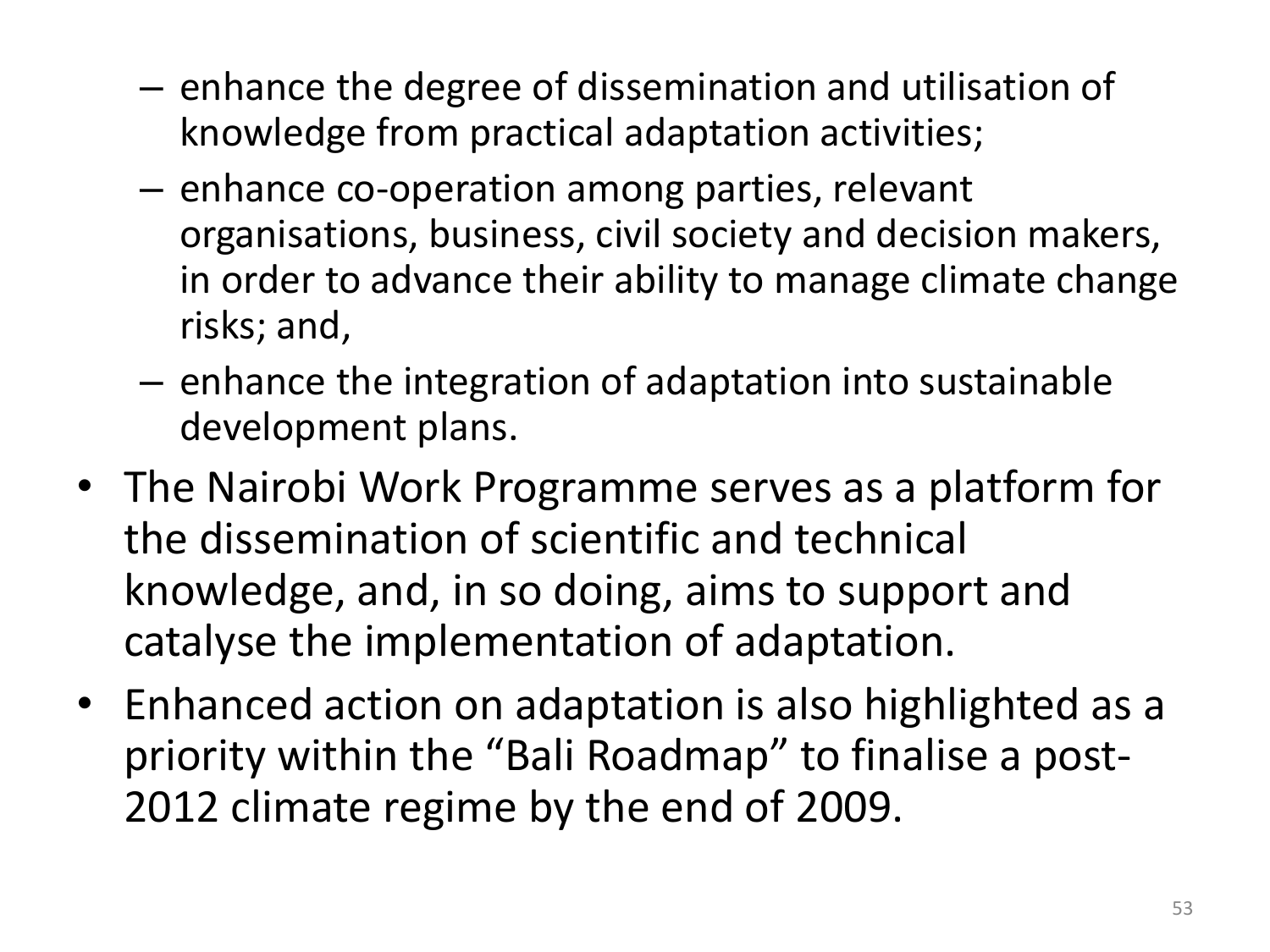- **What does adaptation involve?**
- The need to adapt to changing environmental and climatic conditions is not a new one.
- Societies throughout history have had to adapt to variations or changes in their climate through a variety of strategies and by using knowledge accumulated through experience of past climatic events.
- In addition, societies have also had to cope with and respond to extreme weather events, such as droughts and floods.
- For example, the Sahel region has historically frequently faced extreme climatic variability and events such as droughts.
- Societies in the Sahel have, therefore, had to regularly adapt to unreliable rainfall and drought conditions for example by diversifying their livelihoods and adopting new crop varieties.
- Adaptation reduces the impacts of climate stresses on human and natural systems.
- It consists of a multitude of behavioural, structural and technological adjustments.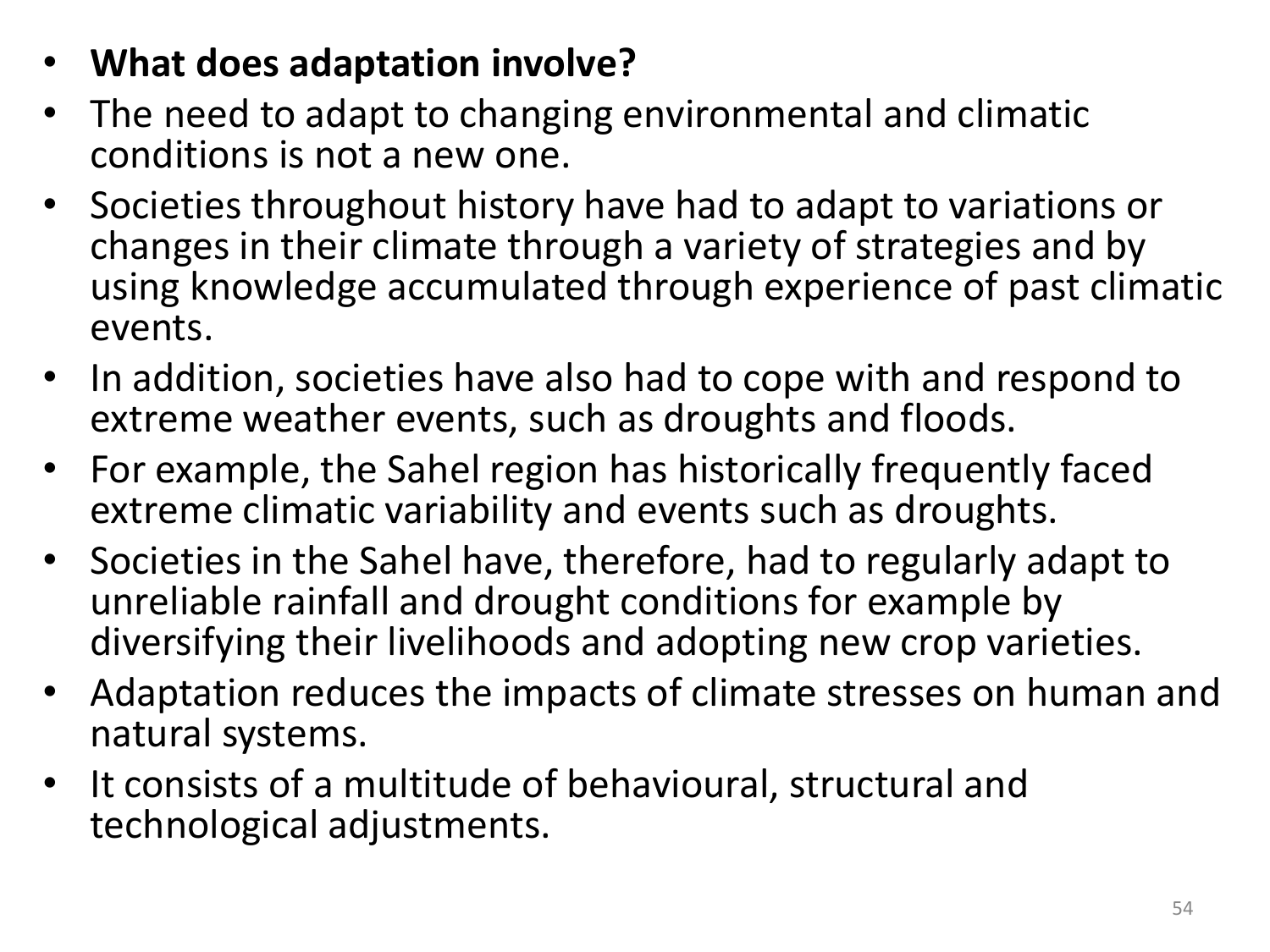- Adaptation measures can vary in their:
	- **timing** (anticipatory vs. reactive),
	- **scope** (short-term vs. long-term; localised vs. regional),
	- **purposefulness** (autonomous vs. planned; passive vs. active); and,
	- **adapting agent** (private vs. Public; societies vs. natural systems).
- Examples of adaptation measures include:
- changing crop varieties and altering farming practices;
- developing heat- and drought- resistant crops;
- diversifying livelihoods;
- building flood defences and land-use planning;
- building new water reservoirs;
- enhancing water use efficiency;
- changing building codes; and,
- constructing sea walls.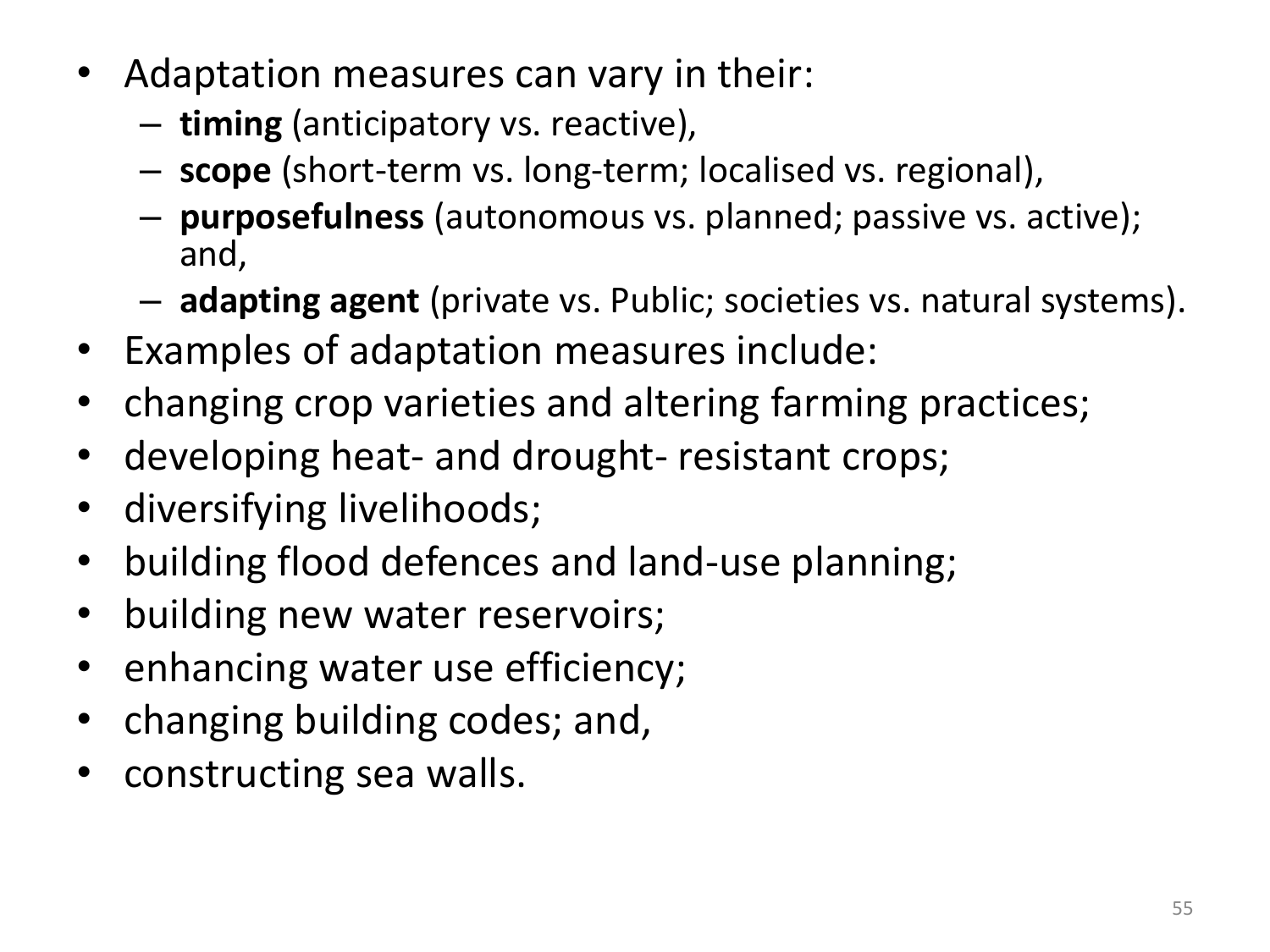- **Classification of the Generic Adaptation Measures**
- *1) Bear losses.*
- All adaptation measures may be compared with the baseline response of "doing nothing" except bearing or accepting the losses.
- In theory, bearing loss occurs when those affected have no capacity to respond in any other ways (for example in extremely poor communities) or where the costs of adaptation measures are considered to be high in relation to the risk or the expected damages.
- *2) Share losses.*
- This type of adaptation response involves sharing the losses among a wider community. Such actions take place in traditional societies and in the most complex, high-tech societies.
- In traditional societies, many mechanisms exist to share losses among a wider community, such as extended families and villagelevel or similar small-scale communities.
- At the other end of the spectrum, large-scale societies share losses through public relief, rehabilitation, and reconstruction paid for from public funds.
- Sharing losses can also be achieved through insurance.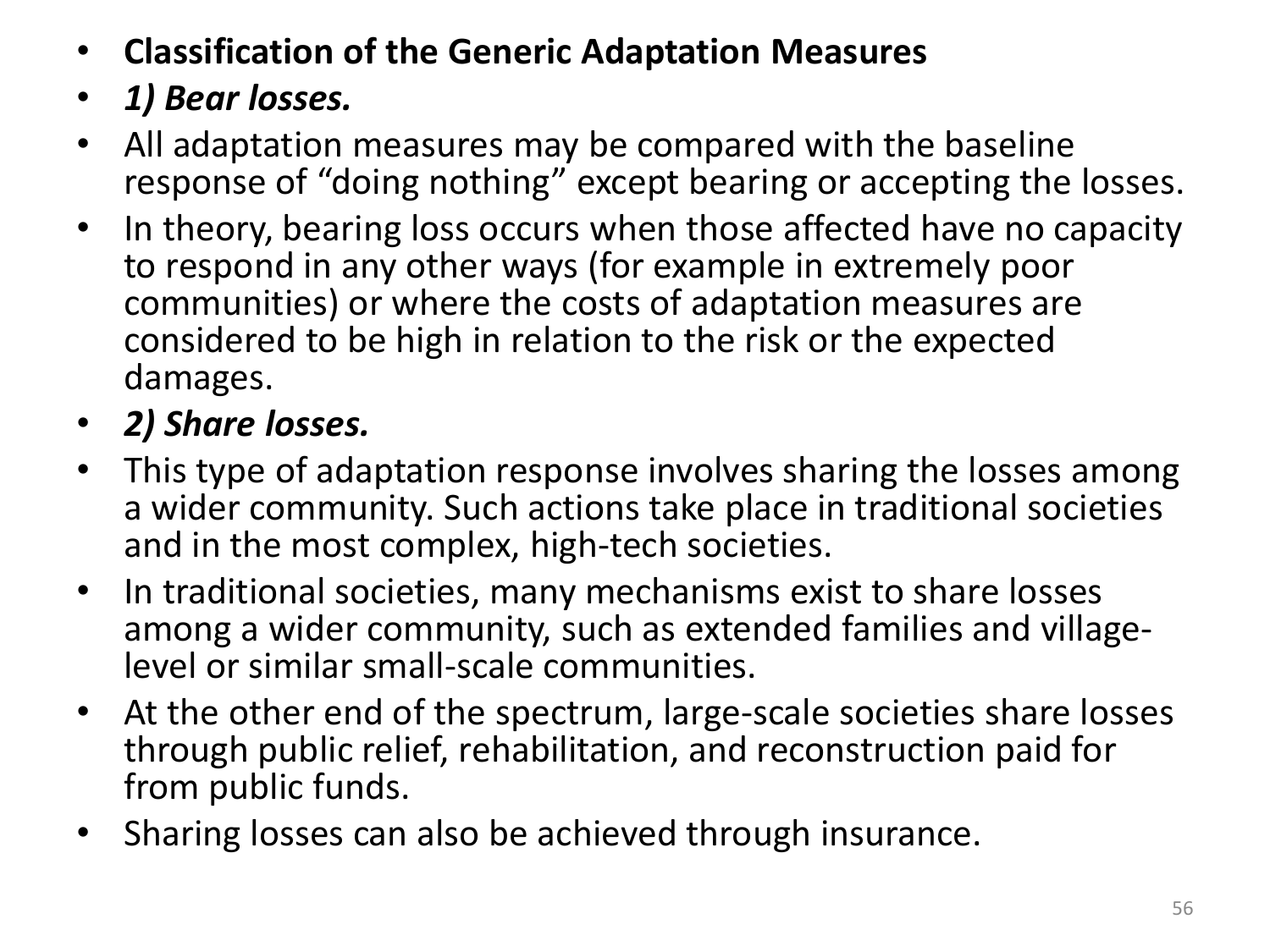- *3) Modify the threat.*
- For some risks, it is possible to exercise a degree of control over the environmental threat itself.
- When this is a "natural" event such as a flood or a drought, possible measures include flood control works (dams, dikes, levees).
- For climate change, the major modification possibility is to slow the rate of climate change by reducing GHGs and eventually by stabilising GHG concentrations in the atmosphere (*i.e. mitigation).*
- *4) Prevent effects.*
- A frequently used set of adaptation measures involves steps to prevent the effects of climate change and variability.
- For example, in agriculture such measures include: changes in crop management practices, such as increased irrigation water, additional fertiliser use, and pest and disease control.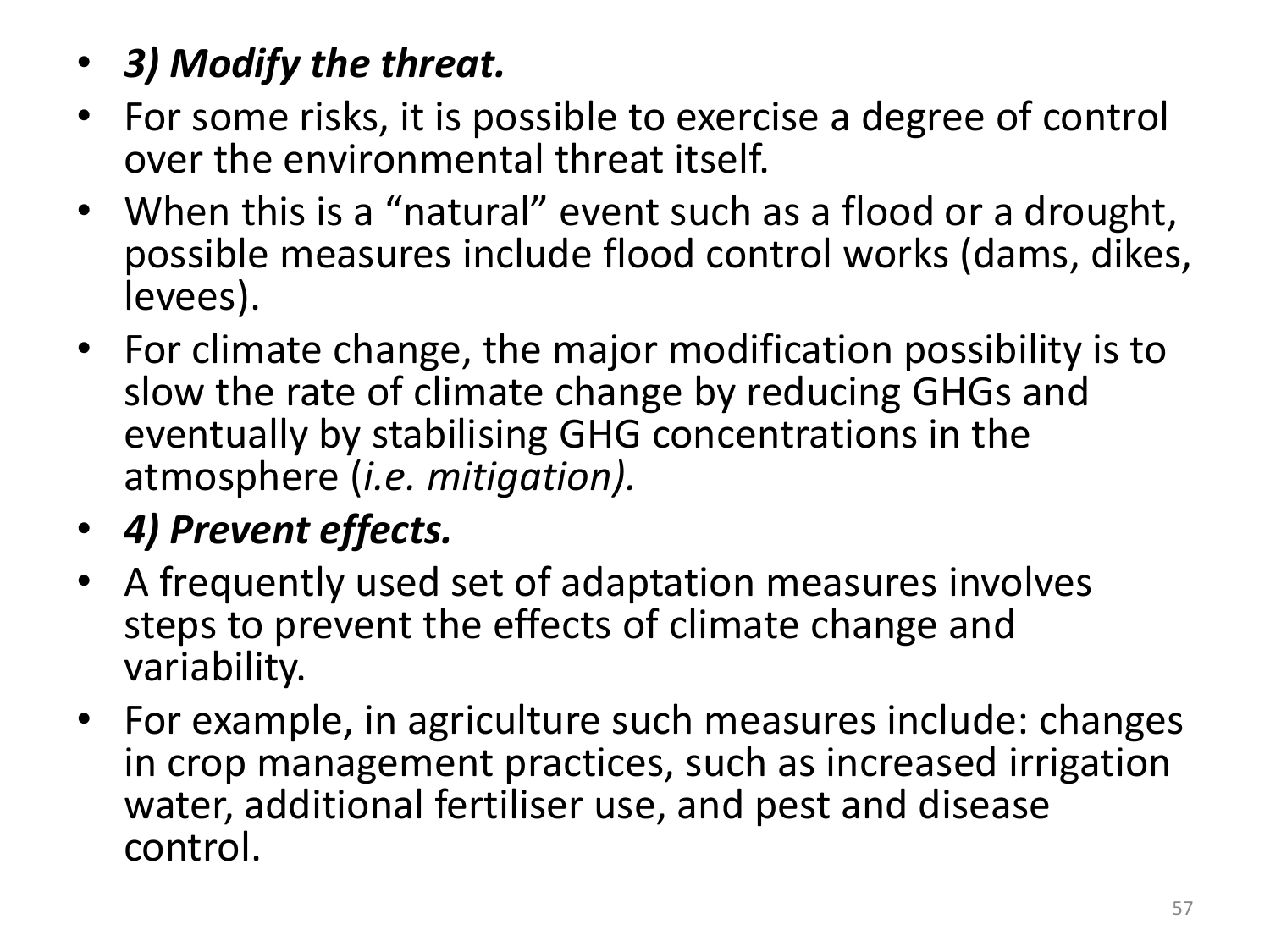#### • *5) Change use.*

- Where the threat of climate change makes the continuation of an economic activity impossible or extremely risky, consideration can be given to changing the use.
- For example, a farmer may choose to substitute a more drought tolerant crop or switch to varieties with lower moisture.
- Similarly, crop land may be returned to pasture or forest or other uses may be found such as recreation, wildlife refuges, or national parks.
- *6) Change location.*
- A more extreme response is to change the location of economic activities.
- There is considerable speculation, for example about relocating major crops and farming regions away from areas of increased aridity and heat to areas that are currently cooler and which may become more attractive for some crops in the future.